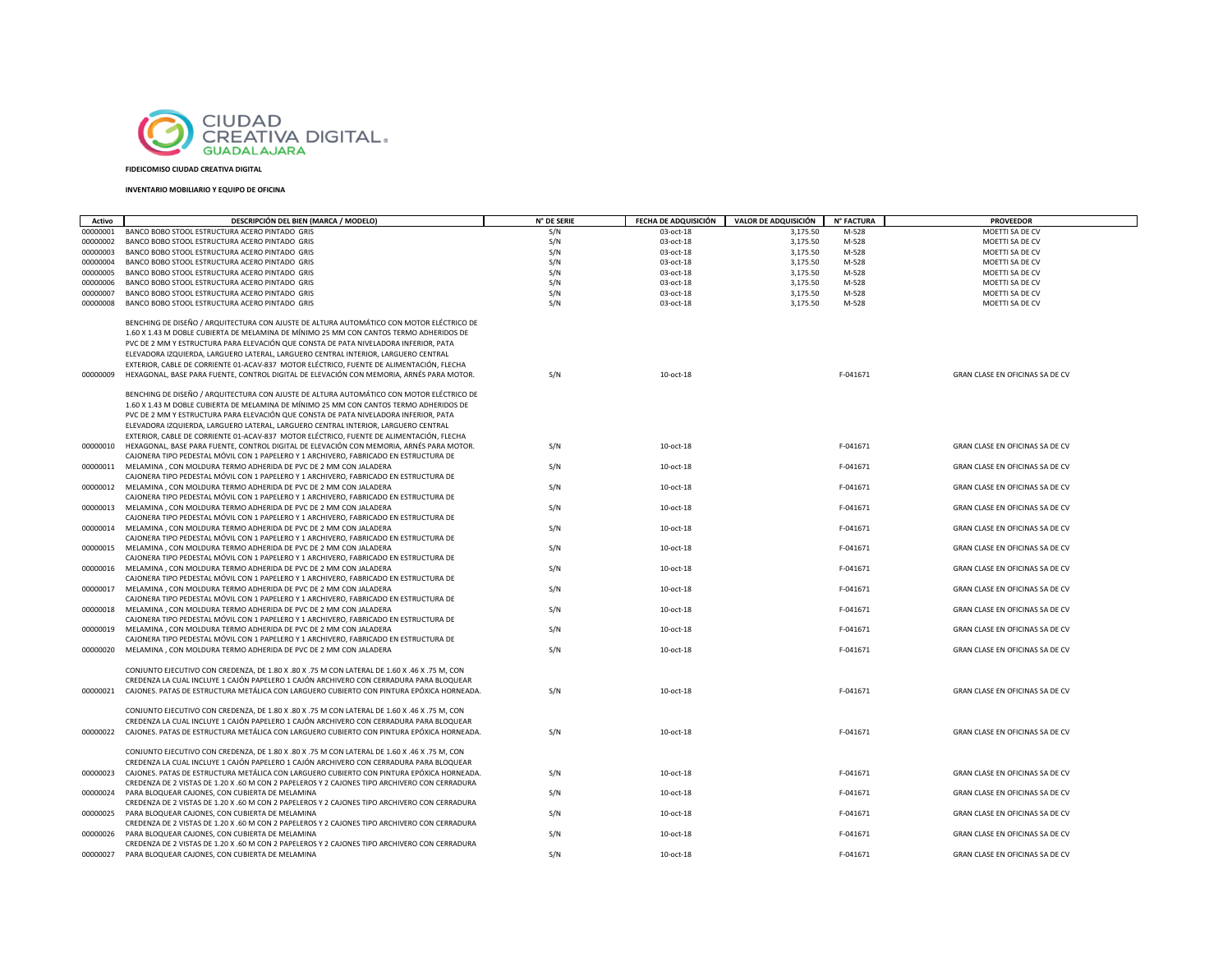| 00000028             | CREDENZA DE 2 VISTAS DE 1.20 X .60 M CON 2 PAPELEROS Y 2 CAJONES TIPO ARCHIVERO CON CERRADURA<br>PARA BLOOUFAR CAJONES. CON CUBIERTA DE MELAMINA                                                                                                                                  |            |                        |                                              |                                                                    |
|----------------------|-----------------------------------------------------------------------------------------------------------------------------------------------------------------------------------------------------------------------------------------------------------------------------------|------------|------------------------|----------------------------------------------|--------------------------------------------------------------------|
|                      | CREDENZA DE 2 VISTAS DE 1.20 X.60 M CON 2 PAPELEROS Y 2 CAJONES TIPO ARCHIVERO CON CERRADURA                                                                                                                                                                                      | S/N        | 10-oct-18              | F-041671                                     | GRAN CLASE EN OFICINAS SA DE CV                                    |
| 00000029             | PARA BLOOUFAR CAJONES, CON CUBIERTA DE MELAMINA<br>CREDENZA DE 2 VISTAS DE 1.20 X .60 M CON 2 PAPELEROS Y 2 CAJONES TIPO ARCHIVERO CON CERRADURA                                                                                                                                  | S/N        | 10-oct-18              | F-041671                                     | GRAN CLASE EN OFICINAS SA DE CV                                    |
| 00000030             | PARA BLOQUEAR CAJONES, CON CUBIERTA DE MELAMINA<br>CREDENZA DE 2 VISTAS DE 1.20 X .60 M CON 2 PAPELEROS Y 2 CAJONES TIPO ARCHIVERO CON CERRADURA                                                                                                                                  | S/N        | 10-oct-18              | F-041671                                     | GRAN CLASE EN OFICINAS SA DE CV                                    |
| 00000031             | PARA BLOQUEAR CAJONES, CON CUBIERTA DE MELAMINA<br>CREDENZA DE 2 VISTAS DE 1.20 X .60 M CON 2 PAPELEROS Y 2 CAJONES TIPO ARCHIVERO CON CERRADURA                                                                                                                                  | S/N        | 10-oct-18              | F-041671                                     | GRAN CLASE EN OFICINAS SA DE CV                                    |
| 00000032             | PARA BLOQUEAR CAJONES, CON CUBIERTA DE MELAMINA                                                                                                                                                                                                                                   | S/N        | 10-oct-18              | F-041671                                     | GRAN CLASE EN OFICINAS SA DE CV                                    |
| 00000033             | CREDENZA DE 2 VISTAS DE 1.20 X .60 M CON 2 PAPELEROS Y 2 CAJONES TIPO ARCHIVERO CON CERRADURA<br>PARA BLOQUEAR CAJONES, CON CUBIERTA DE MELAMINA                                                                                                                                  | S/N        | 10-oct-18              | F-041671                                     | GRAN CLASE EN OFICINAS SA DE CV                                    |
| 00000034             | CREDENZA DE 2 VISTAS DE 1.20 X .60 M CON 2 PAPELEROS Y 2 CAJONES TIPO ARCHIVERO CON CERRADURA<br>PARA BLOQUEAR CAJONES, CON CUBIERTA DE MELAMINA                                                                                                                                  | S/N        | 10-oct-18              | F-041671                                     | GRAN CLASE EN OFICINAS SA DE CV                                    |
| 00000035             | CREDENZA DE 2 VISTAS DE 1.20 X .60 M CON 2 PAPELEROS Y 2 CAJONES TIPO ARCHIVERO CON CERRADURA<br>PARA BLOQUEAR CAJONES, CON CUBIERTA DE MELAMINA                                                                                                                                  | S/N        | 10-oct-18              | F-041671                                     | GRAN CLASE EN OFICINAS SA DE CV                                    |
|                      | ESTACIÓN DE TRABAJO, BENCHING DE 2.40 X 1.20 M. FORMADA POR MESA DE 2.40 X 1.20 M CUBIERTA DE<br>MELAMINA DE MÍNIMO 25 MM. CON CANTOS TERMO ADHERIDOS DE PVC DE 2 MM Y PATAS METÁLICAS<br>CUBIERTAS CON PINTURA EPÓXICA HORNEADA CON CINTILLO INCRUSTADO DE COLOR CON PREPARACIÓN |            |                        |                                              |                                                                    |
| 00000036             | PARA CABLEADO                                                                                                                                                                                                                                                                     | S/N        | 10-oct-18              | F-041671                                     | GRAN CLASE EN OFICINAS SA DE CV                                    |
|                      | ESTACIÓN DE TRABAJO. BENCHING DE 2.40 X 1.20 M. FORMADA POR MESA DE 2.40 X 1.20 M CUBIERTA DE<br>MELAMINA DE MÍNIMO 25 MM. CON CANTOS TERMO ADHERIDOS DE PVC DE 2 MM Y PATAS METÁLICAS                                                                                            |            |                        |                                              |                                                                    |
|                      | CUBIERTAS CON PINTURA EPÓXICA HORNEADA CON CINTILLO INCRUSTADO DE COLOR CON PREPARACIÓN                                                                                                                                                                                           |            |                        |                                              |                                                                    |
| 00000037             | PARA CABLEADO                                                                                                                                                                                                                                                                     | S/N        | 10-oct-18              | F-041671                                     | GRAN CLASE EN OFICINAS SA DE CV                                    |
|                      | ESTACIÓN DE TRABAJO. BENCHING DE 2.40 X 1.20 M. FORMADA POR MESA DE 2.40 X 1.20 M CUBIERTA DE<br>MELAMINA DE MÍNIMO 25 MM. CON CANTOS TERMO ADHERIDOS DE PVC DE 2 MM Y PATAS METÁLICAS                                                                                            |            |                        |                                              |                                                                    |
|                      | CUBIERTAS CON PINTURA EPÓXICA HORNEADA CON CINTILLO INCRUSTADO DE COLOR CON PREPARACIÓN                                                                                                                                                                                           |            |                        |                                              |                                                                    |
| 00000038             | PARA CABLEADO                                                                                                                                                                                                                                                                     | S/N        | 10-oct-18              | F-041671                                     | GRAN CLASE EN OFICINAS SA DE CV                                    |
|                      | ESTACIÓN DE TRABAJO, BENCHING DE 2.40 X 1.20 M. FORMADA POR MESA DE 2.40 X 1.20 M CUBIERTA DE<br>MELAMINA DE MÍNIMO 25 MM. CON CANTOS TERMO ADHERIDOS DE PVC DE 2 MM Y PATAS METÁLICAS                                                                                            |            |                        |                                              |                                                                    |
|                      | CUBIERTAS CON PINTURA EPÓXICA HORNEADA CON CINTILLO INCRUSTADO DE COLOR CON PREPARACIÓN                                                                                                                                                                                           |            |                        |                                              |                                                                    |
| 00000039             | PARA CABLEADO                                                                                                                                                                                                                                                                     | S/N        | 10-oct-18              | F-041671                                     | GRAN CLASE EN OFICINAS SA DE CV                                    |
|                      | ESTACIÓN DE TRABAJO, BENCHING DE 2.40 X 1.20 M. FORMADA POR MESA DE 2.40 X 1.20 M CUBIERTA DE<br>MELAMINA DE MÍNIMO 25 MM. CON CANTOS TERMO ADHERIDOS DE PVC DE 2 MM Y PATAS METÁLICAS                                                                                            |            |                        |                                              |                                                                    |
|                      | CUBIERTAS CON PINTURA EPÓXICA HORNEADA CON CINTILLO INCRUSTADO DE COLOR CON PREPARACIÓN                                                                                                                                                                                           |            |                        |                                              |                                                                    |
| 00000040             | PARA CABLEADO                                                                                                                                                                                                                                                                     | S/N        | 10-oct-18              | F-041671                                     | GRAN CLASE EN OFICINAS SA DE CV                                    |
|                      | ESTACIÓN DE TRABAJO. BENCHING DE 2.40 X 1.20 M. FORMADA POR MESA DE 2.40 X 1.20 M CUBIERTA DE<br>MELAMINA DE MÍNIMO 25 MM. CON CANTOS TERMO ADHERIDOS DE PVC DE 2 MM Y PATAS METÁLICAS                                                                                            |            |                        |                                              |                                                                    |
|                      | CUBIERTAS CON PINTURA EPÓXICA HORNEADA CON CINTILLO INCRUSTADO DE COLOR CON PREPARACIÓN                                                                                                                                                                                           |            |                        |                                              |                                                                    |
| 00000041             | PARA CABLEADO                                                                                                                                                                                                                                                                     | S/N        | 10-oct-18              | F-041671                                     | GRAN CLASE EN OFICINAS SA DE CV                                    |
|                      | ESTACIÓN DE TRABAJO, BENCHING DE 2.40 X 1.20 M. FORMADA POR MESA DE 2.40 X 1.20 M CUBIERTA DE                                                                                                                                                                                     |            |                        |                                              |                                                                    |
|                      | MELAMINA DE MÍNIMO 25 MM. CON CANTOS TERMO ADHERIDOS DE PVC DE 2 MM Y PATAS METÁLICAS<br>CUBIERTAS CON PINTURA EPÓXICA HORNEADA CON CINTILLO INCRUSTADO DE COLOR CON PREPARACIÓN                                                                                                  |            |                        |                                              |                                                                    |
| 00000042             | PARA CABI FADO                                                                                                                                                                                                                                                                    | S/N        | 10-oct-18              | F-041671                                     | GRAN CLASE EN OFICINAS SA DE CV                                    |
|                      | ESTACIÓN DE TRABAJO, BENCHING DE 2.40 X 1.20 M. FORMADA POR MESA DE 2.40 X 1.20 M CUBIERTA DE                                                                                                                                                                                     |            |                        |                                              |                                                                    |
|                      | MELAMINA DE MÍNIMO 25 MM. CON CANTOS TERMO ADHERIDOS DE PVC DE 2 MM Y PATAS METÁLICAS<br>CUBIERTAS CON PINTURA EPÓXICA HORNEADA CON CINTILLO INCRUSTADO DE COLOR CON PREPARACIÓN                                                                                                  |            |                        |                                              |                                                                    |
| 00000043             | PARA CABLEADO                                                                                                                                                                                                                                                                     | S/N        | 10-oct-18              | F-041671                                     | GRAN CLASE EN OFICINAS SA DE CV                                    |
|                      | ESTACIÓN DE TRABAJO. BENCHING DE 2.40 X 1.20 M. FORMADA POR MESA DE 2.40 X 1.20 M CUBIERTA DE                                                                                                                                                                                     |            |                        |                                              |                                                                    |
|                      | MELAMINA DE MÍNIMO 25 MM. CON CANTOS TERMO ADHERIDOS DE PVC DE 2 MM Y PATAS METÁLICAS<br>CUBIERTAS CON PINTURA EPÓXICA HORNEADA CON CINTILLO INCRUSTADO DE COLOR CON PREPARACIÓN                                                                                                  |            |                        |                                              |                                                                    |
| 00000044             | PARA CABLEADO                                                                                                                                                                                                                                                                     | S/N        | 10-oct-18              | F-041671                                     | GRAN CLASE EN OFICINAS SA DE CV                                    |
|                      | ESTACIÓN DE TRABAJO, BENCHING DE 2.40 X 1.20 M. FORMADA POR MESA DE 2.40 X 1.20 M CUBIERTA DE                                                                                                                                                                                     |            |                        |                                              |                                                                    |
|                      | MELAMINA DE MÍNIMO 25 MM. CON CANTOS TERMO ADHERIDOS DE PVC DE 2 MM Y PATAS METÁLICAS<br>CUBIERTAS CON PINTURA EPÓXICA HORNEADA CON CINTILLO INCRUSTADO DE COLOR CON PREPARACIÓN                                                                                                  |            |                        |                                              |                                                                    |
| 00000045             | PARA CABLEADO                                                                                                                                                                                                                                                                     | S/N        | 10-oct-18              | F-041671                                     | GRAN CLASE EN OFICINAS SA DE CV                                    |
| 00000046             | MAMPARA DE CRISTAL TEMPLADO DE 4 MM + 4 MM LAMINADO DE 1.15 X .35 M. SUJETADA A CUBIERTA POI                                                                                                                                                                                      | S/N        | 10-oct-18              | 1,184.53<br>F-041671                         | GRAN CLASE EN OFICINAS SA DE CV                                    |
| 00000047             | MAMPARA DE CRISTAL TEMPLADO DE 4 MM + 4 MM LAMINADO DE 1.15 X .35 M. SUJETADA A CUBIERTA POI                                                                                                                                                                                      | S/N        | 10-oct-18              | F-041671<br>1.184.53                         | GRAN CLASE EN OFICINAS SA DE CV                                    |
| 00000048<br>00000049 | MAMPARA DE CRISTAL TEMPLADO DE 4 MM + 4 MM LAMINADO DE 1.15 X .35 M. SUJETADA A CUBIERTA POI<br>MAMPARA DE CRISTAL TEMPLADO DE 4 MM + 4 MM LAMINADO DE 1.15 X .35 M. SUJETADA A CUBIERTA POI                                                                                      | S/N<br>S/N | 10-oct-18<br>10-oct-18 | 1,184.53<br>F-041671<br>1,184.53<br>F-041671 | GRAN CLASE EN OFICINAS SA DE CV<br>GRAN CLASE EN OFICINAS SA DE CV |
| 00000050             | MAMPARA DE CRISTAL TEMPLADO DE 4 MM + 4 MM LAMINADO DE 1.15 X .35 M. SUJETADA A CUBIERTA POI                                                                                                                                                                                      | S/N        | 10-oct-18              | 1,184.53<br>F-041671                         | GRAN CLASE EN OFICINAS SA DE CV                                    |
| 00000051             | MAMPARA DE CRISTAL TEMPLADO DE 4 MM + 4 MM LAMINADO DE 1.15 X .35 M. SUJETADA A CUBIERTA POI                                                                                                                                                                                      | S/N        | 10-oct-18              | F-041671<br>1.184.53                         | GRAN CLASE EN OFICINAS SA DE CV                                    |
| 00000052             | MAMPARA DE CRISTAL TEMPLADO DE 4 MM + 4 MM LAMINADO DE 1.15 X .35 M. SUJETADA A CUBIERTA POI                                                                                                                                                                                      | S/N        | 10-oct-18              | F-041671<br>1.184.53                         | GRAN CLASE EN OFICINAS SA DE CV                                    |
| 00000053             | MAMPARA DE CRISTAL TEMPLADO DE 4 MM + 4 MM LAMINADO DE 1.15 X .35 M. SUJETADA A CUBIERTA POI                                                                                                                                                                                      | S/N        | 10-oct-18              | 1,184.53<br>F-041671                         | GRAN CLASE EN OFICINAS SA DE CV                                    |
| 00000054<br>00000055 | MAMPARA DE CRISTAL TEMPLADO DE 4 MM + 4 MM LAMINADO DE 1.15 X .35 M. SUJETADA A CUBIERTA POI<br>MAMPARA DE CRISTAL TEMPLADO DE 4 MM + 4 MM LAMINADO DE 1.15 X .35 M. SUJETADA A CUBIERTA POI                                                                                      | S/N<br>S/N | 10-oct-18<br>10-oct-18 | 1,184.53<br>F-041671<br>1,184.53<br>F-041671 | GRAN CLASE EN OFICINAS SA DE CV<br>GRAN CLASE EN OFICINAS SA DE CV |
| 00000056             | MAMPARA DE CRISTAL TEMPLADO DE 4 MM + 4 MM LAMINADO DE 1.15 X .35 M. SUJETADA A CUBIERTA POI                                                                                                                                                                                      | S/N        | 10-oct-18              | 1,184.53<br>F-041671                         | GRAN CLASE EN OFICINAS SA DE CV                                    |
| 00000057             | MAMPARA DE CRISTAL TEMPLADO DE 4 MM + 4 MM LAMINADO DE 1.15 X .35 M. SUJETADA A CUBIERTA POI                                                                                                                                                                                      | S/N        | 10-oct-18              | 1,184.53<br>F-041671                         | GRAN CLASE EN OFICINAS SA DE CV                                    |
| 00000058             | MAMPARA DE CRISTAL TEMPLADO DE 4 MM + 4 MM LAMINADO DE 1.15 X .35 M. SUJETADA A CUBIERTA POI                                                                                                                                                                                      | S/N        | 10-oct-18              | 1,184.53<br>F-041671                         | GRAN CLASE EN OFICINAS SA DE CV                                    |
| 00000059<br>00000060 | MAMPARA DE CRISTAL TEMPLADO DE 4 MM + 4 MM LAMINADO DE 1.15 X .35 M. SUJETADA A CUBIERTA POI<br>MAMPARA DE CRISTAL TEMPLADO DE 4 MM + 4 MM LAMINADO DE 1.15 X .35 M. SUJETADA A CUBIERTA POI                                                                                      | S/N<br>S/N | 10-oct-18<br>10-oct-18 | 1.184.53<br>F-041671<br>F-041671<br>1,184.53 | GRAN CLASE EN OFICINAS SA DE CV<br>GRAN CLASE EN OFICINAS SA DE CV |
| 00000061             | MAMPARA DE CRISTAL TEMPLADO DE 4 MM + 4 MM LAMINADO DE 1.15 X .35 M. SUJETADA A CUBIERTA POI                                                                                                                                                                                      | S/N        | 10-oct-18              | F-041671<br>1.184.53                         | GRAN CLASE EN OFICINAS SA DE CV                                    |
| 00000062             | MAMPARA DE CRISTAL TEMPLADO DE 4 MM + 4 MM LAMINADO DE 1.15 X .35 M. SUJETADA A CUBIERTA POI                                                                                                                                                                                      | S/N        | 10-oct-18              | 1.184.53<br>F-041671                         | GRAN CLASE EN OFICINAS SA DE CV                                    |
| 00000063             | MAMPARA DE CRISTAL TEMPLADO DE 4 MM + 4 MM LAMINADO DE 1.15 X .35 M. SUJETADA A CUBIERTA POI                                                                                                                                                                                      | S/N        | 10-oct-18              | 1,184.53<br>F-041671                         | GRAN CLASE EN OFICINAS SA DE CV                                    |
| 00000064<br>00000065 | MAMPARA DE CRISTAL TEMPLADO DE 4 MM + 4 MM LAMINADO DE 1.15 X .35 M. SUJETADA A CUBIERTA POI<br>MAMPARA DE CRISTAL TEMPLADO DE 4 MM + 4 MM LAMINADO DE 1.15 X .35 M. SUJETADA A CUBIERTA POI                                                                                      | S/N<br>S/N | 10-oct-18<br>10-oct-18 | 1,184.53<br>F-041671<br>1,184.53<br>F-041671 | GRAN CLASE EN OFICINAS SA DE CV<br>GRAN CLASE EN OFICINAS SA DE CV |
|                      |                                                                                                                                                                                                                                                                                   |            |                        |                                              |                                                                    |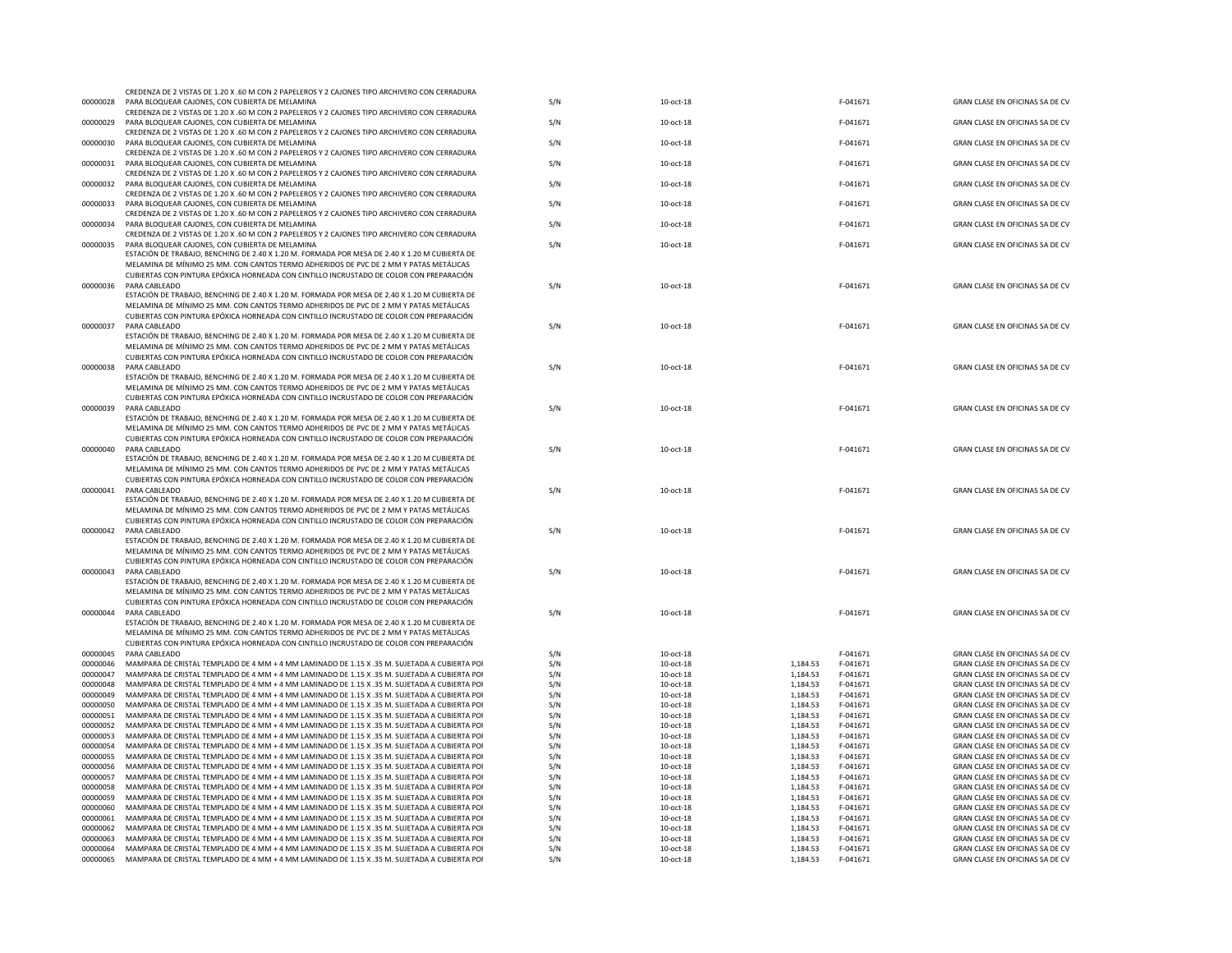| 00000066<br>00000067 | MAMPARA DE CRISTAL TEMPLADO DE 4 MM + 4 MM LAMINADO DE 1.15 X .35 M. SUJETADA A CUBIERTA POI<br>MAMPARA DE CRISTAL TEMPLADO DE 4 MM + 4 MM LAMINADO DE 1.15 X .35 M. SUJETADA A CUBIERTA POI | S/N<br>S/N | 10-oct-18<br>10-oct-18 | 1,184.53<br>1,184.53 | F-041671<br>F-041671 | GRAN CLASE EN OFICINAS SA DE CV<br>GRAN CLASE EN OFICINAS SA DE CV |
|----------------------|----------------------------------------------------------------------------------------------------------------------------------------------------------------------------------------------|------------|------------------------|----------------------|----------------------|--------------------------------------------------------------------|
| 00000068             | MAMPARA DE CRISTAL TEMPLADO DE 4 MM + 4 MM LAMINADO DE 1.15 X .35 M. SUJETADA A CUBIERTA POI                                                                                                 | S/N        | 10-oct-18              | 1,184.53             | F-041671             | GRAN CLASE EN OFICINAS SA DE CV                                    |
| 00000069             | MAMPARA DE CRISTAL TEMPLADO DE 4 MM + 4 MM LAMINADO DE 1.15 X .35 M. SUJETADA A CUBIERTA POI                                                                                                 | S/N        | 10-oct-18              | 1,184.53             | F-041671             | GRAN CLASE EN OFICINAS SA DE CV                                    |
| 00000070             | MAMPARA DE CRISTAL TEMPLADO DE 4 MM + 4 MM LAMINADO DE 1.15 X .35 M. SUJETADA A CUBIERTA POI                                                                                                 | S/N        | 10-oct-18              | 1,184.53             | F-041671             | GRAN CLASE EN OFICINAS SA DE CV                                    |
|                      | MESA / BENCHING, FORMADA POR MESA DE 1.20 X 1.20 M CUBIERTA DE MELAMINA DE MÍNIMO 25 MM                                                                                                      |            |                        |                      |                      |                                                                    |
| 00000071             | CON CANTOS TERMO ADHERIDOS DE PVC DE 2 MM Y PATAS METÁLICAS CUBIERTAS CON PINTURA EPÓXICA<br>HORNEADA CON CINTILLO INCRUSTADO DE COLOR CON PREPARACIÓN PARA CABLEADO.                        | S/N        | 10-oct-18              |                      | F-041671             | GRAN CLASE EN OFICINAS SA DE CV                                    |
|                      |                                                                                                                                                                                              |            |                        |                      |                      |                                                                    |
|                      | MESA / BENCHING, FORMADA POR MESA DE 1.20 X 1.20 M CUBIERTA DE MELAMINA DE MÍNIMO 25 MM<br>CON CANTOS TERMO ADHERIDOS DE PVC DE 2 MM Y PATAS METÁLICAS CUBIERTAS CON PINTURA EPÓXICA         |            |                        |                      |                      |                                                                    |
| 00000072             | HORNEADA CON CINTILLO INCRUSTADO DE COLOR CON PREPARACIÓN PARA CABLEADO.                                                                                                                     | S/N        | 10-oct-18              |                      | F-041671             | GRAN CLASE EN OFICINAS SA DE CV                                    |
|                      |                                                                                                                                                                                              |            |                        |                      |                      |                                                                    |
|                      | MESA / BENCHING, FORMADA POR MESA DE 1.20 X 1.20 M CUBIERTA DE MELAMINA DE MÍNIMO 25 MM                                                                                                      |            |                        |                      |                      |                                                                    |
| 00000073             | CON CANTOS TERMO ADHERIDOS DE PVC DE 2 MM Y PATAS METÁLICAS CUBIERTAS CON PINTURA EPÓXICA<br>HORNEADA CON CINTILLO INCRUSTADO DE COLOR CON PREPARACIÓN PARA CABLEADO.                        | S/N        | 10-oct-18              |                      | F-041671             | GRAN CLASE EN OFICINAS SA DE CV                                    |
|                      |                                                                                                                                                                                              |            |                        |                      |                      |                                                                    |
|                      | MESA / BENCHING, FORMADA POR MESA DE 1.20 X 1.20 M CUBIERTA DE MELAMINA DE MÍNIMO 25 MM<br>CON CANTOS TERMO ADHERIDOS DE PVC DE 2 MM Y PATAS METÁLICAS CUBIERTAS CON PINTURA EPÓXICA         |            |                        |                      |                      |                                                                    |
| 00000074             | HORNEADA CON CINTILLO INCRUSTADO DE COLOR CON PREPARACIÓN PARA CABLEADO.                                                                                                                     | S/N        | 10-oct-18              |                      | F-041671             | GRAN CLASE EN OFICINAS SA DE CV                                    |
|                      | MESA DE TRABAJO BENCHING DE 1.20 X .60 M, FORMADA POR MESA DE 1.20 X .60 M CUBIERTA DE                                                                                                       |            |                        |                      |                      |                                                                    |
|                      | MELAMINA DE MÍNIMO 25 MM CON CANTOS TERMO ADHERIDOS DE PVC DE 2 MM Y PATAS METÁLICAS                                                                                                         |            |                        |                      |                      |                                                                    |
| 00000075             | CUBIERTAS CON PINTURA EPÓXICA HORNEADA                                                                                                                                                       | S/N        | 10-oct-18              |                      | F-041671             | GRAN CLASE EN OFICINAS SA DE CV                                    |
|                      | MESA DE TRABAJO BENCHING DE 1.20 X .60 M, FORMADA POR MESA DE 1.20 X .60 M CUBIERTA DE<br>MELAMINA DE MÍNIMO 25 MM CON CANTOS TERMO ADHERIDOS DE PVC DE 2 MM Y PATAS METÁLICAS               |            |                        |                      |                      |                                                                    |
| 00000076             | CUBIERTAS CON PINTURA EPÓXICA HORNEADA                                                                                                                                                       | S/N        | 10-oct-18              |                      | F-041671             | GRAN CLASE EN OFICINAS SA DE CV                                    |
|                      | MESA ESPECIAL PARA PANTALLA DE 42 PULGADAS CON CUBIERTA MELAMINICA DE CUANDO MENOS 25MM                                                                                                      |            |                        |                      |                      |                                                                    |
| 00000077             | DE ESPESOR, CON AMBAS CARAS SELLADAS CON CANTO TERMO ADHERIDO ESTRUCTURA DE METAL<br>CUBIERTO CON PINTURA EPÓXICA                                                                            | S/N        | 10-oct-18              |                      | F-041671             | GRAN CLASE EN OFICINAS SA DE CV                                    |
| 00000078             | MESA PARA REUNIÓN EN PRIVADO CIRCULAR DE 1.00 X .75 M DE ALTURA PATA TUBULAR PLATO METÁLICO (                                                                                                | S/N        | 10-oct-18              |                      | F-041671             | GRAN CLASE EN OFICINAS SA DE CV                                    |
|                      |                                                                                                                                                                                              |            |                        |                      |                      |                                                                    |
| 00000079             | MULTI-CONTACTOS DE ESTACIONES DE TRABAJO (INSERCIÓN A MESAS) PARA RED, TELÉFONO, USB Y 3<br>CONTACTOS DE LUZ DE 110-240 V 50/60 HZ 10 AMPERES, CON PASACABLES DE HILOS DE POLIÉSTER          | S/N        | $10-oct-18$            | 1,259.76             | F-041671             | GRAN CLASE EN OFICINAS SA DE CV                                    |
|                      |                                                                                                                                                                                              |            |                        |                      |                      |                                                                    |
|                      | MULTI-CONTACTOS DE ESTACIONES DE TRABAJO (INSERCIÓN A MESAS) PARA RED, TELÉFONO, USB Y 3                                                                                                     |            |                        |                      |                      |                                                                    |
| 00000080             | CONTACTOS DE LUZ DE 110-240 V 50/60 HZ 10 AMPERES, CON PASACABLES DE HILOS DE POLIÉSTER                                                                                                      | S/N        | 10-oct-18              | 1,259.76             | F-041671             | GRAN CLASE EN OFICINAS SA DE CV                                    |
|                      | MULTI-CONTACTOS DE ESTACIONES DE TRABAJO (INSERCIÓN A MESAS) PARA RED, TELÉFONO, USB Y 3                                                                                                     |            |                        |                      |                      |                                                                    |
| 00000081             | CONTACTOS DE LUZ DE 110-240 V 50/60 HZ 10 AMPERES, CON PASACABLES DE HILOS DE POLIÉSTER                                                                                                      | S/N        | 10-oct-18              | 1,259.76             | F-041671             | GRAN CLASE EN OFICINAS SA DE CV                                    |
|                      | MULTI-CONTACTOS DE ESTACIONES DE TRABAJO (INSERCIÓN A MESAS) PARA RED, TELÉFONO, USB Y 3                                                                                                     |            |                        |                      |                      |                                                                    |
| 00000082             | CONTACTOS DE LUZ DE 110-240 V 50/60 HZ 10 AMPERES, CON PASACABLES DE HILOS DE POLIÉSTER                                                                                                      | S/N        | 10-oct-18              | 1,259.76             | F-041671             | GRAN CLASE EN OFICINAS SA DE CV                                    |
|                      |                                                                                                                                                                                              |            |                        |                      |                      |                                                                    |
|                      | MULTI-CONTACTOS DE ESTACIONES DE TRABAJO (INSERCIÓN A MESAS) PARA RED, TELÉFONO, USB Y 3                                                                                                     |            |                        |                      |                      |                                                                    |
| 00000083             | CONTACTOS DE LUZ DE 110-240 V 50/60 HZ 10 AMPERES, CON PASACABLES DE HILOS DE POLIÉSTER                                                                                                      | S/N        | 10-oct-18              | 1,259.76             | F-041671             | GRAN CLASE EN OFICINAS SA DE CV                                    |
|                      | MULTI-CONTACTOS DE ESTACIONES DE TRABAJO (INSERCIÓN A MESAS) PARA RED, TELÉFONO, USB Y 3                                                                                                     |            |                        |                      |                      |                                                                    |
| 00000084             | CONTACTOS DE LUZ DE 110-240 V 50/60 HZ 10 AMPERES, CON PASACABLES DE HILOS DE POLIÉSTER                                                                                                      | S/N        | 10-oct-18              | 1,259.76             | F-041671             | GRAN CLASE EN OFICINAS SA DE CV                                    |
|                      | MULTI-CONTACTOS DE ESTACIONES DE TRABAJO (INSERCIÓN A MESAS) PARA RED, TELÉFONO, USB Y 3                                                                                                     |            |                        |                      |                      |                                                                    |
| 00000085             | CONTACTOS DE LUZ DE 110-240 V 50/60 HZ 10 AMPERES, CON PASACABLES DE HILOS DE POLIÉSTER                                                                                                      | S/N        | 10-oct-18              | 1,259.76             | F-041671             | GRAN CLASE EN OFICINAS SA DE CV                                    |
|                      |                                                                                                                                                                                              |            |                        |                      |                      |                                                                    |
| 00000086             | MULTI-CONTACTOS DE ESTACIONES DE TRABAJO (INSERCIÓN A MESAS) PARA RED, TELÉFONO, USB Y 3<br>CONTACTOS DE LUZ DE 110-240 V 50/60 HZ 10 AMPERES, CON PASACABLES DE HILOS DE POLIÉSTER          | S/N        | 10-oct-18              | 1,259.76             | F-041671             | GRAN CLASE EN OFICINAS SA DE CV                                    |
|                      |                                                                                                                                                                                              |            |                        |                      |                      |                                                                    |
|                      | MULTI-CONTACTOS DE ESTACIONES DE TRABAJO (INSERCIÓN A MESAS) PARA RED, TELÉFONO, USB Y 3                                                                                                     |            |                        |                      |                      |                                                                    |
| 00000087             | CONTACTOS DE LUZ DE 110-240 V 50/60 HZ 10 AMPERES, CON PASACABLES DE HILOS DE POLIÉSTER                                                                                                      | S/N        | 10-oct-18              | 1,259.76             | F-041671             | GRAN CLASE EN OFICINAS SA DE CV                                    |
|                      | MULTI-CONTACTOS DE ESTACIONES DE TRABAJO (INSERCIÓN A MESAS) PARA RED, TELÉFONO, USB Y 3                                                                                                     |            |                        |                      |                      |                                                                    |
| 00000088             | CONTACTOS DE LUZ DE 110-240 V 50/60 HZ 10 AMPERES, CON PASACABLES DE HILOS DE POLIÉSTER                                                                                                      | S/N        | 10-oct-18              | 1,259.76             | F-041671             | GRAN CLASE EN OFICINAS SA DE CV                                    |
|                      | MULTI-CONTACTOS DE ESTACIONES DE TRABAJO (INSERCIÓN A MESAS) PARA RED, TELÉFONO, USB Y 3                                                                                                     |            |                        |                      |                      |                                                                    |
| 00000089             | CONTACTOS DE LUZ DE 110-240 V 50/60 HZ 10 AMPERES, CON PASACABLES DE HILOS DE POLIÉSTER                                                                                                      | S/N        | 10-oct-18              | 1,259.76             | F-041671             | GRAN CLASE EN OFICINAS SA DE CV                                    |
|                      |                                                                                                                                                                                              |            |                        |                      |                      |                                                                    |
| 00000090             | MULTI-CONTACTOS DE ESTACIONES DE TRABAJO (INSERCIÓN A MESAS) PARA RED, TELÉFONO, USB Y 3<br>CONTACTOS DE LUZ DE 110-240 V 50/60 HZ 10 AMPERES, CON PASACABLES DE HILOS DE POLIÉSTER          | S/N        | 10-oct-18              | 1,259.76             | F-041671             | GRAN CLASE EN OFICINAS SA DE CV                                    |
|                      |                                                                                                                                                                                              |            |                        |                      |                      |                                                                    |
|                      | MULTI-CONTACTOS DE ESTACIONES DE TRABAJO (INSERCIÓN A MESAS) PARA RED, TELÉFONO, USB Y 3                                                                                                     |            |                        |                      |                      |                                                                    |
| 00000091             | CONTACTOS DE LUZ DE 110-240 V 50/60 HZ 10 AMPERES, CON PASACABLES DE HILOS DE POLIÉSTER                                                                                                      | S/N        | 10-oct-18              | 1,259.76             | F-041671             | GRAN CLASE EN OFICINAS SA DE CV                                    |
|                      | MULTI-CONTACTOS DE ESTACIONES DE TRABAJO (INSERCIÓN A MESAS) PARA RED, TELÉFONO, USB Y 3                                                                                                     |            |                        |                      |                      |                                                                    |
| 00000092             | CONTACTOS DE LUZ DE 110-240 V 50/60 HZ 10 AMPERES, CON PASACABLES DE HILOS DE POLIÉSTER                                                                                                      | S/N        | 10-oct-18              | 1,259.76             | F-041671             | GRAN CLASE EN OFICINAS SA DE CV                                    |
|                      | MULTI-CONTACTOS DE ESTACIONES DE TRABAJO (INSERCIÓN A MESAS) PARA RED, TELÉFONO, USB Y 3                                                                                                     |            |                        |                      |                      |                                                                    |
| 00000093             | CONTACTOS DE LUZ DE 110-240 V 50/60 HZ 10 AMPERES, CON PASACABLES DE HILOS DE POLIÉSTER                                                                                                      | S/N        | 10-oct-18              | 1,259.76             | F-041671             | GRAN CLASE EN OFICINAS SA DE CV                                    |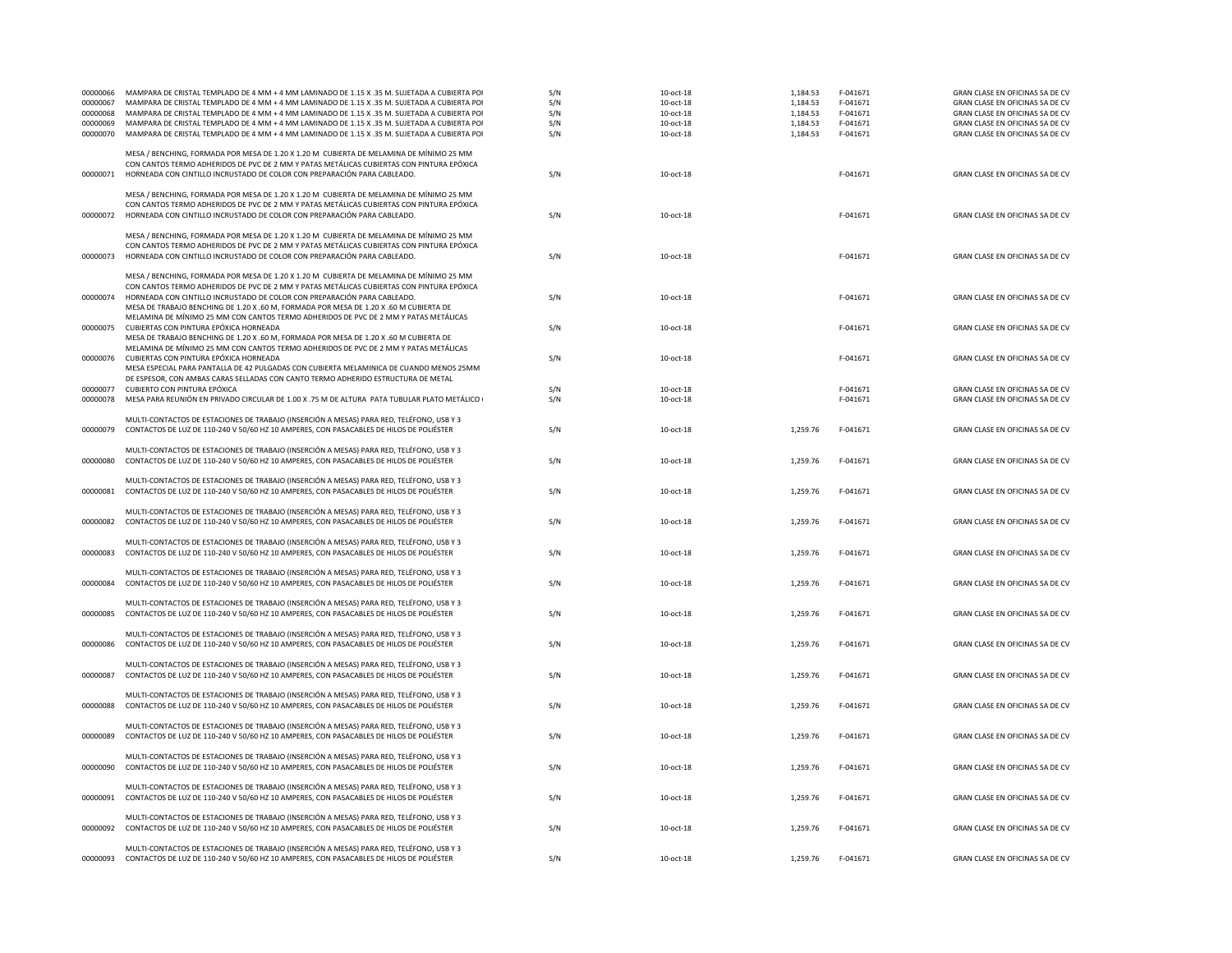| 00000094 | MULTI-CONTACTOS DE ESTACIONES DE TRABAJO (INSERCIÓN A MESAS) PARA RED, TELÉFONO, USB Y 3<br>CONTACTOS DE LUZ DE 110-240 V 50/60 HZ 10 AMPERES, CON PASACABLES DE HILOS DE POLIÉSTER          | S/N | 10-oct-18   | 1.259.76 | F-041671 | GRAN CLASE EN OFICINAS SA DE CV |
|----------|----------------------------------------------------------------------------------------------------------------------------------------------------------------------------------------------|-----|-------------|----------|----------|---------------------------------|
| 00000095 | MULTI-CONTACTOS DE ESTACIONES DE TRABAJO (INSERCIÓN A MESAS) PARA RED, TELÉFONO, USB Y 3<br>CONTACTOS DE LUZ DE 110-240 V 50/60 HZ 10 AMPERES, CON PASACABLES DE HILOS DE POLIÉSTER          | S/N | $10-oct-18$ | 1,259.76 | F-041671 | GRAN CLASE EN OFICINAS SA DE CV |
| 00000096 | MULTI-CONTACTOS DE ESTACIONES DE TRABAJO (INSERCIÓN A MESAS) PARA RED. TELÉFONO, USB Y 3<br>CONTACTOS DE LUZ DE 110-240 V 50/60 HZ 10 AMPERES, CON PASACABLES DE HILOS DE POLIÉSTER          | S/N | 10-oct-18   | 1,259.76 | F-041671 | GRAN CLASE EN OFICINAS SA DE CV |
| 00000097 | MULTI-CONTACTOS DE ESTACIONES DE TRABAJO (INSERCIÓN A MESAS) PARA RED, TELÉFONO, USB Y 3<br>CONTACTOS DE LUZ DE 110-240 V 50/60 HZ 10 AMPERES, CON PASACABLES DE HILOS DE POLIÉSTER          | S/N | 10-oct-18   | 1,259.76 | F-041671 | GRAN CLASE EN OFICINAS SA DE CV |
| 00000098 | MULTI-CONTACTOS DE ESTACIONES DE TRABAJO (INSERCIÓN A MESAS) PARA RED, TELÉFONO, USB Y 3<br>CONTACTOS DE LUZ DE 110-240 V 50/60 HZ 10 AMPERES, CON PASACABLES DE HILOS DE POLIÉSTER          | S/N | $10-oct-18$ | 1,259.76 | F-041671 | GRAN CLASE EN OFICINAS SA DE CV |
| 00000099 | MULTI-CONTACTOS DE ESTACIONES DE TRABAJO (INSERCIÓN A MESAS) PARA RED, TELÉFONO, USB Y 3<br>CONTACTOS DE LUZ DE 110-240 V 50/60 HZ 10 AMPERES, CON PASACABLES DE HILOS DE POLIÉSTER          | S/N | 10-oct-18   | 1,259.76 | F-041671 | GRAN CLASE EN OFICINAS SA DE CV |
| 00000100 | MULTI-CONTACTOS DE ESTACIONES DE TRABAJO (INSERCIÓN A MESAS) PARA RED, TELÉFONO, USB Y 3<br>CONTACTOS DE LUZ DE 110-240 V 50/60 HZ 10 AMPERES, CON PASACABLES DE HILOS DE POLIÉSTER          | S/N | 10-oct-18   | 1,259.76 | F-041671 | GRAN CLASE EN OFICINAS SA DE CV |
| 00000101 | MULTI-CONTACTOS DE ESTACIONES DE TRABAJO (INSERCIÓN A MESAS) PARA RED, TELÉFONO, USB Y 3<br>CONTACTOS DE LUZ DE 110-240 V 50/60 HZ 10 AMPERES, CON PASACABLES DE HILOS DE POLIÉSTER          | S/N | 10-oct-18   | 1,259.76 | F-041671 | GRAN CLASE EN OFICINAS SA DE CV |
| 00000102 | MULTI-CONTACTOS DE ESTACIONES DE TRABAJO (INSERCIÓN A MESAS) PARA RED, TELÉFONO, USB Y 3<br>CONTACTOS DE LUZ DE 110-240 V 50/60 HZ 10 AMPERES, CON PASACABLES DE HILOS DE POLIÉSTER          | S/N | 10-oct-18   | 1,259.76 | F-041671 | GRAN CLASE EN OFICINAS SA DE CV |
| 00000103 | MULTI-CONTACTOS DE ESTACIONES DE TRABAJO (INSERCIÓN A MESAS) PARA RED, TELÉFONO, USB Y 3<br>CONTACTOS DE LUZ DE 110-240 V 50/60 HZ 10 AMPERES, CON PASACABLES DE HILOS DE POLIÉSTER          | S/N | 10-oct-18   | 1,259.76 | F-041671 | GRAN CLASE EN OFICINAS SA DE CV |
| 00000104 | MULTI-CONTACTOS DE ESTACIONES DE TRABAJO (INSERCIÓN A MESAS) PARA RED, TELÉFONO, USB Y 3<br>CONTACTOS DE LUZ DE 110-240 V 50/60 HZ 10 AMPERES, CON PASACABLES DE HILOS DE POLIÉSTER          | S/N | 10-oct-18   | 1,259.76 | F-041671 | GRAN CLASE EN OFICINAS SA DE CV |
| 00000105 | MULTI-CONTACTOS DE ESTACIONES DE TRABAJO (INSERCIÓN A MESAS) PARA RED, TELÉFONO, USB Y 3<br>CONTACTOS DE LUZ DE 110-240 V 50/60 HZ 10 AMPERES, CON PASACABLES DE HILOS DE POLIÉSTER          | S/N | 10-oct-18   | 1,259.76 | F-041671 | GRAN CLASE EN OFICINAS SA DE CV |
| 00000106 | MULTI-CONTACTOS DE ESTACIONES DE TRABAJO (INSERCIÓN A MESAS) PARA RED, TELÉFONO, USB Y 3<br>CONTACTOS DE LUZ DE 110-240 V 50/60 HZ 10 AMPERES, CON PASACABLES DE HILOS DE POLIÉSTER          | S/N | 10-oct-18   | 1,259.76 | F-041671 | GRAN CLASE EN OFICINAS SA DE CV |
| 00000107 | MULTI-CONTACTOS DE ESTACIONES DE TRABAJO (INSERCIÓN A MESAS) PARA RED, TELÉFONO, USB Y 3<br>CONTACTOS DE LUZ DE 110-240 V 50/60 HZ 10 AMPERES, CON PASACABLES DE HILOS DE POLIÉSTER          | S/N | 10-oct-18   | 1,259.76 | F-041671 | GRAN CLASE EN OFICINAS SA DE CV |
| 00000108 | MULTI-CONTACTOS DE ESTACIONES DE TRABAJO (INSERCIÓN A MESAS) PARA RED, TELÉFONO, USB Y 3<br>CONTACTOS DE LUZ DE 110-240 V 50/60 HZ 10 AMPERES, CON PASACABLES DE HILOS DE POLIÉSTER          | S/N | 10-oct-18   | 1,259.76 | F-041671 | GRAN CLASE EN OFICINAS SA DE CV |
| 00000109 | MULTI-CONTACTOS DE ESTACIONES DE TRABAJO (INSERCIÓN A MESAS) PARA RED, TELÉFONO, USB Y 3<br>CONTACTOS DE LUZ DE 110-240 V 50/60 HZ 10 AMPERES, CON PASACABLES DE HILOS DE POLIÉSTER          | S/N | 10-oct-18   | 1,259.76 | F-041671 | GRAN CLASE EN OFICINAS SA DE CV |
| 00000110 | MULTI-CONTACTOS DE ESTACIONES DE TRABAJO (INSERCIÓN A MESAS) PARA RED, TELÉFONO, USB Y 3<br>CONTACTOS DE LUZ DE 110-240 V 50/60 HZ 10 AMPERES, CON PASACABLES DE HILOS DE POLIÉSTER          | S/N | 10-oct-18   | 1,259.76 | F-041671 | GRAN CLASE EN OFICINAS SA DE CV |
| 00000111 | MULTI-CONTACTOS DE ESTACIONES DE TRABAJO (INSERCIÓN A MESAS) PARA RED, TELÉFONO, USB Y 3<br>CONTACTOS DE LUZ DE 110-240 V 50/60 HZ 10 AMPERES, CON PASACABLES DE HILOS DE POLIÉSTER          | S/N | $10-oct-18$ | 1,259.76 | F-041671 | GRAN CLASE EN OFICINAS SA DE CV |
| 00000112 | MULTI-CONTACTOS DE ESTACIONES DE TRABAJO (INSERCIÓN A MESAS) PARA RED, TELÉFONO, USB Y 3<br>CONTACTOS DE LUZ DE 110-240 V 50/60 HZ 10 AMPERES, CON PASACABLES DE HILOS DE POLIÉSTER          | S/N | $10-oct-18$ | 1,259.76 | F-041671 | GRAN CLASE EN OFICINAS SA DE CV |
| 00000113 | MULTI-CONTACTOS DE ESTACIONES DE TRABAJO (INSERCIÓN A MESAS) PARA RED, TELÉFONO, USB Y 3<br>CONTACTOS DE LUZ DE 110-240 V 50/60 HZ 10 AMPERES, CON PASACABLES DE HILOS DE POLIÉSTER          | S/N | 10-oct-18   | 1,259.76 | F-041671 | GRAN CLASE EN OFICINAS SA DE CV |
| 00000114 | MULTI-CONTACTOS DE ESTACIONES DE TRABAJO (INSERCIÓN A MESAS) PARA RED, TELÉFONO, USB Y 3<br>CONTACTOS DE LUZ DE 110-240 V 50/60 HZ 10 AMPERES, CON PASACABLES DE HILOS DE POLIÉSTER          | S/N | 10-oct-18   | 1,259.76 | F-041671 | GRAN CLASE EN OFICINAS SA DE CV |
| 00000115 | MULTI-CONTACTOS DE ESTACIONES DE TRABAJO (INSERCIÓN A MESAS) PARA RED, TELÉFONO, USB Y 3<br>CONTACTOS DE LUZ DE 110-240 V 50/60 HZ 10 AMPERES, CON PASACABLES DE HILOS DE POLIÉSTER          | S/N | 10-oct-18   | 1,259.76 | F-041671 | GRAN CLASE EN OFICINAS SA DE CV |
| 00000116 | MULTI-CONTACTOS DE ESTACIONES DE TRABAJO (INSERCIÓN A MESAS) PARA RED, TELÉFONO, USB Y 3<br>CONTACTOS DE LUZ DE 110-240 V 50/60 HZ 10 AMPERES, CON PASACABLES DE HILOS DE POLIÉSTER          | S/N | 10-oct-18   | 1,259.76 | F-041671 | GRAN CLASE EN OFICINAS SA DE CV |
| 00000117 | MULTI-CONTACTOS DE ESTACIONES DE TRABAJO (INSERCIÓN A MESAS) PARA RED, TELÉFONO, USB Y 3<br>CONTACTOS DE LUZ DE 110-240 V 50/60 HZ 10 AMPERES, CON PASACABLES DE HILOS DE POLIÉSTER          | S/N | 10-oct-18   | 1,259.76 | F-041671 | GRAN CLASE EN OFICINAS SA DE CV |
|          | MULTI-CONTACTOS DE ESTACIONES DE TRABAJO (INSERCIÓN A MESAS) PARA RED, TELÉFONO, USB Y 3<br>00000118 CONTACTOS DE LUZ DE 110-240 V 50/60 HZ 10 AMPERES, CON PASACABLES DE HILOS DE POLIÉSTER | S/N | 10-oct-18   | 1,259.76 | F-041671 | GRAN CLASE EN OFICINAS SA DE CV |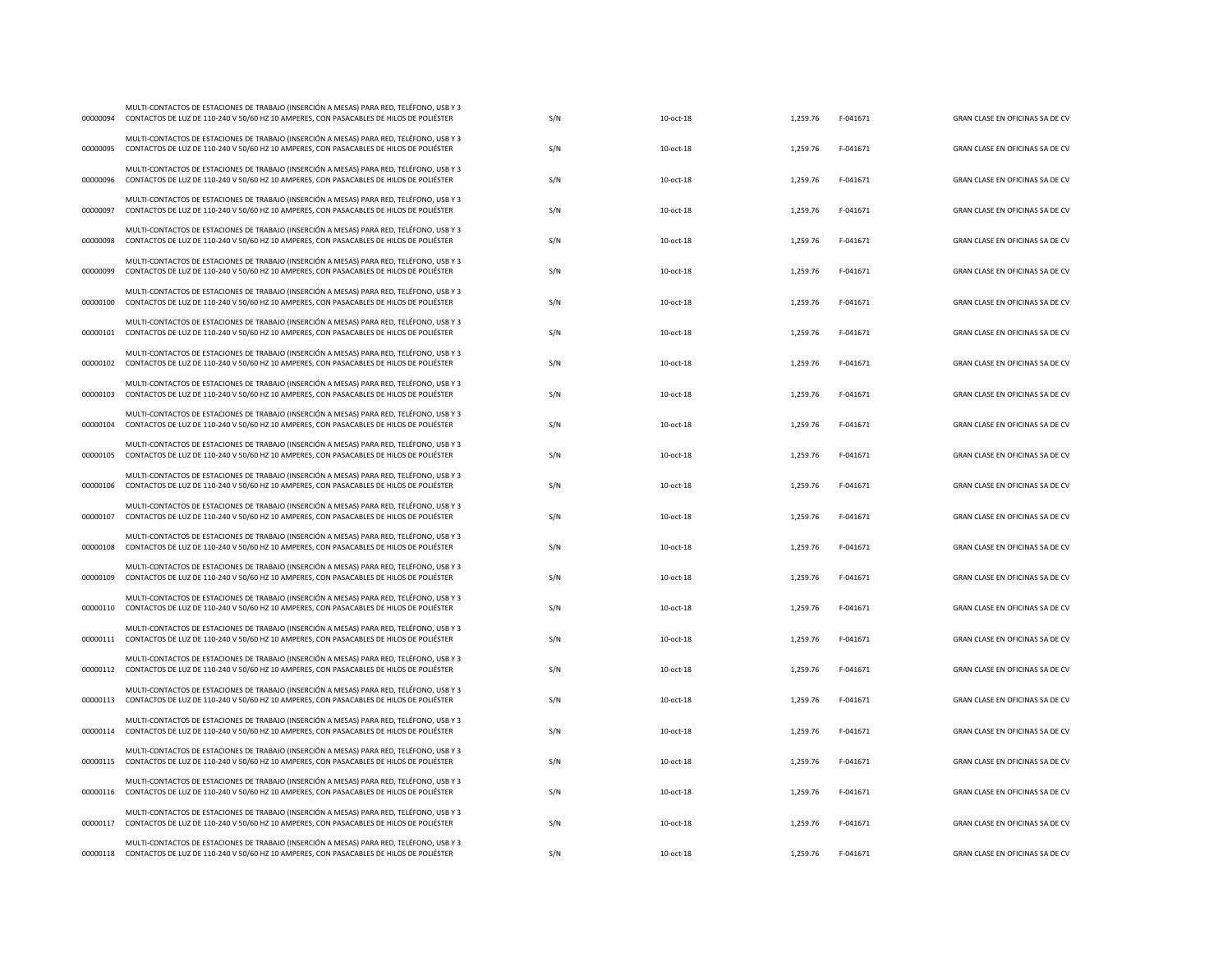| 00000119             | CONTACTOS DE LUZ DE 110-240 V 50/60 HZ 10 AMPERES, CON PASACABLES DE HILOS DE POLIÉSTER                                                                                                                                                                                                                                     | S/N        | 10-oct-18              | 1,259.76             | F-041671            | GRAN CLASE EN OFICINAS SA DE CV                                     |
|----------------------|-----------------------------------------------------------------------------------------------------------------------------------------------------------------------------------------------------------------------------------------------------------------------------------------------------------------------------|------------|------------------------|----------------------|---------------------|---------------------------------------------------------------------|
|                      | MULTI-CONTACTOS DE ESTACIONES DE TRABAJO (INSERCIÓN A MESAS) PARA RED. TELÉFONO, USB Y 3<br>00000120 CONTACTOS DE LUZ DE 110-240 V 50/60 HZ 10 AMPERES, CON PASACABLES DE HILOS DE POLIÉSTER                                                                                                                                | S/N        | 10-oct-18              | 1,259.76             | F-041671            | GRAN CLASE EN OFICINAS SA DE CV                                     |
| 00000121             | MULTI-CONTACTOS DE ESTACIONES DE TRABAJO (INSERCIÓN A MESAS) PARA RED. TELÉFONO, USB Y 3<br>CONTACTOS DE LUZ DE 110-240 V 50/60 HZ 10 AMPERES, CON PASACABLES DE HILOS DE POLIÉSTER                                                                                                                                         | S/N        | 10-oct-18              | 1,259.76             | F-041671            | GRAN CLASE EN OFICINAS SA DE CV                                     |
| 00000122             | MULTI-CONTACTOS DE ESTACIONES DE TRABAJO (INSERCIÓN A MESAS) PARA RED, TELÉFONO, USB Y 3<br>CONTACTOS DE LUZ DE 110-240 V 50/60 HZ 10 AMPERES, CON PASACABLES DE HILOS DE POLIÉSTER                                                                                                                                         | S/N        | 10-oct-18              | 1,259.76             | F-041671            | GRAN CLASE EN OFICINAS SA DE CV                                     |
| 00000123             | MULTI-CONTACTOS DE ESTACIONES DE TRABAJO (INSERCIÓN A MESAS) PARA RED, TELÉFONO, USB Y 3<br>CONTACTOS DE LUZ DE 110-240 V 50/60 HZ 10 AMPERES, CON PASACABLES DE HILOS DE POLIÉSTER                                                                                                                                         | S/N        | 10-oct-18              | 1,259.76             | F-041671            | GRAN CLASE EN OFICINAS SA DE CV                                     |
| 00000124             | MULTI-CONTACTOS DE ESTACIONES DE TRABAJO (INSERCIÓN A MESAS) PARA RED, TELÉFONO, USB Y 3<br>CONTACTOS DE LUZ DE 110-240 V 50/60 HZ 10 AMPERES, CON PASACABLES DE HILOS DE POLIÉSTER                                                                                                                                         | S/N        | $10-0ct-18$            | 1,259.76             | F-041671            | GRAN CLASE EN OFICINAS SA DE CV                                     |
| 00000125             | MULTI-CONTACTOS DE ESTACIONES DE TRABAJO (INSERCIÓN A MESAS) PARA RED, TELÉFONO, USB Y 3<br>CONTACTOS DE LUZ DE 110-240 V 50/60 HZ 10 AMPERES, CON PASACABLES DE HILOS DE POLIÉSTER                                                                                                                                         | S/N        | 10-oct-18              | 1,259.76             | F-041671            | GRAN CLASE EN OFICINAS SA DE CV                                     |
| 00000126             | MULTI-CONTACTOS DE ESTACIONES DE TRABAJO (INSERCIÓN A MESAS) PARA RED, TELÉFONO, USB Y 3<br>CONTACTOS DE LUZ DE 110-240 V 50/60 HZ 10 AMPERES, CON PASACABLES DE HILOS DE POLIÉSTER                                                                                                                                         | S/N        | 10-oct-18              | 1,259.76             | F-041671            | GRAN CLASE EN OFICINAS SA DE CV                                     |
| 00000127             | MULTI-CONTACTOS DE ESTACIONES DE TRABAJO (INSERCIÓN A MESAS) PARA RED, TELÉFONO, USB Y 3<br>CONTACTOS DE LUZ DE 110-240 V 50/60 HZ 10 AMPERES, CON PASACABLES DE HILOS DE POLIÉSTER                                                                                                                                         | S/N        | 10-oct-18              | 1,259.76             | F-041671            | GRAN CLASE EN OFICINAS SA DE CV                                     |
| 00000128             | MULTI-CONTACTOS DE ESTACIONES DE TRABAJO (INSERCIÓN A MESAS) PARA RED, TELÉFONO, USB Y 3<br>CONTACTOS DE LUZ DE 110-240 V 50/60 HZ 10 AMPERES, CON PASACABLES DE HILOS DE POLIÉSTER                                                                                                                                         | S/N        | 10-oct-18              | 1,259.76             | F-041671            | GRAN CLASE EN OFICINAS SA DE CV                                     |
| 00000129             | MULTI-CONTACTOS DE ESTACIONES DE TRABAJO (INSERCIÓN A MESAS) PARA RED, TELÉFONO, USB Y 3<br>CONTACTOS DE LUZ DE 110-240 V 50/60 HZ 10 AMPERES, CON PASACABLES DE HILOS DE POLIÉSTER                                                                                                                                         | S/N        | 10-oct-18              | 1,259.76             | F-041671            | GRAN CLASE EN OFICINAS SA DE CV                                     |
| 00000130             | MULTI-CONTACTOS DE ESTACIONES DE TRABAJO (INSERCIÓN A MESAS) PARA RED, TELÉFONO, USB Y 3<br>CONTACTOS DE LUZ DE 110-240 V 50/60 HZ 10 AMPERES, CON PASACABLES DE HILOS DE POLIÉSTER                                                                                                                                         | S/N        | 10-oct-18              | 1,259.76             | F-041671            | GRAN CLASE EN OFICINAS SA DE CV                                     |
| 00000131             | MULTI-CONTACTOS DE ESTACIONES DE TRABAJO (INSERCIÓN A MESAS) PARA RED, TELÉFONO, USB Y 3<br>CONTACTOS DE LUZ DE 110-240 V 50/60 HZ 10 AMPERES, CON PASACABLES DE HILOS DE POLIÉSTER                                                                                                                                         | S/N        | 10-oct-18              | 1.259.76             | F-041671            | GRAN CLASE EN OFICINAS SA DE CV                                     |
| 00000132             | MULTI-CONTACTOS DE ESTACIONES DE TRABAJO (INSERCIÓN A MESAS) PARA RED, TELÉFONO, USB Y 3<br>CONTACTOS DE LUZ DE 110-240 V 50/60 HZ 10 AMPERES, CON PASACABLES DE HILOS DE POLIÉSTER                                                                                                                                         | S/N        | 10-oct-18              | 1,259.76             | F-041671            | GRAN CLASE EN OFICINAS SA DE CV                                     |
| 00000133             | MULTI-CONTACTOS DE ESTACIONES DE TRABAJO (INSERCIÓN A MESAS) PARA RED, TELÉFONO, USB Y 3<br>CONTACTOS DE LUZ DE 110-240 V 50/60 HZ 10 AMPERES, CON PASACABLES DE HILOS DE POLIÉSTER                                                                                                                                         | S/N        | 10-oct-18              | 1,259.76             | F-041671            | GRAN CLASE EN OFICINAS SA DE CV                                     |
|                      | MULTI-CONTACTOS DE ESTACIONES DE TRABAJO (INSERCIÓN A MESAS) PARA RED, TELÉFONO, USB Y 3<br>00000134 CONTACTOS DE LUZ DE 110-240 V 50/60 HZ 10 AMPERES, CON PASACABLES DE HILOS DE POLIÉSTER                                                                                                                                | S/N        | 10-oct-18              | 1,259.76             | F-041671            | GRAN CLASE EN OFICINAS SA DE CV                                     |
| 00000135             | MULTI-CONTACTOS DE ESTACIONES DE TRABAJO (INSERCIÓN A MESAS) PARA RED, TELÉFONO, USB Y 3<br>CONTACTOS DE LUZ DE 110-240 V 50/60 HZ 10 AMPERES, CON PASACABLES DE HILOS DE POLIÉSTER                                                                                                                                         | S/N        | 10-oct-18              | 1,259.76             | F-041671            | GRAN CLASE EN OFICINAS SA DE CV                                     |
| 00000136             | MULTI-CONTACTOS DE ESTACIONES DE TRABAJO (INSERCIÓN A MESAS) PARA RED, TELÉFONO, USB Y 3<br>CONTACTOS DE LUZ DE 110-240 V 50/60 HZ 10 AMPERES, CON PASACABLES DE HILOS DE POLIÉSTER                                                                                                                                         | S/N        | 10-oct-18              | 1,259.76             | F-041671            | GRAN CLASE EN OFICINAS SA DE CV                                     |
| 00000137             | MULTI-CONTACTOS DE ESTACIONES DE TRABAJO (INSERCIÓN A MESAS) PARA RED, TELÉFONO, USB Y 3<br>CONTACTOS DE LUZ DE 110-240 V 50/60 HZ 10 AMPERES, CON PASACABLES DE HILOS DE POLIÉSTER                                                                                                                                         | S/N        | 10-oct-18              | 1,259.76             | F-041671            | GRAN CLASE EN OFICINAS SA DE CV                                     |
| 00000138             | MULTI-CONTACTOS DE ESTACIONES DE TRABAJO (INSERCIÓN A MESAS) PARA RED, TELÉFONO, USB Y 3<br>CONTACTOS DE LUZ DE 110-240 V 50/60 HZ 10 AMPERES, CON PASACABLES DE HILOS DE POLIÉSTER                                                                                                                                         | S/N        | 10-oct-18              | 1,259.76             | F-041671            | GRAN CLASE EN OFICINAS SA DE CV                                     |
| 00000139             | MULTI-CONTACTOS DE ESTACIONES DE TRABAJO (INSERCIÓN A MESAS) PARA RED, TELÉFONO, USB Y 3<br>CONTACTOS DE LUZ DE 110-240 V 50/60 HZ 10 AMPERES, CON PASACABLES DE HILOS DE POLIÉSTER                                                                                                                                         | S/N        | 10-oct-18              | 1,259.76             | F-041671            | GRAN CLASE EN OFICINAS SA DE CV                                     |
| 00000140<br>00000141 | MULTI-CONTACTOS DE ESTACIONES DE TRABAJO (INSERCIÓN A MESAS) PARA RED, TELÉFONO, USB Y 3<br>CONTACTOS DE LUZ DE 110-240 V 50/60 HZ 10 AMPERES, CON PASACABLES DE HILOS DE POLIÉSTER<br>PANTALLA DE TRIPIE DA-LITE 1.52 X 1.52<br>RECEPCIÓN RECTA MEDIDAS: 3.50 X.55X.96 MTS CON CUBIERTA DE MELAMINA DE 25MM. PLACA FRONTAL | S/N<br>S/N | 10-oct-18<br>03-oct-18 | 1,259.76<br>2,700.00 | F-041671<br>R-11771 | GRAN CLASE EN OFICINAS SA DE CV<br>LABORATORIOS JULIO, S.A. DE C.V. |
|                      | METÁLICA CUBIERTA HORNEADA EPÓXICA CON CANTOS TERMO ADHERIDOS DE PVC DE 2 MM Y COSTADOS<br>00000142 DE MELAMINA DE 25 MM                                                                                                                                                                                                    | S/N        | 10-oct-18              |                      | F-041671            | GRAN CLASE EN OFICINAS SA DE CV                                     |
|                      |                                                                                                                                                                                                                                                                                                                             |            |                        |                      |                     |                                                                     |

MULTI-CONTACTOS DE ESTACIONES DE TRABAJO (INSERCIÓN A MESAS) PARA RED, TELÉFONO, USB Y 3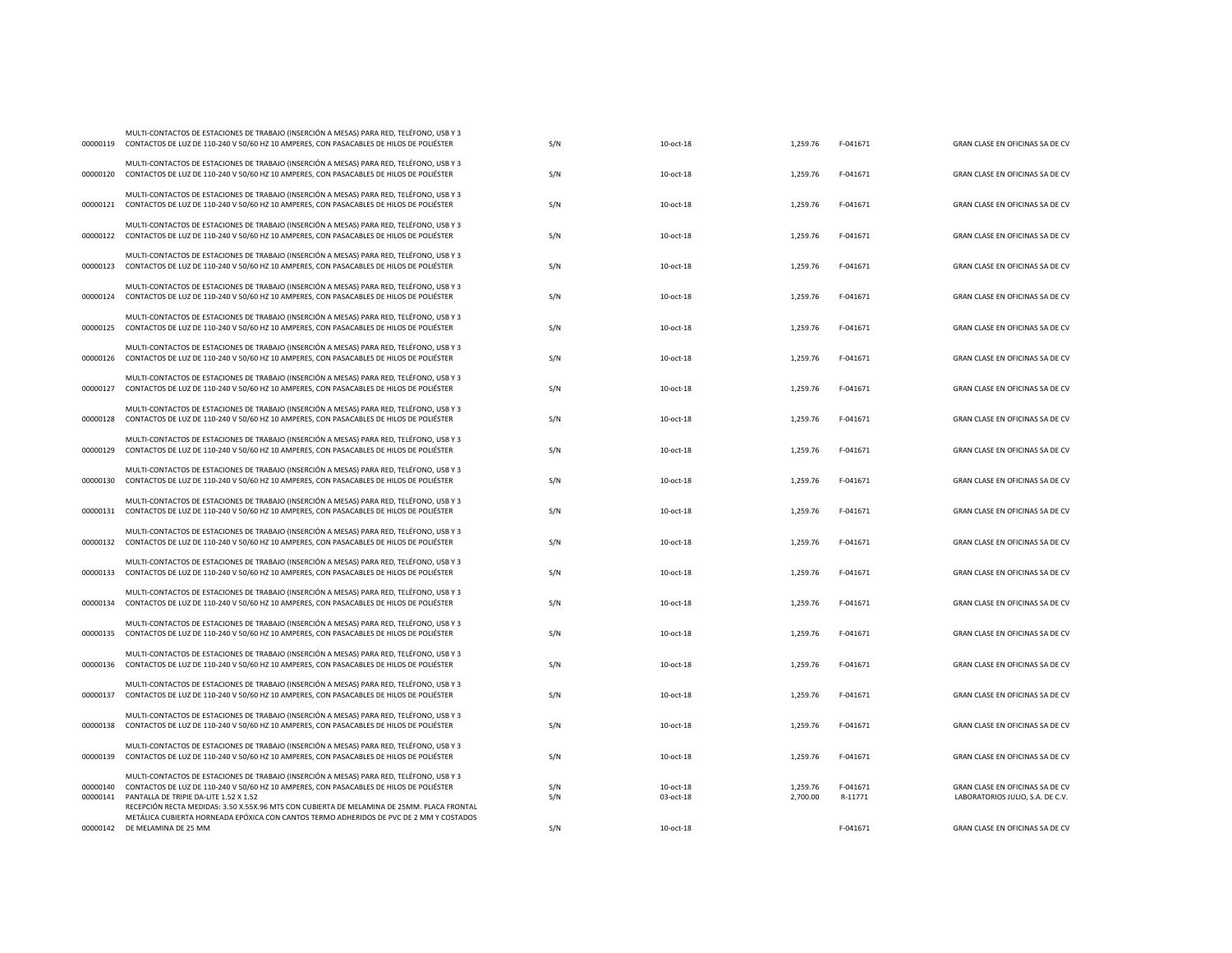|          | DEL ANGULO DEL ASIENTO Y RESPALDO CON SISTEMA DE CREMALLERA, RESPALDO TAPIZADO EN MESH DE<br>POLIESTER MALLA CON DISEÑO ERGONOMICO Y ACOJINAMIENTO ERGONOMICO DE POLIURETANO,<br>DESCANZA BRAZOS DE POLIURETANO AJUSTABLES 2D VERTICAL Y FRONTAL, BASE DE 5 PUNTAS CON<br>00000143 CINTURON DE ACERO CUBIERTA POLIESTER, ELEVACION NEUMATICA CON PISTON.                                                                                                                                                                     | S/N | 03-oct-18 | 4,629.27 | M-528 | MOETTI SA DE CV |
|----------|------------------------------------------------------------------------------------------------------------------------------------------------------------------------------------------------------------------------------------------------------------------------------------------------------------------------------------------------------------------------------------------------------------------------------------------------------------------------------------------------------------------------------|-----|-----------|----------|-------|-----------------|
|          | SILLA OPERATIVA - SILLON EJECUTIVO QUADRA RESPALDO MEDIO MESH NEGRO<br>ONIX - CON MECANISMO BASICO ELABORADO CON PLACA DE ACERO CALIBRE 10, AJUSTE INDEPENDIENTE<br>DEL ANGULO DEL ASIENTO Y RESPALDO CON SISTEMA DE CREMALLERA, RESPALDO TAPIZADO EN MESH DE<br>POLIESTER MALLA CON DISEÑO ERGONOMICO Y ACOJINAMIENTO ERGONOMICO DE POLIURETANO,<br>DESCANZA BRAZOS DE POLIURETANO AJUSTABLES 2D VERTICAL Y FRONTAL, BASE DE 5 PUNTAS CON<br>00000144 CINTURON DE ACERO CUBIERTA POLIESTER, ELEVACION NEUMATICA CON PISTON. | S/N | 03-oct-18 | 4,629.27 | M-528 | MOETTI SA DE CV |
| 00000145 | SILLA OPERATIVA - SILLON EJECUTIVO QUADRA RESPALDO MEDIO MESH NEGRO<br>ONIX - CON MECANISMO BASICO ELABORADO CON PLACA DE ACERO CALIBRE 10. AJUSTE INDEPENDIENTE<br>DEL ANGULO DEL ASIENTO Y RESPALDO CON SISTEMA DE CREMALLERA, RESPALDO TAPIZADO EN MESH DE<br>POLIESTER MALLA CON DISEÑO ERGONOMICO Y ACOJINAMIENTO ERGONOMICO DE POLIURETANO,<br>DESCANZA BRAZOS DE POLIURETANO AJUSTABLES 2D VERTICAL Y FRONTAL, BASE DE 5 PUNTAS CON<br>CINTURON DE ACERO CUBIERTA POLIESTER, ELEVACION NEUMATICA CON PISTON.          | S/N | 03-oct-18 | 4,629.27 | M-528 | MOETTI SA DE CV |
| 00000146 | SILLA OPERATIVA - SILLON EJECUTIVO QUADRA RESPALDO MEDIO MESH NEGRO<br>ONIX - CON MECANISMO BASICO ELABORADO CON PLACA DE ACERO CALIBRE 10, AJUSTE INDEPENDIENTE<br>DEL ANGULO DEL ASIENTO Y RESPALDO CON SISTEMA DE CREMALLERA, RESPALDO TAPIZADO EN MESH DE<br>POLIESTER MALLA CON DISEÑO ERGONOMICO Y ACOJINAMIENTO ERGONOMICO DE POLIURETANO,<br>DESCANZA BRAZOS DE POLIURETANO AJUSTABLES 2D VERTICAL Y FRONTAL. BASE DE 5 PUNTAS CON<br>CINTURON DE ACERO CUBIERTA POLIESTER, ELEVACION NEUMATICA CON PISTON.          | S/N | 03-oct-18 | 4,629.27 | M-528 | MOETTI SA DE CV |
| 00000147 | SILLA OPERATIVA - SILLON EJECUTIVO QUADRA RESPALDO MEDIO MESH NEGRO<br>ONIX - CON MECANISMO BASICO ELABORADO CON PLACA DE ACERO CALIBRE 10, AJUSTE INDEPENDIENTE<br>DEL ANGULO DEL ASIENTO Y RESPALDO CON SISTEMA DE CREMALLERA, RESPALDO TAPIZADO EN MESH DE<br>POLIESTER MALLA CON DISEÑO ERGONOMICO Y ACOJINAMIENTO ERGONOMICO DE POLIURETANO,<br>DESCANZA BRAZOS DE POLIURETANO AJUSTABLES 2D VERTICAL Y FRONTAL. BASE DE 5 PUNTAS CON<br>CINTURON DE ACERO CUBIERTA POLIESTER, ELEVACION NEUMATICA CON PISTON.          | S/N | 03-oct-18 | 4,629.27 | M-528 | MOETTI SA DE CV |
| 00000148 | SILLA OPERATIVA - SILLON EJECUTIVO QUADRA RESPALDO MEDIO MESH NEGRO<br>ONIX - CON MECANISMO BASICO ELABORADO CON PLACA DE ACERO CALIBRE 10, AJUSTE INDEPENDIENTE<br>DEL ANGULO DEL ASIENTO Y RESPALDO CON SISTEMA DE CREMALLERA, RESPALDO TAPIZADO EN MESH DE<br>POLIESTER MALLA CON DISEÑO ERGONOMICO Y ACOJINAMIENTO ERGONOMICO DE POLIURETANO,<br>DESCANZA BRAZOS DE POLIURETANO AJUSTABLES 2D VERTICAL Y FRONTAL, BASE DE 5 PUNTAS CON<br>CINTURON DE ACERO CUBIERTA POLIESTER, ELEVACION NEUMATICA CON PISTON.          | S/N | 03-oct-18 | 4,629.27 | M-528 | MOETTI SA DE CV |
|          | SILLA OPERATIVA - SILLON EJECUTIVO QUADRA RESPALDO MEDIO MESH NEGRO<br>ONIX - CON MECANISMO BASICO ELABORADO CON PLACA DE ACERO CALIBRE 10, AJUSTE INDEPENDIENTE<br>DEL ANGULO DEL ASIENTO Y RESPALDO CON SISTEMA DE CREMALLERA, RESPALDO TAPIZADO EN MESH DE<br>POLIESTER MALLA CON DISEÑO ERGONOMICO Y ACOJINAMIENTO ERGONOMICO DE POLIURETANO,<br>DESCANZA BRAZOS DE POLIURETANO AJUSTABLES 2D VERTICAL Y FRONTAL, BASE DE 5 PUNTAS CON<br>00000149 CINTURON DE ACERO CUBIERTA POLIESTER, ELEVACION NEUMATICA CON PISTON. | S/N | 03-oct-18 | 4,629.27 | M-528 | MOETTI SA DE CV |
| 00000150 | SILLA OPERATIVA - SILLON EJECUTIVO QUADRA RESPALDO MEDIO MESH NEGRO<br>ONIX - CON MECANISMO BASICO ELABORADO CON PLACA DE ACERO CALIBRE 10, AJUSTE INDEPENDIENTE<br>DEL ANGULO DEL ASIENTO Y RESPALDO CON SISTEMA DE CREMALLERA, RESPALDO TAPIZADO EN MESH DE<br>POLIESTER MALLA CON DISEÑO ERGONOMICO Y ACOJINAMIENTO ERGONOMICO DE POLIURETANO,<br>DESCANZA BRAZOS DE POLIURETANO AJUSTABLES 2D VERTICAL Y FRONTAL, BASE DE 5 PUNTAS CON<br>CINTURON DE ACERO CUBIERTA POLIESTER, ELEVACION NEUMATICA CON PISTON.          | S/N | 03-oct-18 | 4,629.27 | M-528 | MOETTI SA DE CV |
| 00000151 | SILLA OPERATIVA - SILLON EJECUTIVO QUADRA RESPALDO MEDIO MESH NEGRO<br>ONIX - CON MECANISMO BASICO ELABORADO CON PLACA DE ACERO CALIBRE 10, AJUSTE INDEPENDIENTE<br>DEL ANGULO DEL ASIENTO Y RESPALDO CON SISTEMA DE CREMALLERA, RESPALDO TAPIZADO EN MESH DE<br>POLIESTER MALLA CON DISEÑO ERGONOMICO Y ACOJINAMIENTO ERGONOMICO DE POLIURETANO,<br>DESCANZA BRAZOS DE POLIURETANO AJUSTABLES 2D VERTICAL Y FRONTAL, BASE DE 5 PUNTAS CON<br>CINTURON DE ACERO CUBIERTA POLIESTER, ELEVACION NEUMATICA CON PISTON.          | S/N | 03-oct-18 | 4,629.27 | M-528 | MOETTI SA DE CV |
| 00000152 | SILLA OPERATIVA - SILLON EJECUTIVO QUADRA RESPALDO MEDIO MESH NEGRO<br>ONIX - CON MECANISMO BASICO ELABORADO CON PLACA DE ACERO CALIBRE 10, AJUSTE INDEPENDIENTE<br>DEL ANGULO DEL ASIENTO Y RESPALDO CON SISTEMA DE CREMALLERA, RESPALDO TAPIZADO EN MESH DE<br>POLIESTER MALLA CON DISEÑO ERGONOMICO Y ACOJINAMIENTO ERGONOMICO DE POLIURETANO,<br>DESCANZA BRAZOS DE POLIURETANO AJUSTABLES 2D VERTICAL Y FRONTAL, BASE DE 5 PUNTAS CON<br>CINTURON DE ACERO CUBIERTA POLIESTER, ELEVACION NEUMATICA CON PISTON.          | S/N | 03-oct-18 | 4,629.27 | M-528 | MOETTI SA DE CV |
|          |                                                                                                                                                                                                                                                                                                                                                                                                                                                                                                                              |     |           |          |       |                 |

ONIX - CON MECANISMO BASICO ELABORADO CON PLACA DE ACERO CALIBRE 10, AJUSTE INDEPENDIENTE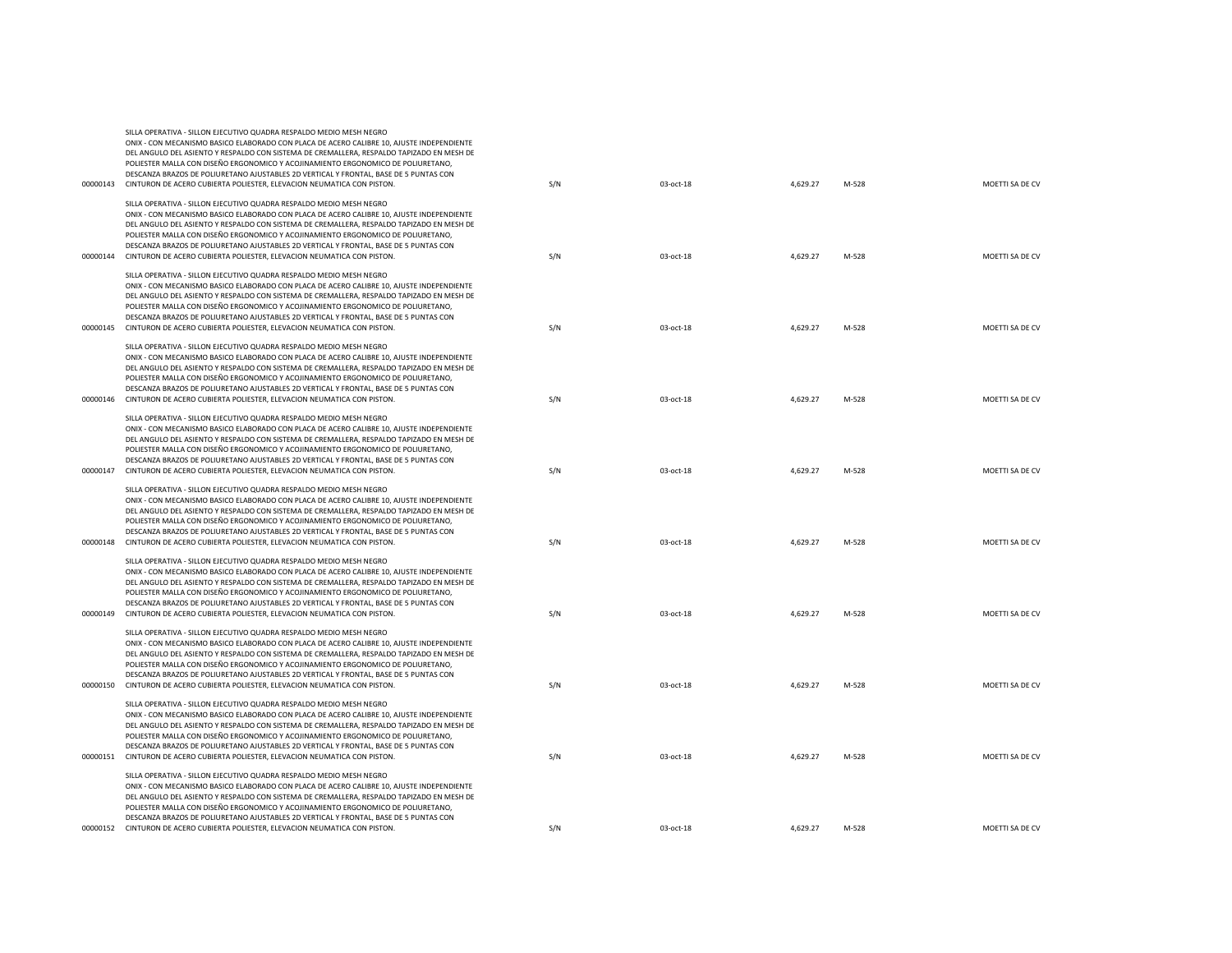|          | POLIESTER MALLA CON DISEÑO ERGONOMICO Y ACOJINAMIENTO ERGONOMICO DE POLIURETANO,<br>DESCANZA BRAZOS DE POLIURETANO AJUSTABLES 2D VERTICAL Y FRONTAL, BASE DE 5 PUNTAS CON<br>00000153 CINTURON DE ACERO CUBIERTA POLIESTER, ELEVACION NEUMATICA CON PISTON.                                                                                                                                                                                                                                                                  | S/N | 03-oct-18 | 4,629.27 | M-528 | MOETTI SA DE CV |
|----------|------------------------------------------------------------------------------------------------------------------------------------------------------------------------------------------------------------------------------------------------------------------------------------------------------------------------------------------------------------------------------------------------------------------------------------------------------------------------------------------------------------------------------|-----|-----------|----------|-------|-----------------|
|          | SILLA OPERATIVA - SILLON EJECUTIVO QUADRA RESPALDO MEDIO MESH NEGRO<br>ONIX - CON MECANISMO BASICO ELABORADO CON PLACA DE ACERO CALIBRE 10, AJUSTE INDEPENDIENTE<br>DEL ANGULO DEL ASIENTO Y RESPALDO CON SISTEMA DE CREMALLERA, RESPALDO TAPIZADO EN MESH DE<br>POLIESTER MALLA CON DISEÑO ERGONOMICO Y ACOJINAMIENTO ERGONOMICO DE POLIURETANO.                                                                                                                                                                            |     |           |          |       |                 |
|          | DESCANZA BRAZOS DE POLIURETANO AJUSTABLES 2D VERTICAL Y FRONTAL, BASE DE 5 PUNTAS CON<br>00000154 CINTURON DE ACERO CUBIERTA POLIESTER, ELEVACION NEUMATICA CON PISTON.                                                                                                                                                                                                                                                                                                                                                      | S/N | 03-oct-18 | 4,629.27 | M-528 | MOETTI SA DE CV |
|          | SILLA OPERATIVA - SILLON EJECUTIVO QUADRA RESPALDO MEDIO MESH NEGRO<br>ONIX - CON MECANISMO BASICO ELABORADO CON PLACA DE ACERO CALIBRE 10, AJUSTE INDEPENDIENTE<br>DEL ANGULO DEL ASIENTO Y RESPALDO CON SISTEMA DE CREMALLERA, RESPALDO TAPIZADO EN MESH DE<br>POLIESTER MALLA CON DISEÑO ERGONOMICO Y ACOJINAMIENTO ERGONOMICO DE POLIURETANO,<br>DESCANZA BRAZOS DE POLIURETANO AJUSTABLES 2D VERTICAL Y FRONTAL, BASE DE 5 PUNTAS CON<br>00000155 CINTURON DE ACERO CUBIERTA POLIESTER, ELEVACION NEUMATICA CON PISTON. | S/N | 03-oct-18 | 4,629.27 | M-528 | MOETTI SA DE CV |
|          | SILLA OPERATIVA - SILLON EJECUTIVO QUADRA RESPALDO MEDIO MESH NEGRO<br>ONIX - CON MECANISMO BASICO ELABORADO CON PLACA DE ACERO CALIBRE 10, AJUSTE INDEPENDIENTE<br>DEL ANGULO DEL ASIENTO Y RESPALDO CON SISTEMA DE CREMALLERA, RESPALDO TAPIZADO EN MESH DE<br>POLIESTER MALLA CON DISEÑO ERGONOMICO Y ACOJINAMIENTO ERGONOMICO DE POLIURETANO,<br>DESCANZA BRAZOS DE POLIURETANO AJUSTABLES 2D VERTICAL Y FRONTAL, BASE DE 5 PUNTAS CON                                                                                   |     |           |          |       |                 |
| 00000156 | CINTURON DE ACERO CUBIERTA POLIESTER, ELEVACION NEUMATICA CON PISTON.                                                                                                                                                                                                                                                                                                                                                                                                                                                        | S/N | 03-oct-18 | 4,629.27 | M-528 | MOETTI SA DE CV |
| 00000157 | SILLA OPERATIVA - SILLON EJECUTIVO QUADRA RESPALDO MEDIO MESH NEGRO<br>ONIX - CON MECANISMO BASICO ELABORADO CON PLACA DE ACERO CALIBRE 10, AJUSTE INDEPENDIENTE<br>DEL ANGULO DEL ASIENTO Y RESPALDO CON SISTEMA DE CREMALLERA, RESPALDO TAPIZADO EN MESH DE<br>POLIESTER MALLA CON DISEÑO ERGONOMICO Y ACOJINAMIENTO ERGONOMICO DE POLIURETANO,<br>DESCANZA BRAZOS DE POLIURETANO AJUSTABLES 2D VERTICAL Y FRONTAL, BASE DE 5 PUNTAS CON<br>CINTURON DE ACERO CUBIERTA POLIESTER. ELEVACION NEUMATICA CON PISTON.          | S/N | 03-oct-18 | 4,629.27 | M-528 | MOETTI SA DE CV |
| 00000158 | SILLA OPERATIVA - SILLON EJECUTIVO QUADRA RESPALDO MEDIO MESH NEGRO<br>ONIX - CON MECANISMO BASICO ELABORADO CON PLACA DE ACERO CALIBRE 10, AJUSTE INDEPENDIENTE<br>DEL ANGULO DEL ASIENTO Y RESPALDO CON SISTEMA DE CREMALLERA, RESPALDO TAPIZADO EN MESH DE<br>POLIESTER MALLA CON DISEÑO ERGONOMICO Y ACOJINAMIENTO ERGONOMICO DE POLIURETANO,<br>DESCANZA BRAZOS DE POLIURETANO AJUSTABLES 2D VERTICAL Y FRONTAL, BASE DE 5 PUNTAS CON<br>CINTURON DE ACERO CUBIERTA POLIESTER, ELEVACION NEUMATICA CON PISTON.          | S/N | 03-oct-18 | 4,629.27 | M-528 | MOETTI SA DE CV |
| 00000159 | SILLA OPERATIVA - SILLON EJECUTIVO QUADRA RESPALDO MEDIO MESH NEGRO<br>ONIX - CON MECANISMO BASICO ELABORADO CON PLACA DE ACERO CALIBRE 10, AJUSTE INDEPENDIENTE<br>DEL ANGULO DEL ASIENTO Y RESPALDO CON SISTEMA DE CREMALLERA, RESPALDO TAPIZADO EN MESH DE<br>POLIESTER MALLA CON DISEÑO ERGONOMICO Y ACOJINAMIENTO ERGONOMICO DE POLIURETANO,<br>DESCANZA BRAZOS DE POLIURETANO AJUSTABLES 2D VERTICAL Y FRONTAL, BASE DE 5 PUNTAS CON<br>CINTURON DE ACERO CUBIERTA POLIESTER, ELEVACION NEUMATICA CON PISTON.          | S/N | 03-oct-18 | 4,629.27 | M-528 | MOETTI SA DE CV |
| 00000160 | SILLA OPERATIVA - SILLON EJECUTIVO QUADRA RESPALDO MEDIO MESH NEGRO<br>ONIX - CON MECANISMO BASICO ELABORADO CON PLACA DE ACERO CALIBRE 10, AJUSTE INDEPENDIENTE<br>DEL ANGULO DEL ASIENTO Y RESPALDO CON SISTEMA DE CREMALLERA, RESPALDO TAPIZADO EN MESH DE<br>POLIESTER MALLA CON DISEÑO ERGONOMICO Y ACOJINAMIENTO ERGONOMICO DE POLIURETANO,<br>DESCANZA BRAZOS DE POLIURETANO AJUSTABLES 2D VERTICAL Y FRONTAL, BASE DE 5 PUNTAS CON<br>CINTURON DE ACERO CUBIERTA POLIESTER, ELEVACION NEUMATICA CON PISTON.          | S/N | 03-oct-18 | 4,629.27 | M-528 | MOETTI SA DE CV |
| 00000161 | SILLA OPERATIVA - SILLON EJECUTIVO QUADRA RESPALDO MEDIO MESH NEGRO<br>ONIX - CON MECANISMO BASICO ELABORADO CON PLACA DE ACERO CALIBRE 10, AJUSTE INDEPENDIENTE<br>DEL ANGULO DEL ASIENTO Y RESPALDO CON SISTEMA DE CREMALLERA, RESPALDO TAPIZADO EN MESH DE<br>POLIESTER MALLA CON DISEÑO ERGONOMICO Y ACOJINAMIENTO ERGONOMICO DE POLIURETANO,<br>DESCANZA BRAZOS DE POLIURETANO AJUSTABLES 2D VERTICAL Y FRONTAL. BASE DE 5 PUNTAS CON<br>CINTURON DE ACERO CUBIERTA POLIESTER, ELEVACION NEUMATICA CON PISTON.          | S/N | 03-oct-18 | 4,629.27 | M-528 | MOETTI SA DE CV |
|          | SILLA OPERATIVA - SILLON EJECUTIVO QUADRA RESPALDO MEDIO MESH NEGRO<br>ONIX - CON MECANISMO BASICO ELABORADO CON PLACA DE ACERO CALIBRE 10, AJUSTE INDEPENDIENTE<br>DEL ANGULO DEL ASIENTO Y RESPALDO CON SISTEMA DE CREMALLERA, RESPALDO TAPIZADO EN MESH DE<br>POLIESTER MALLA CON DISEÑO ERGONOMICO Y ACOJINAMIENTO ERGONOMICO DE POLIURETANO,<br>DESCANZA BRAZOS DE POLIURETANO AJUSTABLES 2D VERTICAL Y FRONTAL, BASE DE 5 PUNTAS CON<br>00000162 CINTURON DE ACERO CUBIERTA POLIESTER, ELEVACION NEUMATICA CON PISTON. | S/N | 03-oct-18 | 4,629.27 | M-528 | MOETTI SA DE CV |
|          |                                                                                                                                                                                                                                                                                                                                                                                                                                                                                                                              |     |           |          |       |                 |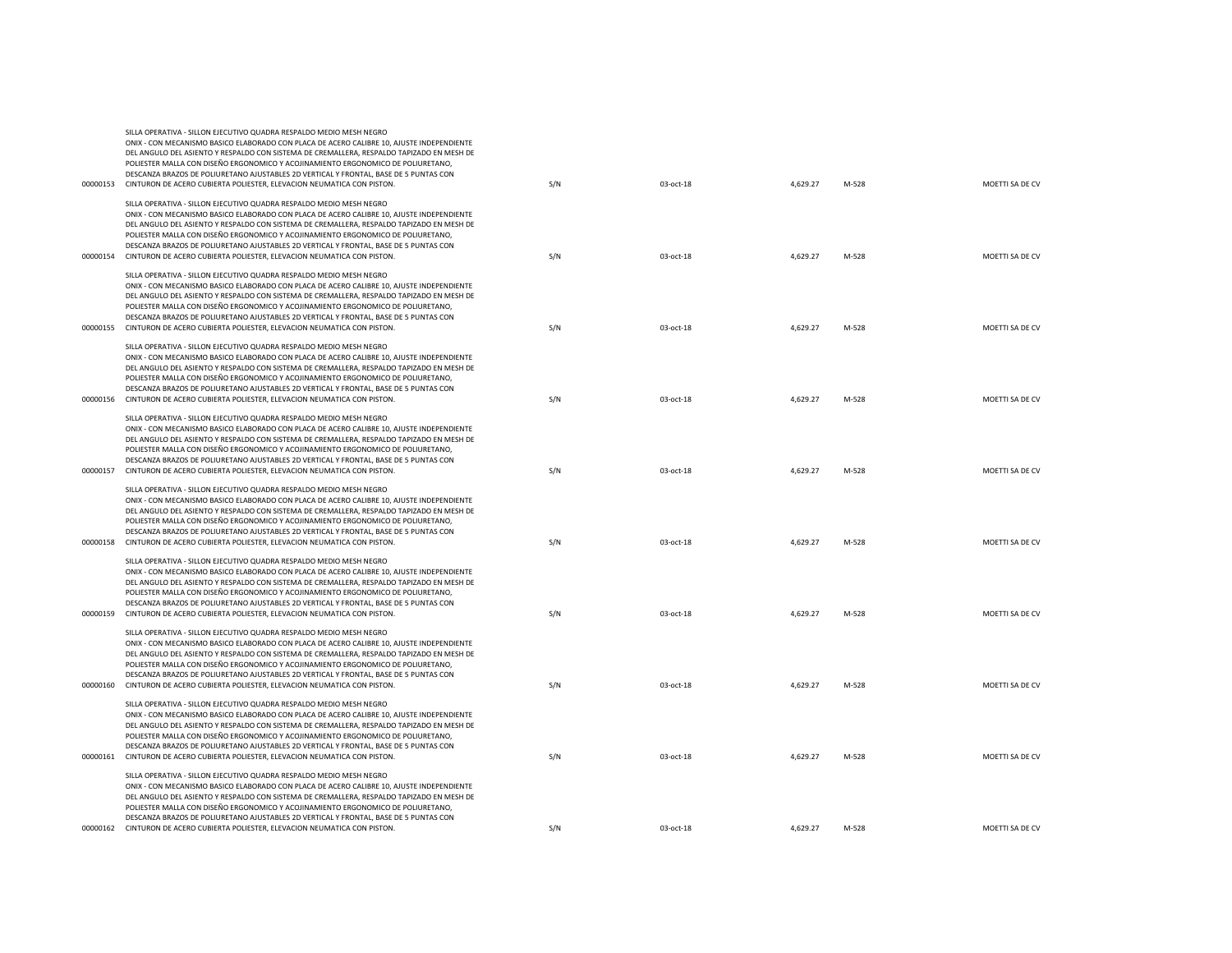|          | POLIESTER MALLA CON DISEÑO ERGONOMICO Y ACOJINAMIENTO ERGONOMICO DE POLIURETANO,<br>DESCANZA BRAZOS DE POLIURETANO AJUSTABLES 2D VERTICAL Y FRONTAL, BASE DE 5 PUNTAS CON                                                                                                                                                                                                                                                                                                                                                    |     |           |          |       |                 |
|----------|------------------------------------------------------------------------------------------------------------------------------------------------------------------------------------------------------------------------------------------------------------------------------------------------------------------------------------------------------------------------------------------------------------------------------------------------------------------------------------------------------------------------------|-----|-----------|----------|-------|-----------------|
|          | 00000163 CINTURON DE ACERO CUBIERTA POLIESTER, ELEVACION NEUMATICA CON PISTON.                                                                                                                                                                                                                                                                                                                                                                                                                                               | S/N | 03-oct-18 | 4,629.27 | M-528 | MOETTI SA DE CV |
|          | SILLA OPERATIVA - SILLON EJECUTIVO QUADRA RESPALDO MEDIO MESH NEGRO<br>ONIX - CON MECANISMO BASICO ELABORADO CON PLACA DE ACERO CALIBRE 10, AJUSTE INDEPENDIENTE<br>DEL ANGULO DEL ASIENTO Y RESPALDO CON SISTEMA DE CREMALLERA, RESPALDO TAPIZADO EN MESH DE                                                                                                                                                                                                                                                                |     |           |          |       |                 |
|          | POLIESTER MALLA CON DISEÑO ERGONOMICO Y ACOJINAMIENTO ERGONOMICO DE POLIURETANO,<br>DESCANZA BRAZOS DE POLIURETANO AJUSTABLES 2D VERTICAL Y FRONTAL, BASE DE 5 PUNTAS CON<br>00000164 CINTURON DE ACERO CUBIERTA POLIESTER, ELEVACION NEUMATICA CON PISTON.                                                                                                                                                                                                                                                                  | S/N | 03-oct-18 | 4,629.27 | M-528 | MOETTI SA DE CV |
|          | SILLA OPERATIVA - SILLON EJECUTIVO QUADRA RESPALDO MEDIO MESH NEGRO<br>ONIX - CON MECANISMO BASICO ELABORADO CON PLACA DE ACERO CALIBRE 10, AJUSTE INDEPENDIENTE<br>DEL ANGULO DEL ASIENTO Y RESPALDO CON SISTEMA DE CREMALLERA, RESPALDO TAPIZADO EN MESH DE<br>POLIESTER MALLA CON DISEÑO ERGONOMICO Y ACOJINAMIENTO ERGONOMICO DE POLIURETANO,<br>DESCANZA BRAZOS DE POLIURETANO AJUSTABLES 2D VERTICAL Y FRONTAL, BASE DE 5 PUNTAS CON<br>00000165 CINTURON DE ACERO CUBIERTA POLIESTER, ELEVACION NEUMATICA CON PISTON. | S/N | 03-oct-18 | 4,629.27 | M-528 | MOETTI SA DE CV |
|          | SILLA OPERATIVA - SILLON EJECUTIVO QUADRA RESPALDO MEDIO MESH NEGRO<br>ONIX - CON MECANISMO BASICO ELABORADO CON PLACA DE ACERO CALIBRE 10, AJUSTE INDEPENDIENTE<br>DEL ANGULO DEL ASIENTO Y RESPALDO CON SISTEMA DE CREMALLERA, RESPALDO TAPIZADO EN MESH DE                                                                                                                                                                                                                                                                |     |           |          |       |                 |
| 00000166 | POLIESTER MALLA CON DISEÑO ERGONOMICO Y ACOJINAMIENTO ERGONOMICO DE POLIURETANO,<br>DESCANZA BRAZOS DE POLIURETANO AJUSTABLES 2D VERTICAL Y FRONTAL, BASE DE 5 PUNTAS CON<br>CINTURON DE ACERO CUBIERTA POLIESTER, ELEVACION NEUMATICA CON PISTON.                                                                                                                                                                                                                                                                           | S/N | 03-oct-18 | 4,629.27 | M-528 | MOETTI SA DE CV |
| 00000167 | SILLA OPERATIVA - SILLON EJECUTIVO QUADRA RESPALDO MEDIO MESH NEGRO<br>ONIX - CON MECANISMO BASICO ELABORADO CON PLACA DE ACERO CALIBRE 10, AJUSTE INDEPENDIENTE<br>DEL ANGULO DEL ASIENTO Y RESPALDO CON SISTEMA DE CREMALLERA, RESPALDO TAPIZADO EN MESH DE<br>POLIESTER MALLA CON DISEÑO ERGONOMICO Y ACOJINAMIENTO ERGONOMICO DE POLIURETANO,<br>DESCANZA BRAZOS DE POLIURETANO AJUSTABLES 2D VERTICAL Y FRONTAL, BASE DE 5 PUNTAS CON<br>CINTURON DE ACERO CUBIERTA POLIESTER, ELEVACION NEUMATICA CON PISTON.          | S/N | 03-oct-18 | 4,629.27 | M-528 | MOETTI SA DE CV |
| 00000168 | SILLA OPERATIVA - SILLON EJECUTIVO QUADRA RESPALDO MEDIO MESH NEGRO<br>ONIX - CON MECANISMO BASICO ELABORADO CON PLACA DE ACERO CALIBRE 10, AJUSTE INDEPENDIENTE<br>DEL ANGULO DEL ASIENTO Y RESPALDO CON SISTEMA DE CREMALLERA, RESPALDO TAPIZADO EN MESH DE<br>POLIESTER MALLA CON DISEÑO ERGONOMICO Y ACOJINAMIENTO ERGONOMICO DE POLIURETANO,<br>DESCANZA BRAZOS DE POLIURETANO AJUSTABLES 2D VERTICAL Y FRONTAL, BASE DE 5 PUNTAS CON<br>CINTURON DE ACERO CUBIERTA POLIESTER, ELEVACION NEUMATICA CON PISTON.          | S/N | 03-oct-18 | 4,629.27 | M-528 | MOETTI SA DE CV |
| 00000169 | SILLA OPERATIVA - SILLON EJECUTIVO QUADRA RESPALDO MEDIO MESH NEGRO<br>ONIX - CON MECANISMO BASICO ELABORADO CON PLACA DE ACERO CALIBRE 10, AJUSTE INDEPENDIENTE<br>DEL ANGULO DEL ASIENTO Y RESPALDO CON SISTEMA DE CREMALLERA, RESPALDO TAPIZADO EN MESH DE<br>POLIESTER MALLA CON DISEÑO ERGONOMICO Y ACOJINAMIENTO ERGONOMICO DE POLIURETANO,<br>DESCANZA BRAZOS DE POLIURETANO AJUSTABLES 2D VERTICAL Y FRONTAL, BASE DE 5 PUNTAS CON<br>CINTURON DE ACERO CUBIERTA POLIESTER, ELEVACION NEUMATICA CON PISTON.          | S/N | 03-oct-18 | 4,629.27 | M-528 | MOETTI SA DE CV |
| 00000170 | SILLA OPERATIVA - SILLON EJECUTIVO QUADRA RESPALDO MEDIO MESH NEGRO<br>ONIX - CON MECANISMO BASICO ELABORADO CON PLACA DE ACERO CALIBRE 10, AJUSTE INDEPENDIENTE<br>DEL ANGULO DEL ASIENTO Y RESPALDO CON SISTEMA DE CREMALLERA, RESPALDO TAPIZADO EN MESH DE<br>POLIESTER MALLA CON DISEÑO ERGONOMICO Y ACOJINAMIENTO ERGONOMICO DE POLIURETANO.<br>DESCANZA BRAZOS DE POLIURETANO AJUSTABLES 2D VERTICAL Y FRONTAL, BASE DE 5 PUNTAS CON<br>CINTURON DE ACERO CUBIERTA POLIESTER, ELEVACION NEUMATICA CON PISTON.          | S/N | 03-oct-18 | 4,629.27 | M-528 | MOETTI SA DE CV |
|          | SILLA OPERATIVA - SILLON EJECUTIVO QUADRA RESPALDO MEDIO MESH NEGRO<br>ONIX - CON MECANISMO BASICO ELABORADO CON PLACA DE ACERO CALIBRE 10, AJUSTE INDEPENDIENTE<br>DEL ANGULO DEL ASIENTO Y RESPALDO CON SISTEMA DE CREMALLERA, RESPALDO TAPIZADO EN MESH DE<br>POLIESTER MALLA CON DISEÑO ERGONOMICO Y ACOJINAMIENTO ERGONOMICO DE POLIURETANO,<br>DESCANZA BRAZOS DE POLIURETANO AJUSTABLES 2D VERTICAL Y FRONTAL, BASE DE 5 PUNTAS CON<br>00000171 CINTURON DE ACERO CUBIERTA POLIESTER, ELEVACION NEUMATICA CON PISTON. | S/N | 03-oct-18 | 4,629.27 | M-528 | MOETTI SA DE CV |
|          | SILLA OPERATIVA - SILLON EJECUTIVO QUADRA RESPALDO MEDIO MESH NEGRO<br>ONIX - CON MECANISMO BASICO ELABORADO CON PLACA DE ACERO CALIBRE 10, AJUSTE INDEPENDIENTE<br>DEL ANGULO DEL ASIENTO Y RESPALDO CON SISTEMA DE CREMALLERA, RESPALDO TAPIZADO EN MESH DE<br>POLIESTER MALLA CON DISEÑO ERGONOMICO Y ACOJINAMIENTO ERGONOMICO DE POLIURETANO,<br>DESCANZA BRAZOS DE POLIURETANO AJUSTABLES 2D VERTICAL Y FRONTAL. BASE DE 5 PUNTAS CON<br>00000172 CINTURON DE ACERO CUBIERTA POLIESTER, ELEVACION NEUMATICA CON PISTON. | S/N | 03-oct-18 | 4,629.27 | M-528 | MOETTI SA DE CV |
|          |                                                                                                                                                                                                                                                                                                                                                                                                                                                                                                                              |     |           |          |       |                 |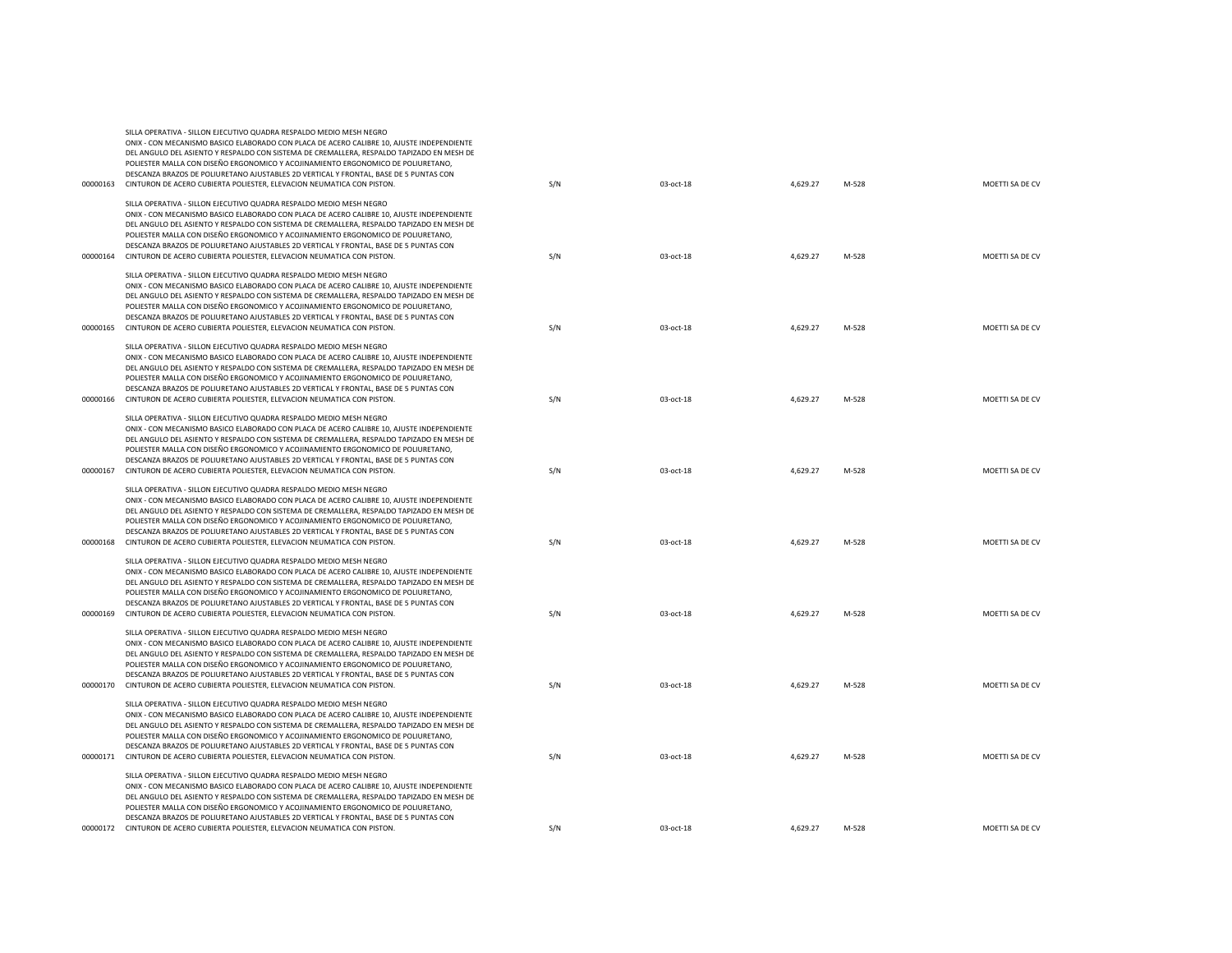|          | DEL ANGULO DEL ASIENTO Y RESPALDO CON SISTEMA DE CREMALLERA, RESPALDO TAPIZADO EN MESH DE<br>POLIESTER MALLA CON DISEÑO ERGONOMICO Y ACOJINAMIENTO ERGONOMICO DE POLIURETANO,<br>DESCANZA BRAZOS DE POLIURETANO AJUSTABLES 2D VERTICAL Y FRONTAL, BASE DE 5 PUNTAS CON<br>00000173 CINTURON DE ACERO CUBIERTA POLIESTER, ELEVACION NEUMATICA CON PISTON.                                                                                                                                                                     | S/N | 03-oct-18 | 4,629.27 | M-528 | MOETTI SA DE CV |
|----------|------------------------------------------------------------------------------------------------------------------------------------------------------------------------------------------------------------------------------------------------------------------------------------------------------------------------------------------------------------------------------------------------------------------------------------------------------------------------------------------------------------------------------|-----|-----------|----------|-------|-----------------|
|          | SILLA OPERATIVA - SILLON EJECUTIVO QUADRA RESPALDO MEDIO MESH NEGRO<br>ONIX - CON MECANISMO BASICO ELABORADO CON PLACA DE ACERO CALIBRE 10, AJUSTE INDEPENDIENTE<br>DEL ANGULO DEL ASIENTO Y RESPALDO CON SISTEMA DE CREMALLERA, RESPALDO TAPIZADO EN MESH DE<br>POLIESTER MALLA CON DISEÑO ERGONOMICO Y ACOJINAMIENTO ERGONOMICO DE POLIURETANO,<br>DESCANZA BRAZOS DE POLIURETANO AJUSTABLES 2D VERTICAL Y FRONTAL, BASE DE 5 PUNTAS CON<br>00000174 CINTURON DE ACERO CUBIERTA POLIESTER, ELEVACION NEUMATICA CON PISTON. | S/N | 03-oct-18 | 4,629.27 | M-528 | MOETTI SA DE CV |
| 00000175 | SILLA OPERATIVA - SILLON EJECUTIVO QUADRA RESPALDO MEDIO MESH NEGRO<br>ONIX - CON MECANISMO BASICO ELABORADO CON PLACA DE ACERO CALIBRE 10. AJUSTE INDEPENDIENTE<br>DEL ANGULO DEL ASIENTO Y RESPALDO CON SISTEMA DE CREMALLERA, RESPALDO TAPIZADO EN MESH DE<br>POLIESTER MALLA CON DISEÑO ERGONOMICO Y ACOJINAMIENTO ERGONOMICO DE POLIURETANO,<br>DESCANZA BRAZOS DE POLIURETANO AJUSTABLES 2D VERTICAL Y FRONTAL, BASE DE 5 PUNTAS CON<br>CINTURON DE ACERO CUBIERTA POLIESTER, ELEVACION NEUMATICA CON PISTON.          | S/N | 03-oct-18 | 4,629.27 | M-528 | MOETTI SA DE CV |
| 00000176 | SILLA OPERATIVA - SILLON EJECUTIVO QUADRA RESPALDO MEDIO MESH NEGRO<br>ONIX - CON MECANISMO BASICO ELABORADO CON PLACA DE ACERO CALIBRE 10, AJUSTE INDEPENDIENTE<br>DEL ANGULO DEL ASIENTO Y RESPALDO CON SISTEMA DE CREMALLERA, RESPALDO TAPIZADO EN MESH DE<br>POLIESTER MALLA CON DISEÑO ERGONOMICO Y ACOJINAMIENTO ERGONOMICO DE POLIURETANO,<br>DESCANZA BRAZOS DE POLIURETANO AJUSTABLES 2D VERTICAL Y FRONTAL. BASE DE 5 PUNTAS CON<br>CINTURON DE ACERO CUBIERTA POLIESTER, ELEVACION NEUMATICA CON PISTON.          | S/N | 03-oct-18 | 4,629.27 | M-528 | MOETTI SA DE CV |
| 00000177 | SILLA OPERATIVA - SILLON EJECUTIVO QUADRA RESPALDO MEDIO MESH NEGRO<br>ONIX - CON MECANISMO BASICO ELABORADO CON PLACA DE ACERO CALIBRE 10, AJUSTE INDEPENDIENTE<br>DEL ANGULO DEL ASIENTO Y RESPALDO CON SISTEMA DE CREMALLERA, RESPALDO TAPIZADO EN MESH DE<br>POLIESTER MALLA CON DISEÑO ERGONOMICO Y ACOJINAMIENTO ERGONOMICO DE POLIURETANO,<br>DESCANZA BRAZOS DE POLIURETANO AJUSTABLES 2D VERTICAL Y FRONTAL. BASE DE 5 PUNTAS CON<br>CINTURON DE ACERO CUBIERTA POLIESTER, ELEVACION NEUMATICA CON PISTON.          | S/N | 03-oct-18 | 4,629.27 | M-528 | MOETTI SA DE CV |
|          | SILLA OPERATIVA - SILLON EJECUTIVO QUADRA RESPALDO MEDIO MESH NEGRO<br>ONIX - CON MECANISMO BASICO ELABORADO CON PLACA DE ACERO CALIBRE 10, AJUSTE INDEPENDIENTE<br>DEL ANGULO DEL ASIENTO Y RESPALDO CON SISTEMA DE CREMALLERA, RESPALDO TAPIZADO EN MESH DE<br>POLIESTER MALLA CON DISEÑO ERGONOMICO Y ACOJINAMIENTO ERGONOMICO DE POLIURETANO,<br>DESCANZA BRAZOS DE POLIURETANO AJUSTABLES 2D VERTICAL Y FRONTAL, BASE DE 5 PUNTAS CON<br>00000178 CINTURON DE ACERO CUBIERTA POLIESTER, ELEVACION NEUMATICA CON PISTON. | S/N | 03-oct-18 | 4,629.27 | M-528 | MOETTI SA DE CV |
|          | SILLA OPERATIVA - SILLON EJECUTIVO QUADRA RESPALDO MEDIO MESH NEGRO<br>ONIX - CON MECANISMO BASICO ELABORADO CON PLACA DE ACERO CALIBRE 10, AJUSTE INDEPENDIENTE<br>DEL ANGULO DEL ASIENTO Y RESPALDO CON SISTEMA DE CREMALLERA, RESPALDO TAPIZADO EN MESH DE<br>POLIESTER MALLA CON DISEÑO ERGONOMICO Y ACOJINAMIENTO ERGONOMICO DE POLIURETANO,<br>DESCANZA BRAZOS DE POLIURETANO AJUSTABLES 2D VERTICAL Y FRONTAL, BASE DE 5 PUNTAS CON<br>00000179 CINTURON DE ACERO CUBIERTA POLIESTER, ELEVACION NEUMATICA CON PISTON. | S/N | 03-oct-18 | 4,629.27 | M-528 | MOETTI SA DE CV |
| 00000180 | SILLA OPERATIVA - SILLON EJECUTIVO QUADRA RESPALDO MEDIO MESH NEGRO<br>ONIX - CON MECANISMO BASICO ELABORADO CON PLACA DE ACERO CALIBRE 10, AJUSTE INDEPENDIENTE<br>DEL ANGULO DEL ASIENTO Y RESPALDO CON SISTEMA DE CREMALLERA, RESPALDO TAPIZADO EN MESH DE<br>POLIESTER MALLA CON DISEÑO ERGONOMICO Y ACOJINAMIENTO ERGONOMICO DE POLIURETANO,<br>DESCANZA BRAZOS DE POLIURETANO AJUSTABLES 2D VERTICAL Y FRONTAL, BASE DE 5 PUNTAS CON<br>CINTURON DE ACERO CUBIERTA POLIESTER, ELEVACION NEUMATICA CON PISTON.          | S/N | 03-oct-18 | 4,629.27 | M-528 | MOETTI SA DE CV |
| 00000181 | SILLA OPERATIVA - SILLON EJECUTIVO QUADRA RESPALDO MEDIO MESH NEGRO<br>ONIX - CON MECANISMO BASICO ELABORADO CON PLACA DE ACERO CALIBRE 10, AJUSTE INDEPENDIENTE<br>DEL ANGULO DEL ASIENTO Y RESPALDO CON SISTEMA DE CREMALLERA, RESPALDO TAPIZADO EN MESH DE<br>POLIESTER MALLA CON DISEÑO ERGONOMICO Y ACOJINAMIENTO ERGONOMICO DE POLIURETANO,<br>DESCANZA BRAZOS DE POLIURETANO AJUSTABLES 2D VERTICAL Y FRONTAL, BASE DE 5 PUNTAS CON<br>CINTURON DE ACERO CUBIERTA POLIESTER, ELEVACION NEUMATICA CON PISTON.          | S/N | 03-oct-18 | 4,629.27 | M-528 | MOETTI SA DE CV |
| 00000182 | SILLA OPERATIVA - SILLON EJECUTIVO QUADRA RESPALDO MEDIO MESH NEGRO<br>ONIX - CON MECANISMO BASICO ELABORADO CON PLACA DE ACERO CALIBRE 10, AJUSTE INDEPENDIENTE<br>DEL ANGULO DEL ASIENTO Y RESPALDO CON SISTEMA DE CREMALLERA, RESPALDO TAPIZADO EN MESH DE<br>POLIESTER MALLA CON DISEÑO ERGONOMICO Y ACOJINAMIENTO ERGONOMICO DE POLIURETANO,<br>DESCANZA BRAZOS DE POLIURETANO AJUSTABLES 2D VERTICAL Y FRONTAL, BASE DE 5 PUNTAS CON<br>CINTURON DE ACERO CUBIERTA POLIESTER, ELEVACION NEUMATICA CON PISTON.          | S/N | 03-oct-18 | 4,629.27 | M-528 | MOETTI SA DE CV |
|          |                                                                                                                                                                                                                                                                                                                                                                                                                                                                                                                              |     |           |          |       |                 |

ONIX - CON MECANISMO BASICO ELABORADO CON PLACA DE ACERO CALIBRE 10, AJUSTE INDEPENDIENTE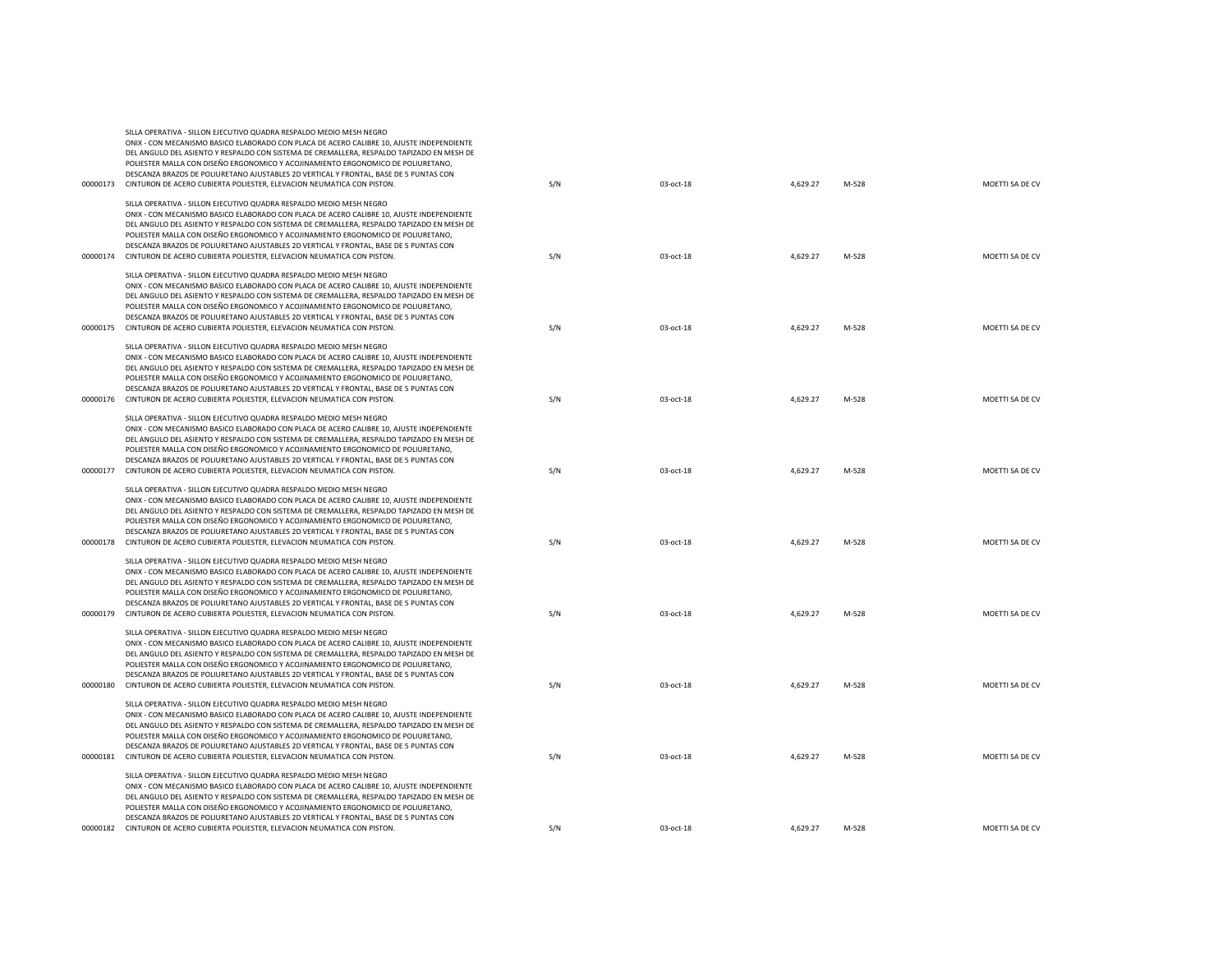|          | POLIESTER MALLA CON DISEÑO ERGONOMICO Y ACOJINAMIENTO ERGONOMICO DE POLIURETANO,<br>DESCANZA BRAZOS DE POLIURETANO AJUSTABLES 2D VERTICAL Y FRONTAL, BASE DE 5 PUNTAS CON<br>00000183 CINTURON DE ACERO CUBIERTA POLIESTER, ELEVACION NEUMATICA CON PISTON.                                                                                                                                                                                                                                                                  | S/N | 03-oct-18 | 4,629.27 | M-528 | MOETTI SA DE CV |
|----------|------------------------------------------------------------------------------------------------------------------------------------------------------------------------------------------------------------------------------------------------------------------------------------------------------------------------------------------------------------------------------------------------------------------------------------------------------------------------------------------------------------------------------|-----|-----------|----------|-------|-----------------|
|          | SILLA OPERATIVA - SILLON EJECUTIVO QUADRA RESPALDO MEDIO MESH NEGRO<br>ONIX - CON MECANISMO BASICO ELABORADO CON PLACA DE ACERO CALIBRE 10, AJUSTE INDEPENDIENTE<br>DEL ANGULO DEL ASIENTO Y RESPALDO CON SISTEMA DE CREMALLERA, RESPALDO TAPIZADO EN MESH DE                                                                                                                                                                                                                                                                |     |           |          |       |                 |
|          | POLIESTER MALLA CON DISEÑO ERGONOMICO Y ACOJINAMIENTO ERGONOMICO DE POLIURETANO.<br>DESCANZA BRAZOS DE POLIURETANO AJUSTABLES 2D VERTICAL Y FRONTAL, BASE DE 5 PUNTAS CON<br>00000184 CINTURON DE ACERO CUBIERTA POLIESTER, ELEVACION NEUMATICA CON PISTON.                                                                                                                                                                                                                                                                  | S/N | 03-oct-18 | 4,629.27 | M-528 | MOETTI SA DE CV |
|          | SILLA OPERATIVA - SILLON EJECUTIVO QUADRA RESPALDO MEDIO MESH NEGRO<br>ONIX - CON MECANISMO BASICO ELABORADO CON PLACA DE ACERO CALIBRE 10, AJUSTE INDEPENDIENTE<br>DEL ANGULO DEL ASIENTO Y RESPALDO CON SISTEMA DE CREMALLERA, RESPALDO TAPIZADO EN MESH DE<br>POLIESTER MALLA CON DISEÑO ERGONOMICO Y ACOJINAMIENTO ERGONOMICO DE POLIURETANO,<br>DESCANZA BRAZOS DE POLIURETANO AJUSTABLES 2D VERTICAL Y FRONTAL, BASE DE 5 PUNTAS CON<br>00000185 CINTURON DE ACERO CUBIERTA POLIESTER, ELEVACION NEUMATICA CON PISTON. | S/N | 03-oct-18 | 4,629.27 | M-528 | MOETTI SA DE CV |
|          | SILLA OPERATIVA - SILLON EJECUTIVO QUADRA RESPALDO MEDIO MESH NEGRO<br>ONIX - CON MECANISMO BASICO ELABORADO CON PLACA DE ACERO CALIBRE 10, AJUSTE INDEPENDIENTE<br>DEL ANGULO DEL ASIENTO Y RESPALDO CON SISTEMA DE CREMALLERA, RESPALDO TAPIZADO EN MESH DE<br>POLIESTER MALLA CON DISEÑO ERGONOMICO Y ACOJINAMIENTO ERGONOMICO DE POLIURETANO,<br>DESCANZA BRAZOS DE POLIURETANO AJUSTABLES 2D VERTICAL Y FRONTAL, BASE DE 5 PUNTAS CON                                                                                   |     |           |          |       |                 |
| 00000186 | CINTURON DE ACERO CUBIERTA POLIESTER, ELEVACION NEUMATICA CON PISTON.                                                                                                                                                                                                                                                                                                                                                                                                                                                        | S/N | 03-oct-18 | 4,629.27 | M-528 | MOETTI SA DE CV |
| 00000187 | SILLA OPERATIVA - SILLON EJECUTIVO QUADRA RESPALDO MEDIO MESH NEGRO<br>ONIX - CON MECANISMO BASICO ELABORADO CON PLACA DE ACERO CALIBRE 10, AJUSTE INDEPENDIENTE<br>DEL ANGULO DEL ASIENTO Y RESPALDO CON SISTEMA DE CREMALLERA, RESPALDO TAPIZADO EN MESH DE<br>POLIESTER MALLA CON DISEÑO ERGONOMICO Y ACOJINAMIENTO ERGONOMICO DE POLIURETANO,<br>DESCANZA BRAZOS DE POLIURETANO AJUSTABLES 2D VERTICAL Y FRONTAL, BASE DE 5 PUNTAS CON<br>CINTURON DE ACERO CUBIERTA POLIESTER, ELEVACION NEUMATICA CON PISTON.          | S/N | 03-oct-18 | 4,629.27 | M-528 | MOETTI SA DE CV |
| 00000188 | SILLA OPERATIVA - SILLON EJECUTIVO QUADRA RESPALDO MEDIO MESH NEGRO<br>ONIX - CON MECANISMO BASICO ELABORADO CON PLACA DE ACERO CALIBRE 10, AJUSTE INDEPENDIENTE<br>DEL ANGULO DEL ASIENTO Y RESPALDO CON SISTEMA DE CREMALLERA, RESPALDO TAPIZADO EN MESH DE<br>POLIESTER MALLA CON DISEÑO ERGONOMICO Y ACOJINAMIENTO ERGONOMICO DE POLIURETANO,<br>DESCANZA BRAZOS DE POLIURETANO AJUSTABLES 2D VERTICAL Y FRONTAL, BASE DE 5 PUNTAS CON<br>CINTURON DE ACERO CUBIERTA POLIESTER, ELEVACION NEUMATICA CON PISTON.          | S/N | 03-oct-18 | 4,629.27 | M-528 | MOETTI SA DE CV |
| 00000189 | SILLA OPERATIVA - SILLON EJECUTIVO QUADRA RESPALDO MEDIO MESH NEGRO<br>ONIX - CON MECANISMO BASICO ELABORADO CON PLACA DE ACERO CALIBRE 10, AJUSTE INDEPENDIENTE<br>DEL ANGULO DEL ASIENTO Y RESPALDO CON SISTEMA DE CREMALLERA, RESPALDO TAPIZADO EN MESH DE<br>POLIESTER MALLA CON DISEÑO ERGONOMICO Y ACOJINAMIENTO ERGONOMICO DE POLIURETANO,<br>DESCANZA BRAZOS DE POLIURETANO AJUSTABLES 2D VERTICAL Y FRONTAL, BASE DE 5 PUNTAS CON<br>CINTURON DE ACERO CUBIERTA POLIESTER, ELEVACION NEUMATICA CON PISTON.          | S/N | 03-oct-18 | 4,629.27 | M-528 | MOETTI SA DE CV |
| 00000190 | SILLA OPERATIVA - SILLON EJECUTIVO QUADRA RESPALDO MEDIO MESH NEGRO<br>ONIX - CON MECANISMO BASICO ELABORADO CON PLACA DE ACERO CALIBRE 10, AJUSTE INDEPENDIENTE<br>DEL ANGULO DEL ASIENTO Y RESPALDO CON SISTEMA DE CREMALLERA, RESPALDO TAPIZADO EN MESH DE<br>POLIESTER MALLA CON DISEÑO ERGONOMICO Y ACOJINAMIENTO ERGONOMICO DE POLIURETANO,<br>DESCANZA BRAZOS DE POLIURETANO AJUSTABLES 2D VERTICAL Y FRONTAL, BASE DE 5 PUNTAS CON<br>CINTURON DE ACERO CUBIERTA POLIESTER, ELEVACION NEUMATICA CON PISTON.          | S/N | 03-oct-18 | 4,629.27 | M-528 | MOETTI SA DE CV |
| 00000191 | SILLA OPERATIVA - SILLON EJECUTIVO QUADRA RESPALDO MEDIO MESH NEGRO<br>ONIX - CON MECANISMO BASICO ELABORADO CON PLACA DE ACERO CALIBRE 10, AJUSTE INDEPENDIENTE<br>DEL ANGULO DEL ASIENTO Y RESPALDO CON SISTEMA DE CREMALLERA, RESPALDO TAPIZADO EN MESH DE<br>POLIESTER MALLA CON DISEÑO ERGONOMICO Y ACOJINAMIENTO ERGONOMICO DE POLIURETANO,<br>DESCANZA BRAZOS DE POLIURETANO AJUSTABLES 2D VERTICAL Y FRONTAL. BASE DE 5 PUNTAS CON<br>CINTURON DE ACERO CUBIERTA POLIESTER, ELEVACION NEUMATICA CON PISTON.          | S/N | 03-oct-18 | 4,629.27 | M-528 | MOETTI SA DE CV |
|          | SILLA OPERATIVA - SILLON EJECUTIVO QUADRA RESPALDO MEDIO MESH NEGRO<br>ONIX - CON MECANISMO BASICO ELABORADO CON PLACA DE ACERO CALIBRE 10, AJUSTE INDEPENDIENTE<br>DEL ANGULO DEL ASIENTO Y RESPALDO CON SISTEMA DE CREMALLERA, RESPALDO TAPIZADO EN MESH DE<br>POLIESTER MALLA CON DISEÑO ERGONOMICO Y ACOJINAMIENTO ERGONOMICO DE POLIURETANO,<br>DESCANZA BRAZOS DE POLIURETANO AJUSTABLES 2D VERTICAL Y FRONTAL, BASE DE 5 PUNTAS CON<br>00000192 CINTURON DE ACERO CUBIERTA POLIESTER, ELEVACION NEUMATICA CON PISTON. | S/N | 03-oct-18 | 4,629.27 | M-528 | MOETTI SA DE CV |
|          |                                                                                                                                                                                                                                                                                                                                                                                                                                                                                                                              |     |           |          |       |                 |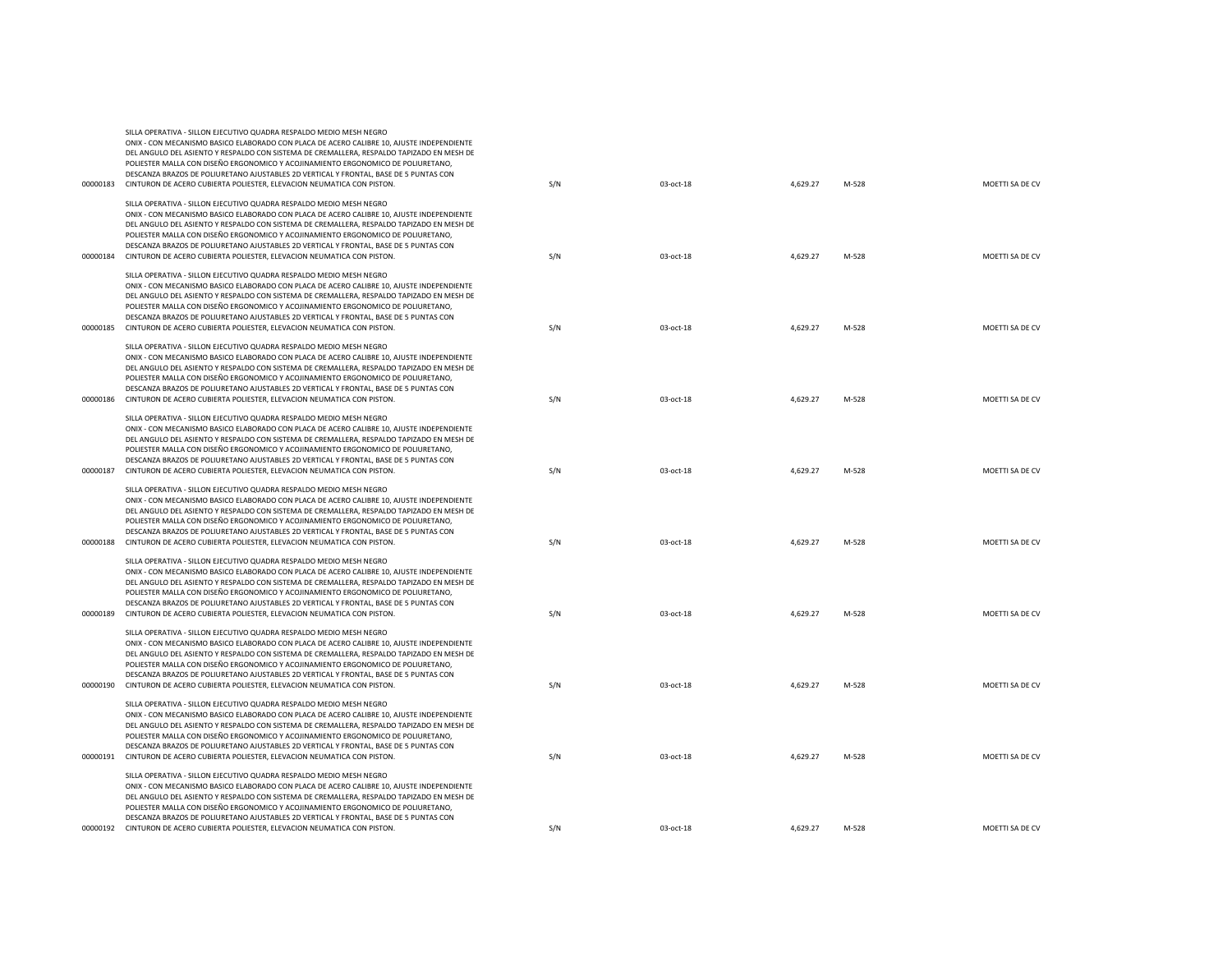| 00000193 | POLIESTER MALLA CON DISEÑO ERGONOMICO Y ACOJINAMIENTO ERGONOMICO DE POLIURETANO,<br>DESCANZA BRAZOS DE POLIURETANO AJUSTABLES 2D VERTICAL Y FRONTAL, BASE DE 5 PUNTAS CON<br>CINTURON DE ACERO CUBIERTA POLIESTER, ELEVACION NEUMATICA CON PISTON.                                                                                                                                                                                                                                                                  | S/N | 03-oct-18 | 4,629.27 | M-528 | MOETTI SA DE CV |
|----------|---------------------------------------------------------------------------------------------------------------------------------------------------------------------------------------------------------------------------------------------------------------------------------------------------------------------------------------------------------------------------------------------------------------------------------------------------------------------------------------------------------------------|-----|-----------|----------|-------|-----------------|
| 00000194 | SILLA OPERATIVA - SILLON EJECUTIVO QUADRA RESPALDO MEDIO MESH NEGRO<br>ONIX - CON MECANISMO BASICO ELABORADO CON PLACA DE ACERO CALIBRE 10, AJUSTE INDEPENDIENTE<br>DEL ANGULO DEL ASIENTO Y RESPALDO CON SISTEMA DE CREMALLERA, RESPALDO TAPIZADO EN MESH DE<br>POLIESTER MALLA CON DISEÑO ERGONOMICO Y ACOJINAMIENTO ERGONOMICO DE POLIURETANO,<br>DESCANZA BRAZOS DE POLIURETANO AJUSTABLES 2D VERTICAL Y FRONTAL, BASE DE 5 PUNTAS CON<br>CINTURON DE ACERO CUBIERTA POLIESTER, ELEVACION NEUMATICA CON PISTON. | S/N | 03-oct-18 | 4,629.27 | M-528 | MOETTI SA DE CV |
|          | SILLA SALA DE JUNTAS, SILLA OPERATIVA CLIO RESPALDO GRIS CON ASIENTO Y RESPALDO EN<br>POLIPROPILENO MULTIPERFORADO, MECANISMO BASICO ELEBORADO CON PLACA DE ACERO CALIBRE 10<br>00000195 AJUSTE INDEPENDIENTE, CON BASE GIRATORIA TUBULAR DE ACERO GRIS PISTON NEUMATICO                                                                                                                                                                                                                                            | S/N | 03-oct-18 | 2,709.18 | M-528 | MOETTI SA DE CV |
|          | SILLA SALA DE JUNTAS, SILLA OPERATIVA CLIO RESPALDO GRIS CON ASIENTO Y RESPALDO EN<br>POLIPROPILENO MULTIPERFORADO, MECANISMO BASICO ELEBORADO CON PLACA DE ACERO CALIBRE 10<br>00000196 AJUSTE INDEPENDIENTE, CON BASE GIRATORIA TUBULAR DE ACERO GRIS PISTON NEUMATICO                                                                                                                                                                                                                                            | S/N | 03-oct-18 | 2,709.18 | M-528 | MOETTI SA DE CV |
| 00000197 | SILLA SALA DE JUNTAS, SILLA OPERATIVA CLIO RESPALDO GRIS CON ASIENTO Y RESPALDO EN<br>POLIPROPILENO MULTIPERFORADO, MECANISMO BASICO ELEBORADO CON PLACA DE ACERO CALIBRE 10<br>AJUSTE INDEPENDIENTE, CON BASE GIRATORIA TUBULAR DE ACERO GRIS PISTON NEUMATICO                                                                                                                                                                                                                                                     | S/N | 03-oct-18 | 2,709.18 | M-528 | MOETTI SA DE CV |
| 00000198 | SILLA SALA DE JUNTAS, SILLA OPERATIVA CLIO RESPALDO GRIS CON ASIENTO Y RESPALDO EN<br>POLIPROPILENO MULTIPERFORADO, MECANISMO BASICO ELEBORADO CON PLACA DE ACERO CALIBRE 10<br>AJUSTE INDEPENDIENTE, CON BASE GIRATORIA TUBULAR DE ACERO GRIS PISTON NEUMATICO                                                                                                                                                                                                                                                     | S/N | 03-oct-18 | 2,709.18 | M-528 | MOETTI SA DE CV |
|          | SILLA SALA DE JUNTAS, SILLA OPERATIVA CLIO RESPALDO GRIS CON ASIENTO Y RESPALDO EN<br>POLIPROPILENO MULTIPERFORADO, MECANISMO BASICO ELEBORADO CON PLACA DE ACERO CALIBRE 10<br>00000199 AJUSTE INDEPENDIENTE, CON BASE GIRATORIA TUBULAR DE ACERO GRIS PISTON NEUMATICO                                                                                                                                                                                                                                            | S/N | 03-oct-18 | 2,709.18 | M-528 | MOETTI SA DE CV |
|          | SILLA SALA DE JUNTAS, SILLA OPERATIVA CLIO RESPALDO GRIS CON ASIENTO Y RESPALDO EN<br>POLIPROPILENO MULTIPERFORADO, MECANISMO BASICO ELEBORADO CON PLACA DE ACERO CALIBRE 10<br>00000200 AJUSTE INDEPENDIENTE, CON BASE GIRATORIA TUBULAR DE ACERO GRIS PISTON NEUMATICO                                                                                                                                                                                                                                            | S/N | 03-oct-18 | 2,709.18 | M-528 | MOETTI SA DE CV |
|          | SILLA SALA DE JUNTAS, SILLA OPERATIVA CLIO RESPALDO GRIS CON ASIENTO Y RESPALDO EN<br>POLIPROPILENO MULTIPERFORADO, MECANISMO BASICO ELEBORADO CON PLACA DE ACERO CALIBRE 10<br>00000201 AJUSTE INDEPENDIENTE, CON BASE GIRATORIA TUBULAR DE ACERO GRIS PISTON NEUMATICO                                                                                                                                                                                                                                            | S/N | 03-oct-18 | 2,709.18 | M-528 | MOETTI SA DE CV |
|          | SILLA SALA DE JUNTAS, SILLA OPERATIVA CLIO RESPALDO GRIS CON ASIENTO Y RESPALDO EN<br>POLIPROPILENO MULTIPERFORADO, MECANISMO BASICO ELEBORADO CON PLACA DE ACERO CALIBRE 10<br>00000202 AJUSTE INDEPENDIENTE, CON BASE GIRATORIA TUBULAR DE ACERO GRIS PISTON NEUMATICO                                                                                                                                                                                                                                            | S/N | 03-oct-18 | 2,709.18 | M-528 | MOETTI SA DE CV |
| 00000203 | SILLA SALA DE JUNTAS, SILLA OPERATIVA CLIO RESPALDO GRIS CON ASIENTO Y RESPALDO EN<br>POLIPROPILENO MULTIPERFORADO, MECANISMO BASICO ELEBORADO CON PLACA DE ACERO CALIBRE 10<br>AJUSTE INDEPENDIENTE, CON BASE GIRATORIA TUBULAR DE ACERO GRIS PISTON NEUMATICO                                                                                                                                                                                                                                                     | S/N | 03-oct-18 | 2,709.18 | M-528 | MOETTI SA DE CV |
| 00000204 | SILLA SALA DE JUNTAS, SILLA OPERATIVA CLIO RESPALDO GRIS CON ASIENTO Y RESPALDO EN<br>POLIPROPILENO MULTIPERFORADO, MECANISMO BASICO ELEBORADO CON PLACA DE ACERO CALIBRE 10<br>AJUSTE INDEPENDIENTE, CON BASE GIRATORIA TUBULAR DE ACERO GRIS PISTON NEUMATICO                                                                                                                                                                                                                                                     | S/N | 03-oct-18 | 2,709.18 | M-528 | MOETTI SA DE CV |
| 00000205 | SILLA SALA DE JUNTAS, SILLA OPERATIVA CLIO RESPALDO GRIS CON ASIENTO Y RESPALDO EN<br>POLIPROPILENO MULTIPERFORADO, MECANISMO BASICO ELEBORADO CON PLACA DE ACERO CALIBRE 10<br>AJUSTE INDEPENDIENTE, CON BASE GIRATORIA TUBULAR DE ACERO GRIS PISTON NEUMATICO                                                                                                                                                                                                                                                     | S/N | 03-oct-18 | 2,709.18 | M-528 | MOETTI SA DE CV |
| 00000206 | SILLA SALA DE JUNTAS, SILLA OPERATIVA CLIO RESPALDO GRIS CON ASIENTO Y RESPALDO EN<br>POLIPROPILENO MULTIPERFORADO, MECANISMO BASICO ELEBORADO CON PLACA DE ACERO CALIBRE 10<br>AJUSTE INDEPENDIENTE, CON BASE GIRATORIA TUBULAR DE ACERO GRIS PISTON NEUMATICO                                                                                                                                                                                                                                                     | S/N | 03-oct-18 | 2,709.18 | M-528 | MOETTI SA DE CV |
| 00000207 | SILLA SALA DE JUNTAS, SILLA OPERATIVA CLIO RESPALDO GRIS CON ASIENTO Y RESPALDO EN<br>POLIPROPILENO MULTIPERFORADO, MECANISMO BASICO ELEBORADO CON PLACA DE ACERO CALIBRE 10<br>AJUSTE INDEPENDIENTE, CON BASE GIRATORIA TUBULAR DE ACERO GRIS PISTON NEUMATICO                                                                                                                                                                                                                                                     | S/N | 03-oct-18 | 2,709.18 | M-528 | MOETTI SA DE CV |
|          | SILLA SALA DE JUNTAS, SILLA OPERATIVA CLIO RESPALDO GRIS CON ASIENTO Y RESPALDO EN<br>POLIPROPILENO MULTIPERFORADO, MECANISMO BASICO ELEBORADO CON PLACA DE ACERO CALIBRE 10<br>00000208 AJUSTE INDEPENDIENTE, CON BASE GIRATORIA TUBULAR DE ACERO GRIS PISTON NEUMATICO                                                                                                                                                                                                                                            | S/N | 03-oct-18 | 2,709.18 | M-528 | MOETTI SA DE CV |
| 00000209 | SILLA SALA DE JUNTAS, SILLA OPERATIVA CLIO RESPALDO GRIS CON ASIENTO Y RESPALDO EN<br>POLIPROPILENO MULTIPERFORADO, MECANISMO BASICO ELEBORADO CON PLACA DE ACERO CALIBRE 10<br>AJUSTE INDEPENDIENTE, CON BASE GIRATORIA TUBULAR DE ACERO GRIS PISTON NEUMATICO                                                                                                                                                                                                                                                     | S/N | 03-oct-18 | 2,709.18 | M-528 | MOETTI SA DE CV |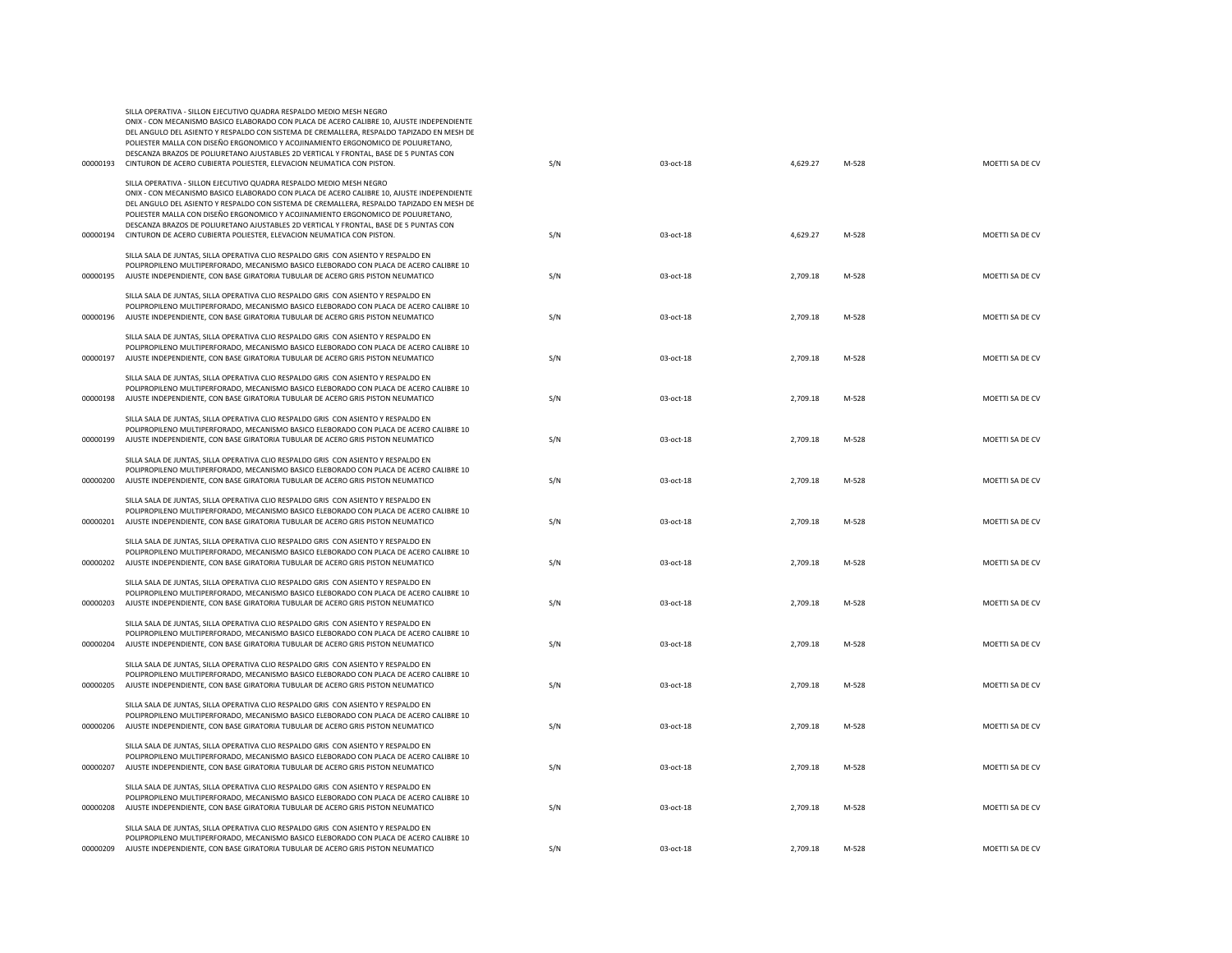| 00000210 | POLIPROPILENO MULTIPERFORADO, MECANISMO BASICO ELEBORADO CON PLACA DE ACERO CALIBRE 10<br>AJUSTE INDEPENDIENTE, CON BASE GIRATORIA TUBULAR DE ACERO GRIS PISTON NEUMATICO                                                                                                | S/N | 03-oct-18 | 2,709.18 | M-528 | MOETTI SA DE CV |
|----------|--------------------------------------------------------------------------------------------------------------------------------------------------------------------------------------------------------------------------------------------------------------------------|-----|-----------|----------|-------|-----------------|
| 00000211 | SILLA SALA DE JUNTAS, SILLA OPERATIVA CLIO RESPALDO GRIS CON ASIENTO Y RESPALDO EN<br>POLIPROPILENO MULTIPERFORADO, MECANISMO BASICO ELEBORADO CON PLACA DE ACERO CALIBRE 10<br>AJUSTE INDEPENDIENTE, CON BASE GIRATORIA TUBULAR DE ACERO GRIS PISTON NEUMATICO          | S/N | 03-oct-18 | 2,709.18 | M-528 | MOETTI SA DE CV |
| 00000212 | SILLA SALA DE JUNTAS, SILLA OPERATIVA CLIO RESPALDO GRIS CON ASIENTO Y RESPALDO EN<br>POLIPROPILENO MULTIPERFORADO, MECANISMO BASICO ELEBORADO CON PLACA DE ACERO CALIBRE 10<br>AJUSTE INDEPENDIENTE, CON BASE GIRATORIA TUBULAR DE ACERO GRIS PISTON NEUMATICO          | S/N | 03-oct-18 | 2,709.18 | M-528 | MOETTI SA DE CV |
| 00000213 | SILLA SALA DE JUNTAS, SILLA OPERATIVA CLIO RESPALDO GRIS CON ASIENTO Y RESPALDO EN<br>POLIPROPILENO MULTIPERFORADO, MECANISMO BASICO ELEBORADO CON PLACA DE ACERO CALIBRE 10<br>AJUSTE INDEPENDIENTE, CON BASE GIRATORIA TUBULAR DE ACERO GRIS PISTON NEUMATICO          | S/N | 03-oct-18 | 2,709.18 | M-528 | MOETTI SA DE CV |
|          | SILLA SALA DE JUNTAS, SILLA OPERATIVA CLIO RESPALDO GRIS CON ASIENTO Y RESPALDO EN<br>POLIPROPILENO MULTIPERFORADO, MECANISMO BASICO ELEBORADO CON PLACA DE ACERO CALIBRE 10<br>00000214 AJUSTE INDEPENDIENTE, CON BASE GIRATORIA TUBULAR DE ACERO GRIS PISTON NEUMATICO | S/N | 03-oct-18 | 2,709.18 | M-528 | MOETTI SA DE CV |
| 00000215 | SILLA SALA DE JUNTAS, SILLA OPERATIVA CLIO RESPALDO GRIS CON ASIENTO Y RESPALDO EN<br>POLIPROPILENO MULTIPERFORADO, MECANISMO BASICO ELEBORADO CON PLACA DE ACERO CALIBRE 10<br>AJUSTE INDEPENDIENTE, CON BASE GIRATORIA TUBULAR DE ACERO GRIS PISTON NEUMATICO          | S/N | 03-oct-18 | 2,709.18 | M-528 | MOETTI SA DE CV |
|          | SILLA SALA DE JUNTAS, SILLA OPERATIVA CLIO RESPALDO GRIS CON ASIENTO Y RESPALDO EN<br>POLIPROPILENO MULTIPERFORADO, MECANISMO BASICO ELEBORADO CON PLACA DE ACERO CALIBRE 10<br>00000216 AJUSTE INDEPENDIENTE, CON BASE GIRATORIA TUBULAR DE ACERO GRIS PISTON NEUMATICO | S/N | 03-oct-18 | 2,709.18 | M-528 | MOETTI SA DE CV |
| 00000217 | SILLA SALA DE JUNTAS, SILLA OPERATIVA CLIO RESPALDO GRIS CON ASIENTO Y RESPALDO EN<br>POLIPROPILENO MULTIPERFORADO, MECANISMO BASICO ELEBORADO CON PLACA DE ACERO CALIBRE 10<br>AJUSTE INDEPENDIENTE, CON BASE GIRATORIA TUBULAR DE ACERO GRIS PISTON NEUMATICO          | S/N | 03-oct-18 | 2,709.18 | M-528 | MOETTI SA DE CV |
|          | SILLA SALA DE JUNTAS, SILLA OPERATIVA CLIO RESPALDO GRIS CON ASIENTO Y RESPALDO EN<br>POLIPROPILENO MULTIPERFORADO, MECANISMO BASICO ELEBORADO CON PLACA DE ACERO CALIBRE 10<br>00000218 AJUSTE INDEPENDIENTE, CON BASE GIRATORIA TUBULAR DE ACERO GRIS PISTON NEUMATICO | S/N | 03-oct-18 | 2,709.18 | M-528 | MOETTI SA DE CV |
| 00000219 | SILLA SALA DE JUNTAS, SILLA OPERATIVA CLIO RESPALDO GRIS CON ASIENTO Y RESPALDO EN<br>POLIPROPILENO MULTIPERFORADO, MECANISMO BASICO ELEBORADO CON PLACA DE ACERO CALIBRE 10<br>AJUSTE INDEPENDIENTE, CON BASE GIRATORIA TUBULAR DE ACERO GRIS PISTON NEUMATICO          | S/N | 03-oct-18 | 2,709.18 | M-528 | MOETTI SA DE CV |
| 00000220 | SILLA SALA DE JUNTAS, SILLA OPERATIVA CLIO RESPALDO GRIS CON ASIENTO Y RESPALDO EN<br>POLIPROPILENO MULTIPERFORADO, MECANISMO BASICO ELEBORADO CON PLACA DE ACERO CALIBRE 10<br>AJUSTE INDEPENDIENTE, CON BASE GIRATORIA TUBULAR DE ACERO GRIS PISTON NEUMATICO          | S/N | 03-oct-18 | 2,709.18 | M-528 | MOETTI SA DE CV |
| 00000221 | SILLA SALA DE JUNTAS, SILLA OPERATIVA CLIO RESPALDO GRIS CON ASIENTO Y RESPALDO EN<br>POLIPROPILENO MULTIPERFORADO. MECANISMO BASICO ELEBORADO CON PLACA DE ACERO CALIBRE 10<br>AJUSTE INDEPENDIENTE, CON BASE GIRATORIA TUBULAR DE ACERO GRIS PISTON NEUMATICO          | S/N | 03-oct-18 | 2,709.18 | M-528 | MOETTI SA DE CV |
| 00000222 | SILLA SALA DE JUNTAS, SILLA OPERATIVA CLIO RESPALDO GRIS CON ASIENTO Y RESPALDO EN<br>POLIPROPILENO MULTIPERFORADO, MECANISMO BASICO ELEBORADO CON PLACA DE ACERO CALIBRE 10<br>AJUSTE INDEPENDIENTE, CON BASE GIRATORIA TUBULAR DE ACERO GRIS PISTON NEUMATICO          | S/N | 03-oct-18 | 2,709.18 | M-528 | MOETTI SA DE CV |
| 00000223 | SILLA SALA DE JUNTAS, SILLA OPERATIVA CLIO RESPALDO GRIS CON ASIENTO Y RESPALDO EN<br>POLIPROPILENO MULTIPERFORADO, MECANISMO BASICO ELEBORADO CON PLACA DE ACERO CALIBRE 10<br>AJUSTE INDEPENDIENTE, CON BASE GIRATORIA TUBULAR DE ACERO GRIS PISTON NEUMATICO          | S/N | 03-oct-18 | 2,709.18 | M-528 | MOETTI SA DE CV |
| 00000224 | SILLA SALA DE JUNTAS, SILLA OPERATIVA CLIO RESPALDO GRIS CON ASIENTO Y RESPALDO EN<br>POLIPROPILENO MULTIPERFORADO, MECANISMO BASICO ELEBORADO CON PLACA DE ACERO CALIBRE 10<br>AJUSTE INDEPENDIENTE, CON BASE GIRATORIA TUBULAR DE ACERO GRIS PISTON NEUMATICO          | S/N | 03-oct-18 | 2,709.18 | M-528 | MOETTI SA DE CV |
| 00000225 | SILLA SALA DE JUNTAS, SILLA OPERATIVA CLIO RESPALDO GRIS CON ASIENTO Y RESPALDO EN<br>POLIPROPILENO MULTIPERFORADO, MECANISMO BASICO ELEBORADO CON PLACA DE ACERO CALIBRE 10<br>AJUSTE INDEPENDIENTE, CON BASE GIRATORIA TUBULAR DE ACERO GRIS PISTON NEUMATICO          | S/N | 03-oct-18 | 2,709.18 | M-528 | MOETTI SA DE CV |
| 00000226 | SILLA SALA DE JUNTAS, SILLA OPERATIVA CLIO RESPALDO GRIS CON ASIENTO Y RESPALDO EN<br>POLIPROPILENO MULTIPERFORADO, MECANISMO BASICO ELEBORADO CON PLACA DE ACERO CALIBRE 10<br>AJUSTE INDEPENDIENTE, CON BASE GIRATORIA TUBULAR DE ACERO GRIS PISTON NEUMATICO          | S/N | 03-oct-18 | 2,709.18 | M-528 | MOETTI SA DE CV |
| 00000227 | SILLA SALA DE JUNTAS, SILLA OPERATIVA CLIO RESPALDO GRIS CON ASIENTO Y RESPALDO EN<br>POLIPROPILENO MULTIPERFORADO, MECANISMO BASICO ELEBORADO CON PLACA DE ACERO CALIBRE 10<br>AJUSTE INDEPENDIENTE, CON BASE GIRATORIA TUBULAR DE ACERO GRIS PISTON NEUMATICO          | S/N | 03-oct-18 | 2,709.18 | M-528 | MOETTI SA DE CV |
|          | SILLA SALA DE JUNTAS, SILLA OPERATIVA CLIO RESPALDO GRIS CON ASIENTO Y RESPALDO EN<br>POLIPROPILENO MULTIPERFORADO, MECANISMO BASICO ELEBORADO CON PLACA DE ACERO CALIBRE 10<br>00000228 AJUSTE INDEPENDIENTE, CON BASE GIRATORIA TUBULAR DE ACERO GRIS PISTON NEUMATICO | S/N | 03-oct-18 | 2,709.18 | M-528 | MOETTI SA DE CV |
|          |                                                                                                                                                                                                                                                                          |     |           |          |       |                 |

SILLA SALA DE JUNTAS, SILLA OPERATIVA CLIO RESPALDO GRIS CON ASIENTO Y RESPALDO EN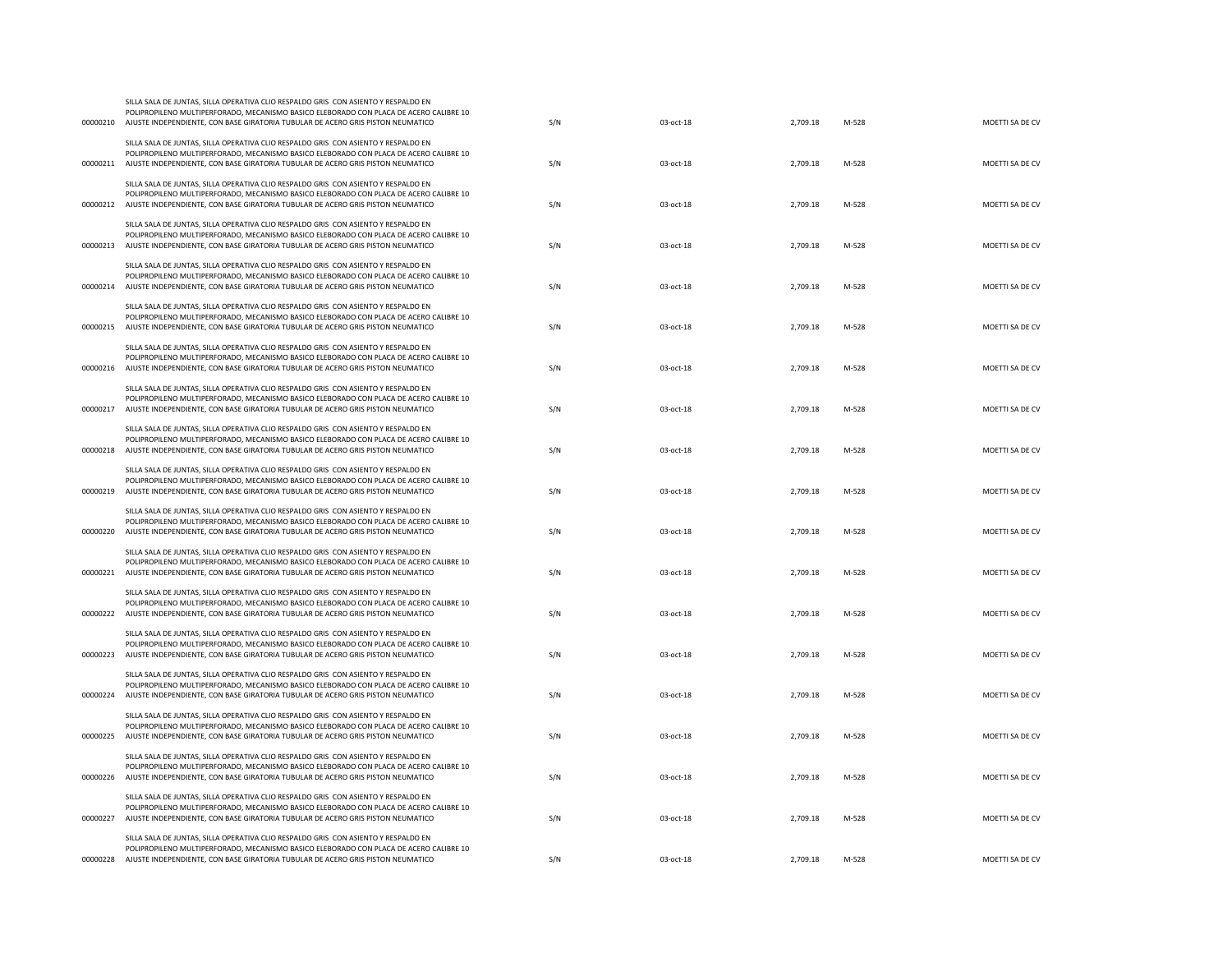| 00000229 | POLIPROPILENO MULTIPERFORADO, MECANISMO BASICO ELEBORADO CON PLACA DE ACERO CALIBRE 10<br>AJUSTE INDEPENDIENTE, CON BASE GIRATORIA TUBULAR DE ACERO GRIS PISTON NEUMATICO                                                                                                                                                                                     | S/N | 03-oct-18 | 2,709.18 | M-528 | MOETTI SA DE CV |
|----------|---------------------------------------------------------------------------------------------------------------------------------------------------------------------------------------------------------------------------------------------------------------------------------------------------------------------------------------------------------------|-----|-----------|----------|-------|-----------------|
| 00000230 | SILLA SALA DE JUNTAS, SILLA OPERATIVA CLIO RESPALDO GRIS CON ASIENTO Y RESPALDO EN<br>POLIPROPILENO MULTIPERFORADO, MECANISMO BASICO ELEBORADO CON PLACA DE ACERO CALIBRE 10<br>AJUSTE INDEPENDIENTE, CON BASE GIRATORIA TUBULAR DE ACERO GRIS PISTON NEUMATICO                                                                                               | S/N | 03-oct-18 | 2,709.18 | M-528 | MOETTI SA DE CV |
| 00000231 | SILLA SALA DE JUNTAS, SILLA OPERATIVA CLIO RESPALDO GRIS CON ASIENTO Y RESPALDO EN<br>POLIPROPILENO MULTIPERFORADO, MECANISMO BASICO ELEBORADO CON PLACA DE ACERO CALIBRE 10<br>AJUSTE INDEPENDIENTE, CON BASE GIRATORIA TUBULAR DE ACERO GRIS PISTON NEUMATICO                                                                                               | S/N | 03-oct-18 | 2,709.18 | M-528 | MOETTI SA DE CV |
| 00000232 | SILLA SALA DE JUNTAS, SILLA OPERATIVA CLIO RESPALDO GRIS CON ASIENTO Y RESPALDO EN<br>POLIPROPILENO MULTIPERFORADO, MECANISMO BASICO ELEBORADO CON PLACA DE ACERO CALIBRE 10<br>AJUSTE INDEPENDIENTE, CON BASE GIRATORIA TUBULAR DE ACERO GRIS PISTON NEUMATICO                                                                                               | S/N | 03-oct-18 | 2,709.18 | M-528 | MOETTI SA DE CV |
| 00000233 | SILLA SALA DE JUNTAS, SILLA OPERATIVA CLIO RESPALDO GRIS CON ASIENTO Y RESPALDO EN<br>POLIPROPILENO MULTIPERFORADO, MECANISMO BASICO ELEBORADO CON PLACA DE ACERO CALIBRE 10<br>AJUSTE INDEPENDIENTE, CON BASE GIRATORIA TUBULAR DE ACERO GRIS PISTON NEUMATICO                                                                                               | S/N | 03-oct-18 | 2,709.18 | M-528 | MOETTI SA DE CV |
| 00000234 | SILLA SALA DE JUNTAS, SILLA OPERATIVA CLIO RESPALDO GRIS CON ASIENTO Y RESPALDO EN<br>POLIPROPILENO MULTIPERFORADO, MECANISMO BASICO ELEBORADO CON PLACA DE ACERO CALIBRE 10<br>AJUSTE INDEPENDIENTE, CON BASE GIRATORIA TUBULAR DE ACERO GRIS PISTON NEUMATICO                                                                                               | S/N | 03-oct-18 | 2,709.18 | M-528 | MOETTI SA DE CV |
| 00000235 | SILLA SALA DE JUNTAS, SILLA OPERATIVA CLIO RESPALDO GRIS CON ASIENTO Y RESPALDO EN<br>POLIPROPILENO MULTIPERFORADO, MECANISMO BASICO ELEBORADO CON PLACA DE ACERO CALIBRE 10<br>AJUSTE INDEPENDIENTE, CON BASE GIRATORIA TUBULAR DE ACERO GRIS PISTON NEUMATICO                                                                                               | S/N | 03-oct-18 | 2,709.18 | M-528 | MOETTI SA DE CV |
| 00000236 | SILLA SALA DE JUNTAS, SILLA OPERATIVA CLIO RESPALDO GRIS CON ASIENTO Y RESPALDO EN<br>POLIPROPILENO MULTIPERFORADO, MECANISMO BASICO ELEBORADO CON PLACA DE ACERO CALIBRE 10<br>AJUSTE INDEPENDIENTE, CON BASE GIRATORIA TUBULAR DE ACERO GRIS PISTON NEUMATICO                                                                                               | S/N | 03-oct-18 | 2,709.18 | M-528 | MOETTI SA DE CV |
| 00000237 | SILLA SALA DE JUNTAS, SILLA OPERATIVA CLIO RESPALDO GRIS CON ASIENTO Y RESPALDO EN<br>POLIPROPILENO MULTIPERFORADO, MECANISMO BASICO ELEBORADO CON PLACA DE ACERO CALIBRE 10<br>AJUSTE INDEPENDIENTE, CON BASE GIRATORIA TUBULAR DE ACERO GRIS PISTON NEUMATICO                                                                                               | S/N | 03-oct-18 | 2,709.18 | M-528 | MOETTI SA DE CV |
| 00000238 | SILLA SALA DE JUNTAS, SILLA OPERATIVA CLIO RESPALDO GRIS CON ASIENTO Y RESPALDO EN<br>POLIPROPILENO MULTIPERFORADO, MECANISMO BASICO ELEBORADO CON PLACA DE ACERO CALIBRE 10<br>AJUSTE INDEPENDIENTE, CON BASE GIRATORIA TUBULAR DE ACERO GRIS PISTON NEUMATICO                                                                                               | S/N | 03-oct-18 | 2,709.18 | M-528 | MOETTI SA DE CV |
| 00000239 | SILLA SALA DE JUNTAS, SILLA OPERATIVA CLIO RESPALDO GRIS CON ASIENTO Y RESPALDO EN<br>POLIPROPILENO MULTIPERFORADO, MECANISMO BASICO ELEBORADO CON PLACA DE ACERO CALIBRE 10<br>AJUSTE INDEPENDIENTE, CON BASE GIRATORIA TUBULAR DE ACERO GRIS PISTON NEUMATICO                                                                                               | S/N | 03-oct-18 | 2,709.18 | M-528 | MOETTI SA DE CV |
| 00000240 | SILLA SALA DE JUNTAS, SILLA OPERATIVA CLIO RESPALDO GRIS CON ASIENTO Y RESPALDO EN<br>POLIPROPILENO MULTIPERFORADO, MECANISMO BASICO ELEBORADO CON PLACA DE ACERO CALIBRE 10<br>AJUSTE INDEPENDIENTE, CON BASE GIRATORIA TUBULAR DE ACERO GRIS PISTON NEUMATICO                                                                                               | S/N | 03-oct-18 | 2,709.18 | M-528 | MOETTI SA DE CV |
| 00000241 | SILLA SALA DE JUNTAS, SILLA OPERATIVA CLIO RESPALDO GRIS CON ASIENTO Y RESPALDO EN<br>POLIPROPILENO MULTIPERFORADO, MECANISMO BASICO ELEBORADO CON PLACA DE ACERO CALIBRE 10<br>AJUSTE INDEPENDIENTE, CON BASE GIRATORIA TUBULAR DE ACERO GRIS PISTON NEUMATICO                                                                                               | S/N | 03-oct-18 | 2,709.18 | M-528 | MOETTI SA DE CV |
| 00000242 | SILLA SALA DE JUNTAS, SILLA OPERATIVA CLIO RESPALDO GRIS CON ASIENTO Y RESPALDO EN<br>POLIPROPILENO MULTIPERFORADO, MECANISMO BASICO ELEBORADO CON PLACA DE ACERO CALIBRE 10<br>AJUSTE INDEPENDIENTE, CON BASE GIRATORIA TUBULAR DE ACERO GRIS PISTON NEUMATICO                                                                                               | S/N | 03-oct-18 | 2,709.18 | M-528 | MOETTI SA DE CV |
| 00000243 | SILLA SALA DE JUNTAS, SILLA OPERATIVA CLIO RESPALDO GRIS CON ASIENTO Y RESPALDO EN<br>POLIPROPILENO MULTIPERFORADO, MECANISMO BASICO ELEBORADO CON PLACA DE ACERO CALIBRE 10<br>AJUSTE INDEPENDIENTE, CON BASE GIRATORIA TUBULAR DE ACERO GRIS PISTON NEUMATICO                                                                                               | S/N | 03-oct-18 | 2,709.18 | M-528 | MOETTI SA DE CV |
| 00000244 | SILLA SALA DE JUNTAS, SILLA OPERATIVA CLIO RESPALDO GRIS CON ASIENTO Y RESPALDO EN<br>POLIPROPILENO MULTIPERFORADO, MECANISMO BASICO ELEBORADO CON PLACA DE ACERO CALIBRE 10<br>AJUSTE INDEPENDIENTE, CON BASE GIRATORIA TUBULAR DE ACERO GRIS PISTON NEUMATICO<br>SILLA STAFF VERSION VISITANTE - SILLONES DE VISITA TAPIZADA EN MALLA DE POLIESTER, ASIENTO | S/N | 03-oct-18 | 2,709.18 | M-528 | MOETTI SA DE CV |
| 00000245 | ABATIBLE CON DESCANSA BRAZOS FIJOS, BASE DE TRINEO FABRICADA EN ACERO TUBULAR REDONDO<br>CALIBRE 14 TERMINADA EN PINTURA ELCTROESTATICA HORNEADA.<br>SILLA STAFF VERSION VISITANTE - SILLONES DE VISITA TAPIZADA EN MALLA DE POLIESTER, ASIENTO                                                                                                               | S/N | 03-oct-18 | 4,884.18 | M-528 | MOETTI SA DE CV |
| 00000246 | ABATIBLE CON DESCANSA BRAZOS FIJOS, BASE DE TRINEO FABRICADA EN ACERO TUBULAR REDONDO<br>CALIBRE 14 TERMINADA EN PINTURA ELCTROESTATICA HORNEADA.<br>SILLA STAFF VERSION VISITANTE - SILLONES DE VISITA TAPIZADA EN MALLA DE POLIESTER, ASIENTO                                                                                                               | S/N | 03-oct-18 | 4,884.18 | M-528 | MOETTI SA DE CV |
| 00000247 | ABATIBLE CON DESCANSA BRAZOS FIJOS, BASE DE TRINEO FABRICADA EN ACERO TUBULAR REDONDO<br>CALIBRE 14 TERMINADA EN PINTURA ELCTROESTATICA HORNEADA.<br>SILLA STAFF VERSION VISITANTE - SILLONES DE VISITA TAPIZADA EN MALLA DE POLIESTER, ASIENTO                                                                                                               | S/N | 03-oct-18 | 4,884.18 | M-528 | MOETTI SA DE CV |
| 00000248 | ABATIBLE CON DESCANSA BRAZOS FIJOS, BASE DE TRINEO FABRICADA EN ACERO TUBULAR REDONDO<br>CALIBRE 14 TERMINADA EN PINTURA ELCTROESTATICA HORNEADA.                                                                                                                                                                                                             | S/N | 03-oct-18 | 4,884.18 | M-528 | MOETTI SA DE CV |

SILLA SALA DE JUNTAS, SILLA OPERATIVA CLIO RESPALDO GRIS CON ASIENTO Y RESPALDO EN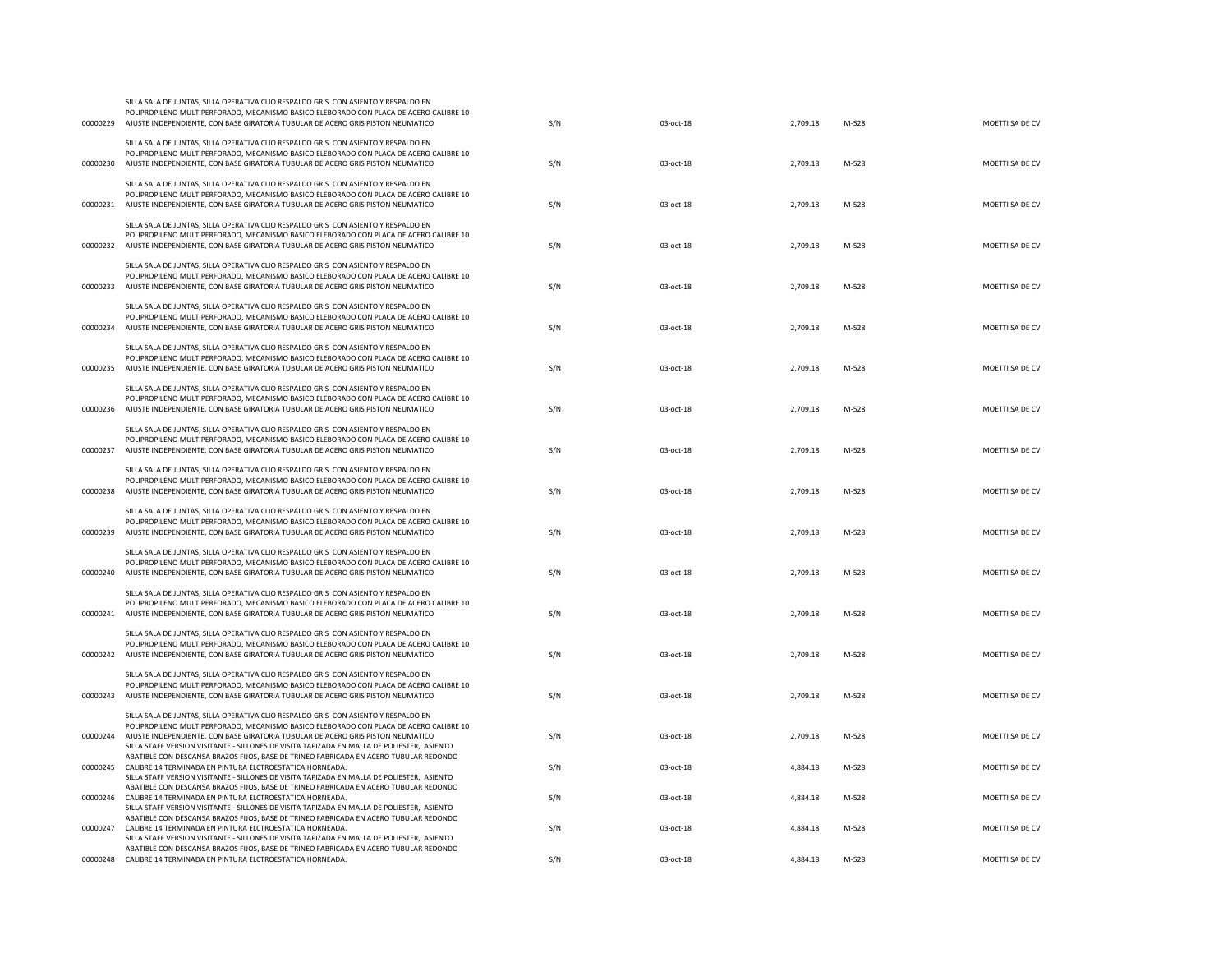|          | ABATIBLE CON DESCANSA BRAZOS FIJOS, BASE DE TRINEO FABRICADA EN ACERO TUBULAR REDONDO       |               |             |           |                 |                                               |
|----------|---------------------------------------------------------------------------------------------|---------------|-------------|-----------|-----------------|-----------------------------------------------|
| 00000249 | CALIBRE 14 TERMINADA EN PINTURA ELCTROESTATICA HORNEADA.                                    | S/N           | 03-oct-18   | 4,884.18  | M-528           | MOETTI SA DE CV                               |
|          | SILLA STAFF VERSION VISITANTE - SILLONES DE VISITA TAPIZADA EN MALLA DE POLIESTER, ASIENTO  |               |             |           |                 |                                               |
|          | ABATIBLE CON DESCANSA BRAZOS FIJOS, BASE DE TRINEO FABRICADA EN ACERO TUBULAR REDONDO       |               |             |           |                 |                                               |
|          |                                                                                             |               |             |           |                 |                                               |
| 00000250 | CALIBRE 14 TERMINADA EN PINTURA ELCTROESTATICA HORNEADA.                                    | S/N           | 03-oct-18   | 4,884.18  | M-528           | MOETTI SA DE CV                               |
|          | SILLA STAFF VERSION VISITANTE - SILLONES DE VISITA TAPIZADA EN MALLA DE POLIESTER, ASIENTO  |               |             |           |                 |                                               |
|          | ABATIBLE CON DESCANSA BRAZOS FIJOS, BASE DE TRINEO FABRICADA EN ACERO TUBULAR REDONDO       |               |             |           |                 |                                               |
| 00000251 | CALIBRE 14 TERMINADA EN PINTURA ELCTROESTATICA HORNEADA.                                    | S/N           | 03-oct-18   | 4,884.18  | M-528           | MOETTI SA DE CV                               |
|          | SILLA STAFF VERSION VISITANTE - SILLONES DE VISITA TAPIZADA EN MALLA DE POLIESTER, ASIENTO  |               |             |           |                 |                                               |
|          | ABATIBLE CON DESCANSA BRAZOS FIJOS, BASE DE TRINEO FABRICADA EN ACERO TUBULAR REDONDO       |               |             |           |                 |                                               |
|          |                                                                                             |               |             |           |                 |                                               |
| 00000252 | CALIBRE 14 TERMINADA EN PINTURA ELCTROESTATICA HORNEADA.                                    | S/N           | 03-oct-18   | 4,884.18  | M-528           | MOETTI SA DE CV                               |
|          | SILLA STAFF VERSION VISITANTE - SILLONES DE VISITA TAPIZADA EN MALLA DE POLIESTER, ASIENTO  |               |             |           |                 |                                               |
|          | ABATIBLE CON DESCANSA BRAZOS FIJOS. BASE DE TRINEO FABRICADA EN ACERO TUBULAR REDONDO       |               |             |           |                 |                                               |
| 00000253 | CALIBRE 14 TERMINADA EN PINTURA ELCTROESTATICA HORNEADA                                     | S/N           | 03-oct-18   | 4,884.18  | M-528           | MOETTI SA DE CV                               |
|          | SILLA STAFF VERSION VISITANTE - SILLONES DE VISITA TAPIZADA EN MALLA DE POLIESTER, ASIENTO  |               |             |           |                 |                                               |
|          | ABATIBLE CON DESCANSA BRAZOS FIJOS, BASE DE TRINEO FABRICADA EN ACERO TUBULAR REDONDO       |               |             |           |                 |                                               |
|          |                                                                                             |               |             |           |                 |                                               |
| 00000254 | CALIBRE 14 TERMINADA EN PINTURA ELCTROESTATICA HORNEADA.                                    | S/N           | 03-oct-18   | 4,884.18  | M-528           | MOETTI SA DE CV                               |
|          |                                                                                             |               |             |           |                 |                                               |
|          | SILLON STAFF ESTRUCTURA BLANCA MALLA NEGRA - CON MECANISMO DE RECLINAMINETO SYNCHRO CON     |               |             |           |                 |                                               |
|          | 3 POSICIONES DE BLOQUEO CON SISTEMA ANTISHOCK Y MANERAL PARA REGULAR LA TENSION DEL         |               |             |           |                 |                                               |
|          | RECLINAMINETO. PROFUNDIDAD DEL ASIENTO POR SISTEMA SLIDER, TAPIZADA ASIENTO Y RESPALDO EN   |               |             |           |                 |                                               |
|          | MALLA DE POLIESTER MESH, CON SOPORTE LUMBAR INDEPENDIENTE, CODERAS DE POLIURETANO TIPO GEL  |               |             |           |                 |                                               |
|          | CON MOVIEMNTO GIRATORIO, DESPLAZAMIENTO FRONTAL Y HORIZONTAL 4D, CON SISTEMA RECLINABLE     |               |             |           |                 |                                               |
|          |                                                                                             |               |             |           |                 |                                               |
|          | EN RESPALDO, ASIENTO ABATIBLE Y DESCANSA BRAZOS FIJO. PARTES METALICAS TRMINADAS EN PINTURA |               |             |           |                 |                                               |
|          | ELECTROSTATICA . RODAMIENTOS DUALES PARA EUNSIONAMIENTO EN PISO Y ALFOMBRA. PISTON          |               |             |           |                 |                                               |
| 00000255 | NEUMATICO. BASES DE CINCO PUNTAS FABRICADAS EN ACERO. CABECERA EN MALLA DE POLIESTER MESH   | S/N           | 03-oct-18   | 11,923.35 | M-528           | MOFTTI SA DE CV                               |
|          |                                                                                             |               |             |           |                 |                                               |
|          | SILLON STAFF ESTRUCTURA BLANCA MALLA NEGRA - CON MECANISMO DE RECLINAMINETO SYNCHRO CON     |               |             |           |                 |                                               |
|          | 3 POSICIONES DE BLOQUEO CON SISTEMA ANTISHOCK Y MANERAL PARA REGULAR LA TENSION DEL         |               |             |           |                 |                                               |
|          | RECLINAMINETO. PROFUNDIDAD DEL ASIENTO POR SISTEMA SLIDER, TAPIZADA ASIENTO Y RESPALDO EN   |               |             |           |                 |                                               |
|          |                                                                                             |               |             |           |                 |                                               |
|          | MALLA DE POLIESTER MESH, CON SOPORTE LUMBAR INDEPENDIENTE, CODERAS DE POLIURETANO TIPO GEL  |               |             |           |                 |                                               |
|          | CON MOVIEMNTO GIRATORIO, DESPLAZAMIENTO FRONTAL Y HORIZONTAL 4D, CON SISTEMA RECLINABLE     |               |             |           |                 |                                               |
|          | EN RESPALDO, ASIENTO ABATIBLE Y DESCANSA BRAZOS FIJO. PARTES METALICAS TRMINADAS EN PINTURA |               |             |           |                 |                                               |
|          | ELECTROSTATICA , RODAMIENTOS DUALES PARA FUNSIONAMIENTO EN PISO Y ALFOMBRA, PISTON          |               |             |           |                 |                                               |
| 00000256 | NEUMATICO. BASES DE CINCO PUNTAS FABRICADAS EN ACERO. CABECERA EN MALLA DE POLIESTER MESH   | S/N           | $03-00t-18$ | 11.923.35 | M-528           | MOFTTI SA DE CV                               |
|          |                                                                                             |               |             |           |                 |                                               |
|          |                                                                                             |               |             |           |                 |                                               |
|          | SILLON STAFF ESTRUCTURA BLANCA MALLA NEGRA - CON MECANISMO DE RECLINAMINETO SYNCHRO CON     |               |             |           |                 |                                               |
|          | 3 POSICIONES DE BLOQUEO CON SISTEMA ANTISHOCK Y MANERAL PARA REGULAR LA TENSION DEL         |               |             |           |                 |                                               |
|          | RECLINAMINETO. PROFUNDIDAD DEL ASIENTO POR SISTEMA SLIDER, TAPIZADA ASIENTO Y RESPALDO EN   |               |             |           |                 |                                               |
|          | MALLA DE POLIESTER MESH, CON SOPORTE LUMBAR INDEPENDIENTE, CODERAS DE POLIURETANO TIPO GEL  |               |             |           |                 |                                               |
|          | CON MOVIEMNTO GIRATORIO, DESPLAZAMIENTO FRONTAL Y HORIZONTAL 4D, CON SISTEMA RECLINABLE     |               |             |           |                 |                                               |
|          |                                                                                             |               |             |           |                 |                                               |
|          | EN RESPALDO, ASIENTO ABATIBLE Y DESCANSA BRAZOS FIJO. PARTES METALICAS TRMINADAS EN PINTURA |               |             |           |                 |                                               |
|          | ELECTROSTATICA . RODAMIENTOS DUALES PARA FUNSIONAMIENTO EN PISO Y ALFOMBRA, PISTON          |               |             |           |                 |                                               |
| 00000257 | NEUMATICO. BASES DE CINCO PUNTAS FABRICADAS EN ACERO. CABECERA EN MALLA DE POLIESTER MESH   | S/N           | 03-oct-18   | 11,923.35 | M-528           | MOETTI SA DE CV                               |
| 00000258 | ESCALERA DE 6 PELADAÑOS TIJERA                                                              | MOD10497      | 28-ago-18   | 2,249.99  | FE-1872         | GALLARDO MALVAEZ ALBERTO JACIEL               |
| 00000259 | SILLA PLEGABLE ACOJINADA MECO                                                               | S/N           | 17-dic-17   | 319.00    | ADG2857310      | COSTCO DE MÉXICO, S.A. DE C.V.                |
|          |                                                                                             |               |             |           |                 |                                               |
| 00000260 | SILLA PLEGABLE ACOJINADA MECO                                                               | S/N           | 17-dic-17   | 319.00    | ADG2857310      | COSTCO DE MÉXICO, S.A. DE C.V.                |
| 00000261 | SILLA PLEGABLE ACOJINADA MECO                                                               | S/N           | 17-dic-17   | 319.00    | ADG2857310      | COSTCO DE MÉXICO, S.A. DE C.V.                |
| 00000262 | SILLA PLEGABLE ACOJINADA MECO                                                               | S/N           | 17-dic-17   | 319.00    | ADG2857310      | COSTCO DE MÉXICO, S.A. DE C.V.                |
| 00000263 | SILLA PLEGABLE ACOJINADA MECO                                                               | S/N           | 17-dic-17   | 319.00    | ADG2857310      | COSTCO DE MÉXICO, S.A. DE C.V.                |
| 00000264 | SILLA PLEGABLE ACOJINADA MECO                                                               | S/N           | 17-dic-17   | 319.00    | ADG2857310      | COSTCO DE MÉXICO, S.A. DE C.V.                |
| 00000265 | SILLA PLEGABLE ACOJINADA MECO                                                               | S/N           | 17-dic-17   | 319.00    | ADG2857310      | COSTCO DE MÉXICO, S.A. DE C.V.                |
|          |                                                                                             |               |             |           |                 |                                               |
| 00000266 | SILLA PLEGABLE ACOJINADA MECO                                                               | S/N           | 17-dic-17   | 319.00    | ADG2857310      | COSTCO DE MÉXICO, S.A. DE C.V.                |
| 00000267 | SILLA PLEGABLE ACOJINADA MECO                                                               | S/N           | 17-dic-17   | 319.00    | ADG2857310      | COSTCO DE MÉXICO, S.A. DE C.V.                |
| 00000268 | SILLA PLEGABLE ACQUINADA MECO                                                               | S/N           | 17-dic-17   | 319.00    | ADG2857310      | COSTCO DE MÉXICO, S.A. DE C.V.                |
| 00000269 | SILLA PLEGABLE ACOJINADA MECO                                                               | S/N           | 01-ago-18   | 1,226.58  | ADG310632       | COSTCO DE MÉXICO, S.A. DE C.V.                |
| 00000270 | SILLA PLEGABLE ACOJINADA MECO                                                               | S/N           | 01-ago-18   | 613.29    | ADG310632       | COSTCO DE MÉXICO, S.A. DE C.V.                |
| 00000271 | <b>BOTE ARENERO</b>                                                                         | S/N           |             | 1,499.88  | FCRF3436        | FUEGO XTINTO, S.A. DE C.V.                    |
|          |                                                                                             |               | 28-ago-18   |           |                 |                                               |
| 00000272 | <b>BOTE ARENERO</b>                                                                         | S/N           | 28-ago-18   | 1,499.88  | <b>FCRE3436</b> | FUEGO XTINTO, S.A. DE C.V.                    |
| 00000273 | BOTE ARENERO                                                                                | S/N           | 28-ago-18   | 1,499.88  | <b>FCRE3436</b> | FUEGO XTINTO, S.A. DE C.V.                    |
| 00000274 | <b>BOTE ARENERO</b>                                                                         | S/N           | 28-ago-18   | 1,499.88  | FCRE3436        | FUEGO XTINTO, S.A. DE C.V.                    |
| 00000275 | BOTE ARENERO                                                                                | S/N           | 28-ago-18   | 1,499.88  | <b>FCRE3436</b> | FUEGO XTINTO, S.A. DE C.V.                    |
| 00000276 | BOTE ARENERO                                                                                | S/N           | 28-ago-18   | 1.499.88  | <b>FCRE3436</b> | FUEGO XTINTO, S.A. DE C.V.                    |
| 00000277 | <b>BOTE ARENERO</b>                                                                         | S/N           |             | 1,499.88  | <b>FCRE3436</b> | FUEGO XTINTO, S.A. DE C.V.                    |
|          |                                                                                             |               | 28-ago-18   |           |                 |                                               |
| 00000278 | BOTE ARENERO                                                                                | S/N           | 28-ago-18   | 1,499.88  | <b>FCRE3436</b> | FUEGO XTINTO, S.A. DE C.V.                    |
| 00000279 | JUEGO DE LLAVES COMBINADAS MM Y SDT 20 PIEZAS                                               | MOD15798      | 28-ago-18   | 1,194.99  | FE-1872         | GALLARDO MALVAEZ ALBERTO JACIEL               |
| 00000280 | JUEGO DE DADOS MM Y SDT DE 103 PRIEZAS                                                      | MOFD12893     | 28-ago-18   | 4,449.99  | FF-1872         | GALLARDO MALVAEZ ALBERTO JACIEL               |
| 00000281 | TALADRO ROTOMARTILLO                                                                        | MOD14659      | 28-ago-18   | 1.900.00  | FE-1872         | GALLARDO MALVAEZ ALBERTO JACIEL               |
| 00000282 | MULTIAMPERIMETRO DE GANCHO AC                                                               | A10112459-479 | 05-sep-18   | 7,307.47  | M 47211         | ACOTORON ELECGRONICA INDUSTRIAL, S.A. DE C.V. |
| 00000283 | RADIO 2 VIAS AMATEUR D/3W                                                                   | S/N           | 04-oct-18   | 1,590.00  | S/N             | ELECTRONICA SIGSUG, S.A. DE C.V.              |
|          |                                                                                             |               |             |           |                 |                                               |
| 00000284 | RADIO 2 VIAS AMATEUR D/3W                                                                   | S/N           |             | 1,590.00  | S/N             | ELECTRONICA SIGSUG, S.A. DE C.V.              |
| 00000285 | RADIO 2 VIAS AMATEUR D/3W                                                                   |               |             |           |                 |                                               |
| 00000286 | RADIO 2 VIAS AMATEUR D/3W                                                                   |               |             |           |                 |                                               |
|          | 00000287 MESA PLEGABLE 1.82 MTS. LIFETIME                                                   | S/N           | 17-dic-17   | 1.099.03  | ADG2857310      | COSTCO DE MÉXICO, S.A. DE C.V.                |
| 00000288 | MESA PLEGABLE 1.82 MTS. LIFETIME                                                            | S/N           | 17-dic-17   | 1,099.03  | ADG2857310      | COSTCO DE MÉXICO, S.A. DE C.V.                |
|          |                                                                                             |               |             |           |                 |                                               |

SILLA STAFF VERSION VISITANTE - SILLONES DE VISITA TAPIZADA EN MALLA DE POLIESTER, ASIENTO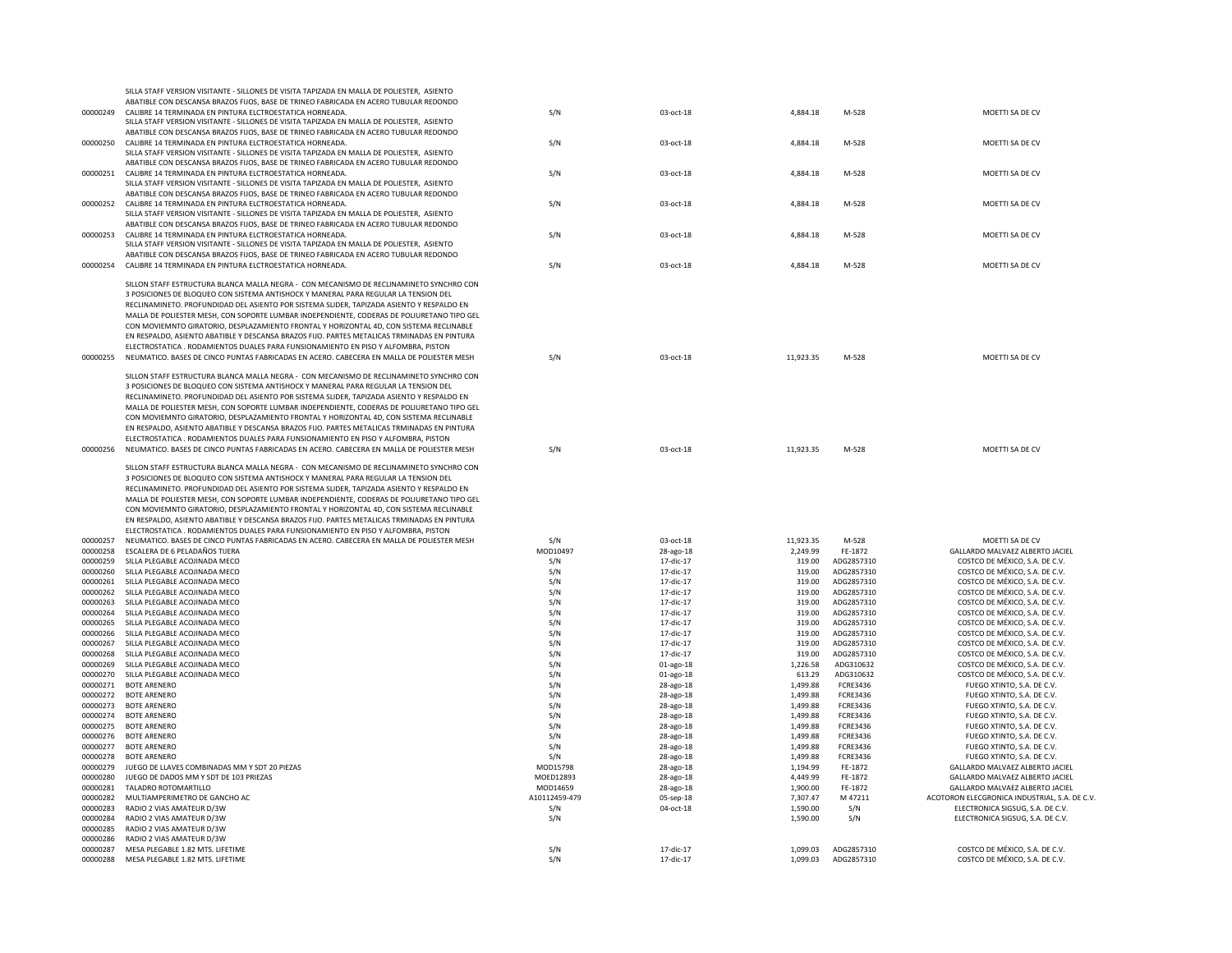| 00000289             | MESA PLEGABLE 1.82 MTS. LIFETIME                                                                                            | S/N                             | 01-ago-18       | 613.29     | ADG310632            | COSTCO DE MÉXICO, S.A. DE C.V.                                          |
|----------------------|-----------------------------------------------------------------------------------------------------------------------------|---------------------------------|-----------------|------------|----------------------|-------------------------------------------------------------------------|
| 00000290             | MAMPARA DE CRISTAL TEMPLADO DE 4 MM + 4 MM LAMINADO DE 1.50 X .35 M. SUJETADA A CUBIERTA POI                                | S/N                             | 10-oct-18       | 2,869.09   | F-041671             | GRAN CLASE EN OFICINAS SA DE CV                                         |
| 00000291             | MAMPARA DE CRISTAL TEMPLADO DE 4 MM + 4 MM LAMINADO DE 1.50 X .35 M. SUJETADA A CUBIERTA POI                                | S/N                             | 10-oct-18       | 2,869.09   | F-041671             | GRAN CLASE EN OFICINAS SA DE CV                                         |
| 00000292             | MAMPARA DE CRISTAL TEMPLADO DE 4 MM + 4 MM LAMINADO DE 1.50 X .35 M. SUJETADA A CUBIERTA POI                                | S/N                             | 10-oct-18       | 2,869.09   | F-041671             | GRAN CLASE EN OFICINAS SA DE CV                                         |
| 00000293             | MAMPARA DE CRISTAL TEMPLADO DE 4 MM + 4 MM LAMINADO DE 1.50 X .35 M. SUJETADA A CUBIERTA POI                                | S/N                             | 10-oct-18       | 2.869.09   | F-041671             | GRAN CLASE EN OFICINAS SA DE CV                                         |
| 00000294             | VIDEOPROFYCTOR W04 FPSON                                                                                                    | S/N                             | 12-feb-18       | 11,706.00  | ADG310632            | COSTCO DE MÉXICO, S.A. DE C.V.                                          |
| 00000295             | 1 PINTARRÓN CON ROTAFOLIO, 1 HOJAS BLANCAS PARA ROTAFOLIO Y 1 PROTECTOR DE HOJAS ACME PHL 10(                               | CLAVES: 070014, 133201 Y 024002 | 22-jul-16       | 1,296.88   | GD 4384              | DAFCOM, S.A. DF C.V.                                                    |
| 00000296             | ACUASTAR DISPENSADOR DE AGUA DE MESA CON COMPRESOR                                                                          | CÓDIGO: 623510                  | 11-nov-16       | 2.199.00   | BMG 2047578          | COSTCO DE MÉXICO, S.A. DE C.V.                                          |
| 00000297             | ADAPTADOR DE VIDEO HDMI A VGA                                                                                               | SIN N° DE SERIE                 | 10-may-16       | 534.15     | GD 2427              | VENDTECH, S.A. DE C.V.                                                  |
| 00000298             | ANAQUEL METÁLICO DE 5 CHAROLAS, POSTES TROQUELADOS EN CALIBRE 14, CHAROLAS EN CALIBRE 22, INC                               | SIN N° DE SERIE                 | 14-jul-16       | 4,384.80   | <b>SOA 708</b>       | SISTEMAS DE OFICINA Y ALMACENAJE, S.A. DE C.V.                          |
| 00000299             | ANAQUEL METÁLICO DE 5 CHAROLAS, POSTES TROQUELADOS EN CALIBRE 14, CHAROLAS EN CALIBRE 22, INC                               | SIN N° DE SERIE                 | 14-jul-16       | 4,384.80   | SOA 708              | SISTEMAS DE OFICINA Y ALMACENAJE, S.A. DE C.V.                          |
| 00000300             | ANAQUEL METÁLICO DE 5 CHAROLAS, POSTES TROQUELADOS EN CALIBRE 14, CHAROLAS EN CALIBRE 22, INC                               | SIN N° DE SERIE                 | 14-jul-16       | 4,384.80   | <b>SOA 708</b>       | SISTEMAS DE OFICINA Y ALMACENAJE, S.A. DE C.V.                          |
|                      |                                                                                                                             | CÓDIGO: 538034                  |                 |            |                      |                                                                         |
| 00000301             | BIOCHECK RELOJ CHECADOR DE HUELLA DIGITAL PARA 50 EMPLEADOS                                                                 |                                 | 14-feb-17       | 2,699.00   | BMG 2115634          | COSTCO DE MÉXICO, S.A. DE C.V.                                          |
| 00000302             | BOCINAS LOGITECH Z313 NEGRAS 2.1 CANALES                                                                                    | N° DE PARTE: 980-000401 - 1     | 19-ene-17       | 655.48     | <b>CFDI 4733</b>     | COMPUTER LAND DE OCCIDENTE, S.A. DE C.V.                                |
| 00000303             | BOCINAS LOGITECH Z313 NEGRAS 2.1 CANALES                                                                                    | N° DE PARTE: 980-000401 - 2     | 19-ene-17       | 655.48     | CFDI 4733            | COMPUTER LAND DE OCCIDENTE, S.A. DE C.V.                                |
| 00000304             | BOCINAS LOGITECH Z313 NEGRAS 2.1 CANALES                                                                                    | N° DE PARTE: 980-000401 - 3     | 19-ene-17       | 655.48     | <b>CFDI 4733</b>     | COMPUTER LAND DE OCCIDENTE, S.A. DE C.V.                                |
| 00000305             | BOCINAS LOGITECH Z313 NEGRAS 2.1 CANALES                                                                                    | N° DE PARTE: 980-000401 - 4     | 19-ene-17       | 655.48     | <b>CFDI 4733</b>     | COMPUTER LAND DE OCCIDENTE, S.A. DE C.V.                                |
| 00000306             | BOCINAS LOGITECH Z313 NEGRAS 2.1 CANALES                                                                                    | N° DE PARTE: 980-000401 - 5     | 19-ene-17       | 655.48     | <b>CFDI 4733</b>     | COMPUTER LAND DE OCCIDENTE, S.A. DE C.V.                                |
| 00000307             | BOCINAS LOGITECH Z313 NEGRAS 2.1 CANALES                                                                                    | N° DE PARTE: 980-000401 - 6     | 19-ene-17       | 655.48     | <b>CFDI 4733</b>     | COMPUTER LAND DE OCCIDENTE, S.A. DE C.V.                                |
| 00000308             | BOCINAS LOGITECH Z313 NEGRAS 2.1 CANALES                                                                                    | N° DE PARTE: 980-000401 - 7     | 19-ene-17       | 655.48     | <b>CFDI 4733</b>     | COMPUTER LAND DE OCCIDENTE, S.A. DE C.V.                                |
| 00000309             | BOCINAS LOGITECH Z313 NEGRAS 2.1 CANALES                                                                                    | N° DE PARTE: 980-000401 - 8     | 19-ene-17       | 655.48     | <b>CFDI 4733</b>     | COMPUTER LAND DE OCCIDENTE, S.A. DE C.V.                                |
| 00000310             | BOCINAS LOGITECH Z313 NEGRAS 2.1 CANALES                                                                                    | N° DE PARTE: 980-000401 - 9     | 19-ene-17       | 655.48     | <b>CFDI 4733</b>     | COMPUTER LAND DE OCCIDENTE, S.A. DE C.V.                                |
| 00000311             | BOCINAS LOGITECH Z313 NEGRAS 2.1 CANALES                                                                                    | N° DE PARTE: 980-000401 - 10    | 19-ene-17       | 655.48     | <b>CFDI 4733</b>     | COMPUTER LAND DE OCCIDENTE, S.A. DE C.V.                                |
| 00000312             | CAFETERA TURMIX DE 1.5 LITROS                                                                                               | CÓDIGO: 505944                  | 14-feb-17       | 699.00     | BMG 2115373          | COSTCO DE MÉXICO, S.A. DE C.V.                                          |
| 00000313             | CABLE APPLE USB-C VGA MULTIPORT ADAPTER-AME 17 480 3749 7002489                                                             | MJ1L2AM/A / 17 480 3749 7002489 | 14-mar-17       | 1.099.00   | FA4427312501         | APPLE OPERATIONS MÉXICO, S.A. DE C.V.                                   |
| 00000314             | CPU HP FLITE DESK 800 G1 K6O40LT                                                                                            | N° MXL4503C56                   | 22-abr-15       | 13,908.40  | CGA 3029             | COMPUTADORAS GARCO, S.A. DE C.V.                                        |
| 00000315             | COMPUTADORAS DE ESCRITORIO TIPO B - MARCA HP, MODELO PRODESK 400 G3 SFF CPU                                                 | MXL7010ST0                      | 09-mar-17       | 13,601.00  | 54104                | COMPUCAD, S.A. DE C.V.                                                  |
| 00000316             | COMPUTADORAS DE ESCRITORIO TIPO B - MARCA HP, MODELO PRODESK 400 G3 SFF CPU                                                 | MXL7010ST2                      | 09-mar-17       | 13.601.00  | 54104                |                                                                         |
|                      |                                                                                                                             |                                 |                 |            |                      | COMPUCAD, S.A. DE C.V.                                                  |
| 00000317             | COMPUTADORAS DE ESCRITORIO TIPO B - MARCA HP, MODELO PRODESK 400 G3 SFF CPU                                                 | <b>MXL7010SSZ</b>               | 09-mar-17       | 13,601.00  | 54104                | COMPUCAD, S.A. DE C.V.                                                  |
| 00000318             | COMPUTADORAS DE ESCRITORIO TIPO B - MARCA HP, MODELO PRODESK 400 G3 SFF CPU                                                 | MXL7010SSX                      | 09-mar-17       | 13.601.00  | 54104                | COMPUCAD, S.A. DE C.V.                                                  |
| 00000319             | COMPUTADORAS DE ESCRITORIO TIPO B - MARCA HP, MODELO PRODESK 400 G3 SFF CPU                                                 | MXI 7010ST1                     | 09-mar-17       | 13.601.00  | 54104                | COMPUCAD, S.A. DE C.V.                                                  |
| 00000320             | COMPUTADORAS DE ESCRITORIO TIPO B - MARCA HP. MODELO PRODESK 400 G3 SFF CPU                                                 | MXI 7010ST4                     | 09-mar-17       | 13.601.00  | 54104                | COMPUCAD, S.A. DE C.V.                                                  |
| 00000321             | COMPUTADORAS DE ESCRITORIO TIPO B - MARCA HP, MODELO PRODESK 400 G3 SFF CPU                                                 | MXL7010ST3                      | 09-mar-17       | 13,601.00  | 54104                | COMPUCAD, S.A. DE C.V.                                                  |
| 00000322             | COMPUTADORAS DE ESCRITORIO TIPO B - MARCA HP, MODELO PRODESK 400 G3 SFF CPU                                                 | MXL7010SSY                      | 09-mar-17       | 13,601.00  | 54104                | COMPUCAD, S.A. DE C.V.                                                  |
| 00000323             | COMPUTADORAS DE ESCRITORIO TIPO B - MARCA HP, MODELO PRODESK 400 G3 SFF MONITOR                                             | 6CM65014Q1                      | 09-mar-17       | 9,343.80   | 54104                | COMPUCAD, S.A. DE C.V.                                                  |
| 00000324             | COMPUTADORAS DE ESCRITORIO TIPO B - MARCA HP, MODELO PRODESK 400 G3 SFF MONITOR                                             | 6CM6501450                      | 09-mar-17       | 9,343.80   | 54104                | COMPUCAD, S.A. DE C.V.                                                  |
| 00000325             | COMPUTADORAS DE ESCRITORIO TIPO B - MARCA HP, MODELO PRODESK 400 G3 SFF MONITOR                                             | 6CM6501451                      | 09-mar-17       | 9,343.80   | 54104                | COMPUCAD, S.A. DE C.V.                                                  |
| 00000326             | COMPUTADORAS DE ESCRITORIO TIPO B - MARCA HP, MODELO PRODESK 400 G3 SFF MONITOR                                             | 6CM650144Y                      | 09-mar-17       | 9.343.80   | 54104                | COMPUCAD, S.A. DE C.V.                                                  |
| 00000327             | COMPUTADORAS DE ESCRITORIO TIPO B - MARCA HP, MODELO PRODESK 400 G3 SFF MONITOR                                             | 6CM650145B                      | 09-mar-17       | 9,343.80   | 54104                | COMPUCAD, S.A. DE C.V.                                                  |
| 00000328             | COMPUTADORAS DE ESCRITORIO TIPO B - MARCA HP, MODELO PRODESK 400 G3 SFF MONITOR                                             | 6CM650144Z                      | 09-mar-17       | 9.343.80   | 54104                | COMPUCAD, S.A. DE C.V.                                                  |
| 00000329             | COMPUTADORAS DE ESCRITORIO TIPO B - MARCA HP, MODELO PRODESK 400 G3 SFF MONITOR                                             | 6CM65014QC                      | 09-mar-17       | 9,343.80   | 54104                | COMPUCAD, S.A. DE C.V.                                                  |
| 00000330             | COMPUTADORAS DE ESCRITORIO TIPO B - MARCA HP, MODELO PRODESK 400 G3 SFF MONITOR                                             | 6CM65014Q2                      | 09-mar-17       | 9,343.80   | 54104                | COMPUCAD, S.A. DE C.V.                                                  |
| 00000331             | MONITOR SAMSUNG 24" LED WID                                                                                                 | N° 028NHCKG300135               | 22-abr-15       | 3,525.24   | CGA 3029             | COMPUTADORAS GARCO, S.A. DE C.V.                                        |
| 00000332             | EQUIPO DE COMPUTO PORTATIL MARCA APPLE MODELO MACBOOK PRO 13.3" PROCESADOR I5 DUAL CORE C                                   | SC02SNT2QGVC1                   | 09-mar-17       | 37,850.80  | 54104                | COMPUCAD, S.A. DE C.V.                                                  |
| 00000333             |                                                                                                                             | SC02SNSXTGVC1                   |                 |            | 54104                |                                                                         |
|                      | EQUIPO DE COMPUTO PORTATIL MARCA APPLE MODELO MACBOOK PRO 13.3" PROCESADOR I5 DUAL CORE C<br>DISCO DURO EXTRAIBLE 2TB ADATA | N° ID 1F4520150106              | 09-mar-17       | 37,850.80  |                      | COMPUCAD, S.A. DE C.V.                                                  |
| 00000334<br>00000335 |                                                                                                                             |                                 | 09-dic-16       | 1,562.00   | 26 A                 | <b>EMILIANO FONSECA DELGADO</b><br>OFFICE DEPOT DE MÉXICO, S.A. DE C.V. |
|                      | DISCO PORTATIL BACKUP PLUS 1TB                                                                                              | 75015                           | 08-ago-16       | 1,899.00   | POSE/32814238        |                                                                         |
| 00000336             | GRABADORA DIGITAL SONY ICD-UX560                                                                                            | CLAVE: 000000001000199138       | 23-may-17       | 1,999.00   | F471207              | BEST BUY STORES, S. DE R.L. DE C.V.                                     |
| 00000337             | FOLIADOR AUTOMÁTICO DE 6 DÍGITOS                                                                                            | SIN N° DE SERIE                 | 07-jun-16       | 342.20     | 2176                 | SELLOS MODERNOS DE GOMA, S.A.                                           |
| 00000338             | LAPTOP TIPO C MARCA HP, MODELO PRO BOOK 640 G2 17-6600U 14 8GB/500 PC                                                       | 5CG701154P                      | 09-mar-17       | 29,431.52  | 54104                | COMPUCAD, S.A. DE C.V                                                   |
| 00000339             | LAPTOP TIPO C MARCA HP. MODELO PRO BOOK 640 G2 17-6600U 14 8GB/500 PC                                                       | 5CG701156D                      | 09-mar-17       | 29.431.52  | 54104                | COMPUCAD, S.A. DE C.V.                                                  |
| 00000340             | LAPTOP TIPO C MARCA HP. MODELO PRO BOOK 640 G2 17-6600U 14 8GB/500 PC                                                       | 5CG701156M                      | 09-mar-17       | 29.431.52  | 54104                | COMPUCAD, S.A. DE C.V.                                                  |
| 00000341             | LAPTOP TIPO C MARCA HP, MODELO PRO BOOK 640 G2 17-6600U 14 8GB/500 PC                                                       | 5CG701154Z                      | 09-mar-17       | 29,431.52  | 54104                | COMPUCAD, S.A. DE C.V.                                                  |
| 00000342             | LAPTOP TIPO C MARCA HP, MODELO PRO BOOK 640 G2 17-6600U 14 8GB/500 PC                                                       | 5CG701155G                      | 09-mar-17       | 29,431.52  | 54104                | COMPUCAD, S.A. DE C.V.                                                  |
| 00000343             | LAPTOP TIPO C MARCA HP, MODELO PRO BOOK 640 G2 17-6600U 14 8GB/500 PC                                                       | 5CG7011564                      | 09-mar-17       | 29,431.52  | 54104                | COMPUCAD, S.A. DE C.V.                                                  |
| 00000344             | MESA MULTIUSOS CON CUBIERTA EN CRISTAL, ESTRUCTURA METÁLICA TERMINADA EN PINTURA HORNEADA                                   | SIN N° DE SERIE                 | 14-jul-16       | 1,774.80   | <b>SOA 708</b>       | SISTEMAS DE OFICINA Y ALMACENAJE, S.A. DE C.V.                          |
| 00000345             | PIZARRÓN BLANCO ALFRA MARCO ALUMINIO DE 90 X 1.20                                                                           | <b>CÓDIGO: PA12090A</b>         | 26-oct-16       | 445.44     | $B - 2077$           | BER-MAR UNIVERSAL, S.A. DE C.V.                                         |
| 00000346             | PIZARRÓN BLANCO ESCO MARCO DE ALUMINIO DE 90 X 1.50                                                                         | CÓDIGO: CP075                   | 26-oct-16       | 803.88     | $B - 2077$           | BER-MAR UNIVERSAL, S.A. DE C.V                                          |
| 00000347             | ROUTER TP-LINK WIRELESS-N TL-WR1043ND                                                                                       | N° 2159744001153                | 07-jun-16       | 1,241.20   | GAR53013             | FUSIÓN STORE, S.A. DE C.V.                                              |
| 00000348             | SWINGLINE TRITURADORA USO RUDO, CORTE CRUZADO HASTA 60 HOJAS                                                                | CÓDIGO: 504317                  | 11-nov-16       | 2,599.00   | BMG 2047578          | COSTCO DE MÉXICO, S.A. DE C.V                                           |
| 00000349             | TETERA ELÉCTRICA 1.7 LITROS / 7.2 TAZAS HAMILTON BEACH                                                                      | CÓDIGO: 638133                  | 16-dic-16       | 429.00     | BIG 1180958          | COSTCO DE MÉXICO, S.A. DE C.V.                                          |
| 00000350             | UNIDAD ÓPTICA EXTERNA DVD + RW PORTATIL BUFALO                                                                              | S/N: 25544655205568             | 19-ene-17       | 665.72     | <b>CFDI 4733</b>     | COMPUTER LAND DE OCCIDENTE, S.A. DE C.V.                                |
|                      |                                                                                                                             |                                 |                 |            |                      |                                                                         |
| 00000351             | UNIDAD ÓPTICA EXTERNA DVD + RW PORTATIL BUFALO                                                                              | S/N: 25544654914904             | 19-ene-17       | 665.72     | <b>CFDI 4733</b>     | COMPUTER LAND DE OCCIDENTE, S.A. DE C.V.                                |
| 00000352             | COMPUTADORAS DE ESCRITORIO TIPO B - MARCA HP, MODELO PRODESK 400 G3 SFF CPU                                                 | MXL7010SSV                      | 09-mar-17       | 13,601.00  | 54104                | COMPUCAD, S.A. DE C.V.                                                  |
| 00000353             | COMPUTADORAS DE ESCRITORIO TIPO B - MARCA HP, MODELO PRODESK 400 G3 SFF MONITOR                                             | 6CM65014PZ                      | 09-mar-17       | 9,343.80   | 54104                | COMPUCAD, S.A. DE C.V.                                                  |
| 00000354             | UNIDAD ÓPTICA EXTERNA DVD + RW PORTATIL BUFALO                                                                              | S/N: 25544654914249             | 19-ene-17       | 665.72     | <b>CFDI 4733</b>     | COMPUTER LAND DE OCCIDENTE, S.A. DE C.V.                                |
| 00000355             | EQUIPO DE COMPUTO PORTATIL MARCA APPLE MODELO MACBOOK PRO 13.3" PROCESADOR I5 DUAL CORE C                                   | SC02SNZ4AGVC1                   | 09-mar-17       | 37,850.80  | 54104                | COMPUCAD, S.A. DE C.V.                                                  |
| 00000356             | CABLE APPLE USB-C VGA MULTIPORT ADAPTER-AME 17 480 3749 7002489                                                             | MJ1L2AM/A / 17 480 3749 7002489 | 14-mar-17       | 1.099.00   | FA4427312501         | APPLE OPERATIONS MÉXICO, S.A. DE C.V.                                   |
| 00000357             | CABLE APPLE USB-C DIGITAL AV MULTIPORT ADAPTER - AME 17 480 3749 7002489                                                    | MJ1K2AM/A / 17 480 3749 7002489 | 14-mar-17       | 1,099.00   | FA4427312501         | APPLE OPERATIONS MÉXICO, S.A. DE C.V.                                   |
|                      | AUTOMOVIL VERSA SENSE A/C T/M 2017; MARCA NISSAN, COLOR QM1G BLANCO/NEGRO, COMBUSTIBLE                                      |                                 |                 |            |                      |                                                                         |
|                      |                                                                                                                             | N° 3N1CN7AD3HK396330            | 08-nov-16       | 181,260.00 | <b>UNILOP 8037</b>   | VAMSA NIÑOS HEROES, S.A. DE C.V.                                        |
| 00000358             | GASOLINA, TRANSMISIÓN STANDARD, 5 PASAJEROS, 4 PUERTAS, MOTOR HR16841135L                                                   |                                 |                 |            |                      |                                                                         |
| 00000359             | CABLE APPLE USB ETHERNET ADAPTR-AME 17 480 3749 7002614                                                                     | MMEL2AM/A / 17 480 3749 7002614 | 15-mar-17       |            | 649.00 FA 4427604391 | APPLE OPERATIONS MÉXICO, S.A. DE C.V.                                   |
| 00000360             | 1 BANDERA REGLAMENTARIA DE RAZO DE JALISCO, 1 ASTA REGLAMENTARIA Y 1 TRIPIE                                                 | SIN N° DE SERIE                 | 01-jul-16       | 1.948.80   | 720                  | <b>FLVIRA RAMOS CORREA</b>                                              |
| 00000361             | CABLE CONVERTIDOR HDMI A VGA                                                                                                | SIN N° DE SERIE                 | $10$ -may- $16$ | 299.99     | D-779                | ELÍAS VELÁZQUEZ RIVERA (MAYOREONET)                                     |
| 00000362             | LAPTOP TIPO C MARCA HP, MODELO PRO BOOK 640 G2 17-6600U 14 8GB/500 PC                                                       | 5CG701155P                      | 09-mar-17       | 29,431.52  | 54104                | COMPUCAD, S.A. DE C.V.                                                  |
|                      |                                                                                                                             |                                 |                 |            |                      |                                                                         |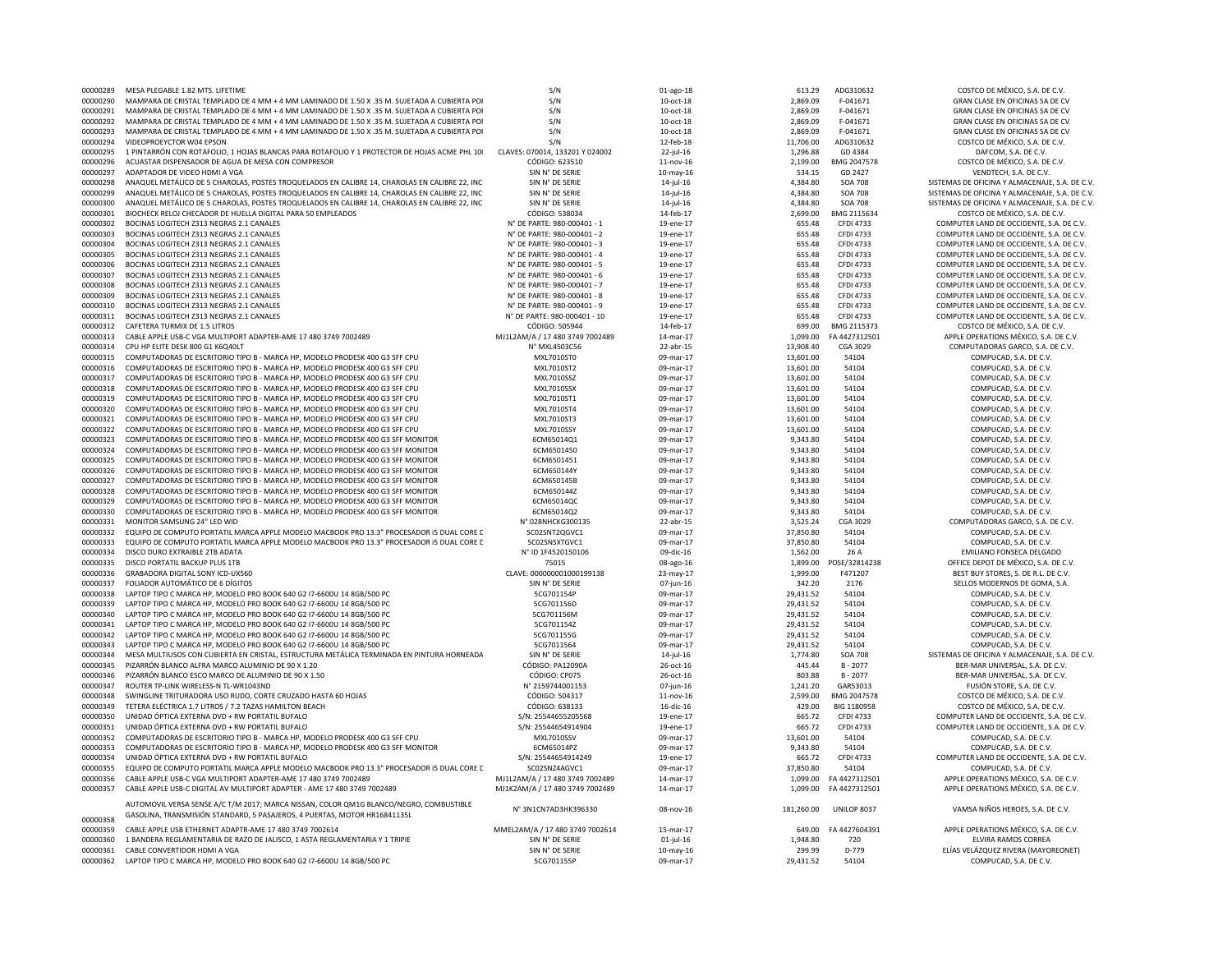| 00000363 CAFETERA TURMIX DE 1.5 LITROS                                                   |                                 | 14-feb-17 | 699.00    | S/N                    | COSTSCO DE MEXICO, SA, DE C.V.        |
|------------------------------------------------------------------------------------------|---------------------------------|-----------|-----------|------------------------|---------------------------------------|
| 00000364 COMPUTADORAS DE ESCRITORIO TIPO B - MARCA HP. MODELO PRODESK 400 G3 SFF CPU     | MXL7010SSW                      | 09-mar-17 | 13,601.00 | 54104                  | COMPUCAD. S.A. DE C.V.                |
| 00000365 COMPUTADORAS DE ESCRITORIO TIPO B - MARCA HP. MODELO PRODESK 400 G3 SFF MONITOR | 6CM65014Q0                      | 09-mar-17 | 9.343.80  | 54104                  | COMPUCAD. S.A. DE C.V.                |
| 00000366 LAPTOP TIPO C MARCA HP, MODELO PRO BOOK 640 G2 I7-6600U 14 8GB/500 PC           | 5CG701155W                      | 09-mar-17 | 29.431.52 | 54104                  | COMPUCAD. S.A. DE C.V.                |
| 00000367 ESTANTE CON 4 REPISAS TRINITY                                                   | S/N                             | 01-ago-18 | 652.69    | ADG310632              | COSTCO DE MÉXICO. S.A. DE C.V.        |
| 00000368 CABLE APPLE USB-C DIGITAL AV MULTIPORT ADAPTER - AME 17 480 3749 7002489        | MJ1K2AM/A / 17 480 3749 7002489 | 14-mar-17 |           | 1.099.00 FA 4427312501 | APPLE OPERATIONS MÉXICO, S.A. DE C.V. |
|                                                                                          |                                 | 10-oct-18 |           | F-041671               | GRAN CLASE EN OFICINAS SA DE CV       |